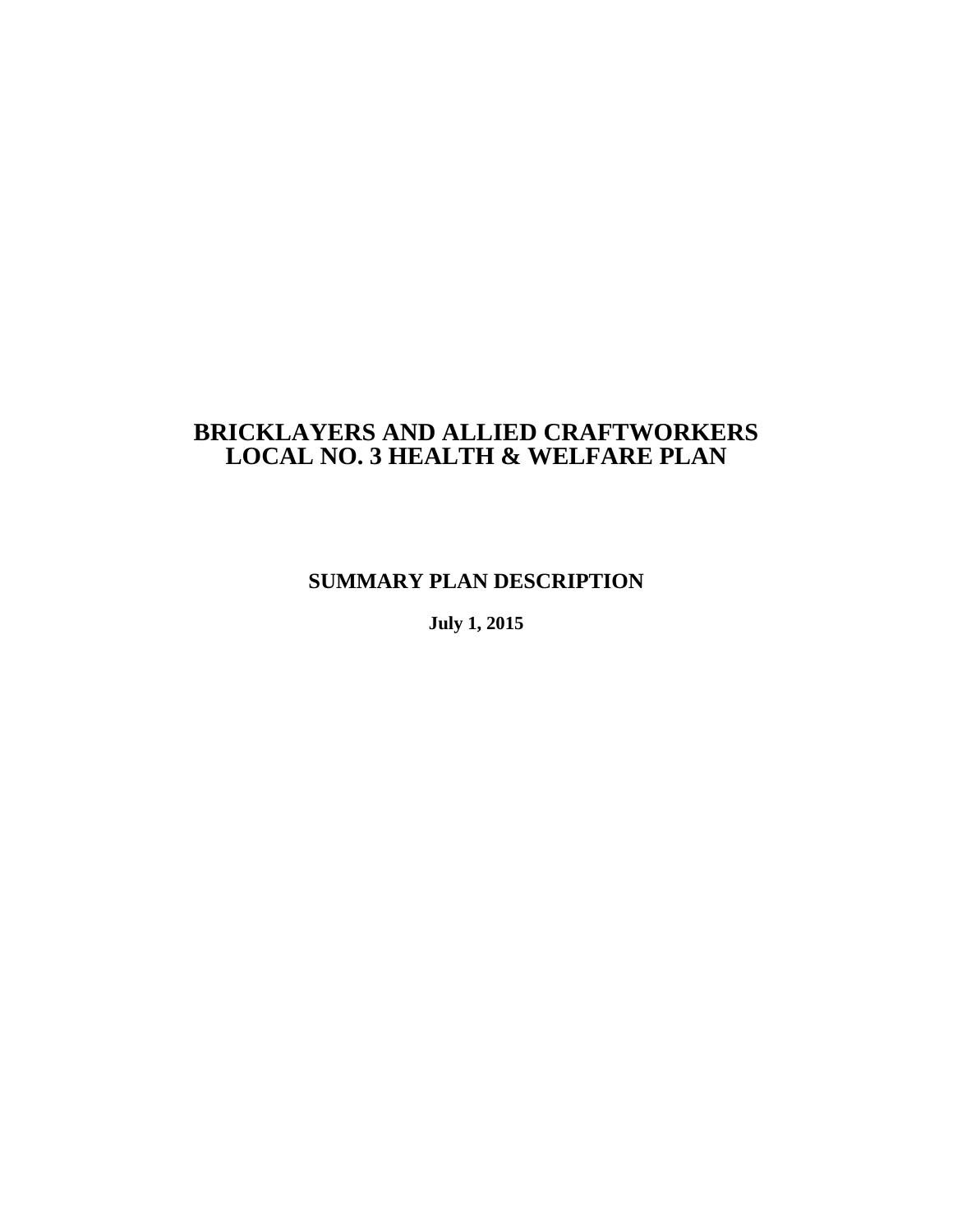#### **INTRODUCTION**

This booklet is the Summary Plan Description ("SPD") of your Health and Welfare Plan, as in effect on July 1, 2015. The "Highlights" section briefly describes the eligibility rules and benefits available under the Plan. The next section is the detailed summary of the eligibility rules and benefits effective July 1, 2015. This is followed by the Claims and Appeals Procedures and a description of your rights under ERISA.

The summaries that follow are provided for your convenience and are not intended to differ from the Formal Plan Rules. If there is any apparent difference between this summary and the Formal Plan Rules, the Formal Plan Rules govern. All of the rules of the Plan are subject to modification by the Board of Trustees. Any amendments to the Formal Plan Rules, or changes to the contracts with Plan carriers, which are adopted by the Trustees after the publication of this booklet, supersede the summaries in this booklet.

The Formal Plan Rules, including a complete description of all self-funded benefits provided by the Plan, may be obtained from the Plan Administration Office. For a complete description of all benefits provided through Kaiser, see the separate booklet provided by Kaiser.

## PLAN ASSISTANCE FOR SPANISH SPEAKERS **ASSISTENCIA DEL PLAN PARA HABLANTES DE ESPAÑOL**

Este folleto contiene un resumen en inglés de sus derechos y beneficios bajo el "Health and Welfare Plan." Si tiene dificultad entendiendo cualquier parte de este folleto, por favor contactese con Local 3 llamando a (510) 632-8781.

#### **Important Information about the Plan**

1. Active Plan members may select one of two options for medical coverage: the self-funded PPO Plan or Kaiser Foundation Health Plan. If you are a new member, you must choose an option by completing an Enrollment Form and returning it to BeneSys Administrators.

2. If you acquire a new dependent, you must enroll that dependent within 30 days to be assured of the right to enroll the dependent. Contact the Plan Administration Office, BeneSys Administrators, whenever you acquire a new dependent, or when any of the following events occur: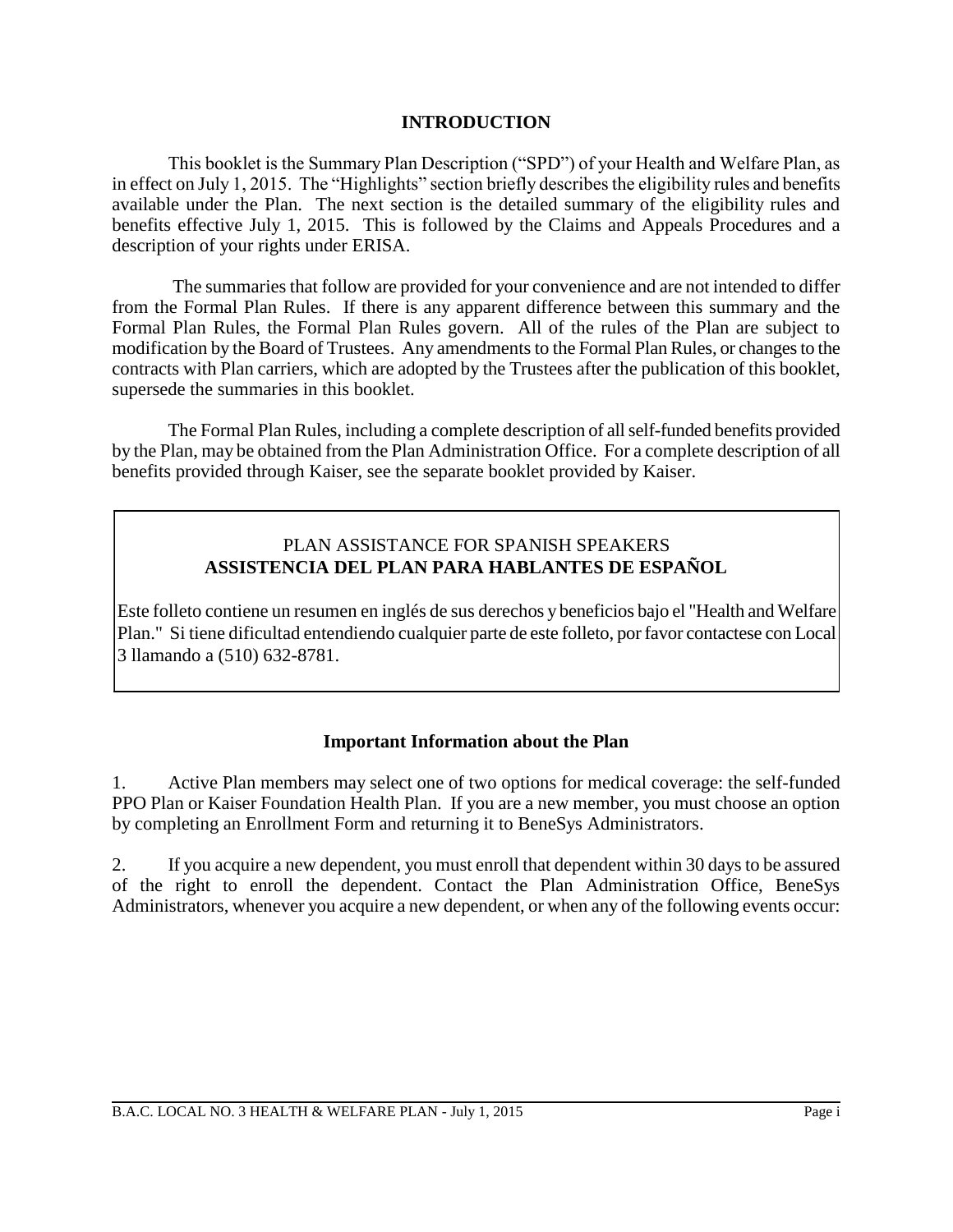- Change of name
- Change of address
- Change in marital status
- Change in beneficiary
- Change or addition of eligible dependents
- Member or dependent becoming eligible for Medicare

3. Only BeneSys Administrators may confirm your eligibility status or accept appeals to the Board of Trustees concerning the self-funded PPO Plan or your eligibility for benefits under Kaiser. Appeals on issues related to specific benefits and coverages provided by Kaiser, such as medical necessity, must be submitted to Kaiser.

4. This group health plan believes it is a "grandfathered health plan" under the Patient Protection and Affordable Care Act (the "Affordable Care Act"). Under the Affordable Care Act, a grandfathered health plan can preserve certain basic health coverage that was already in effect when that law was enacted. Being a grandfathered health plan means that your plan may not include certain consumer protections of the Affordable Care Act that apply to other plans, for example, the requirement for the provision of preventive health services without any cost sharing. However, grandfathered health plans must comply with certain other consumer protections in the Affordable Care Act, for example, the elimination of lifetime limits on non-essential benefits.

Questions regarding which protections apply and which protections do not apply to a grandfathered health plan and what might cause a plan to change from grandfathered health plan status can be directed to the Plan Administration Office, P.O. Box 1607, San Ramon, CA 94583.

You may also contact the Employee Benefits Security Administration, U. S. Department of Labor at 1-866-444-3272 or www.dol.gov/ebsa/healthreform. This website has a table summarizing which protections do and do not apply to grandfathered health plans.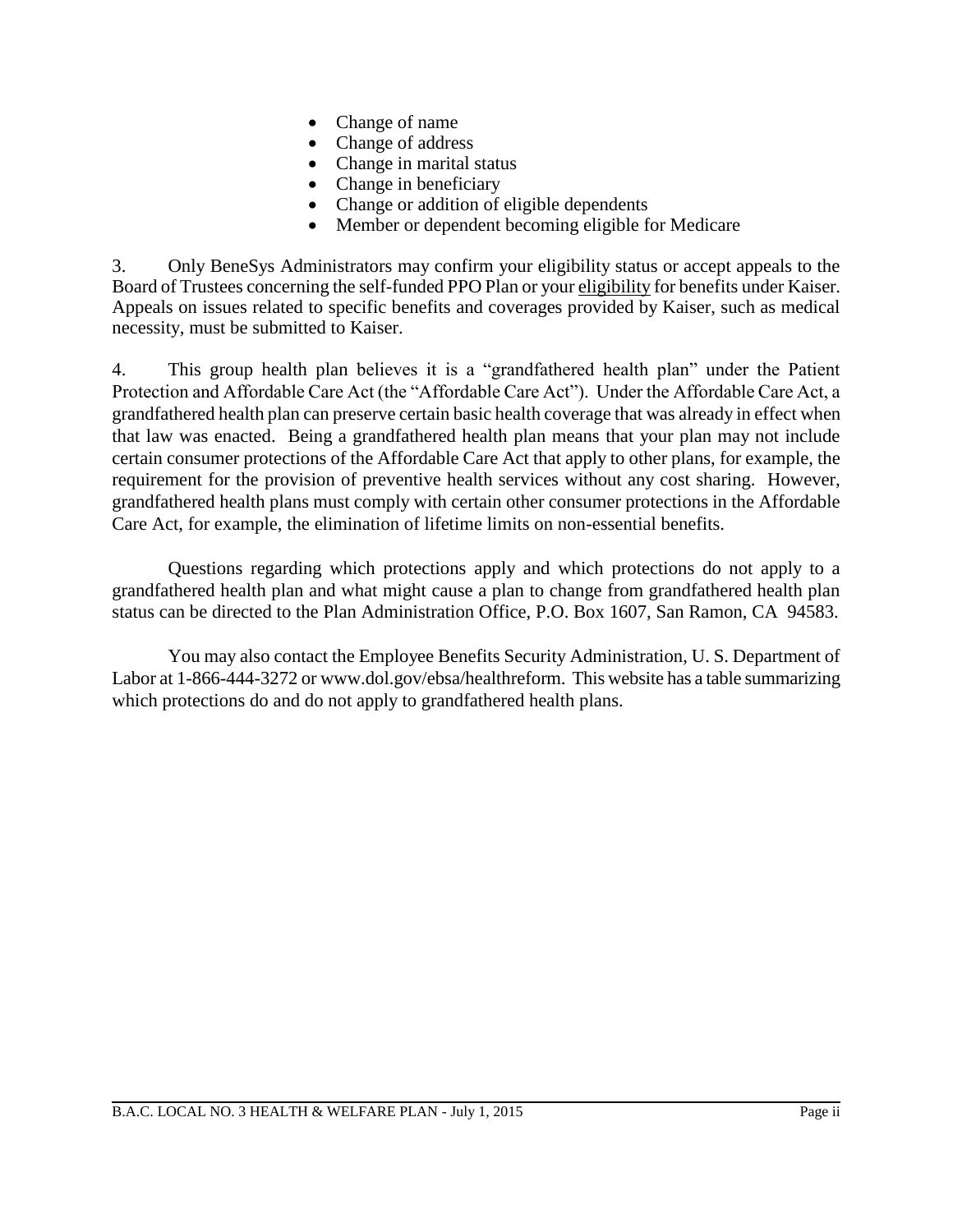## **TABLE OF CONTENTS**

| Maternity Benefits Under the Newborn and Mothers Health Protection Act 24 |  |
|---------------------------------------------------------------------------|--|
| Mastectomy Benefits Under the Womens Health and Cancer Rights Act 24      |  |
|                                                                           |  |
|                                                                           |  |
|                                                                           |  |
|                                                                           |  |
|                                                                           |  |
|                                                                           |  |
|                                                                           |  |
|                                                                           |  |
|                                                                           |  |
|                                                                           |  |
|                                                                           |  |
|                                                                           |  |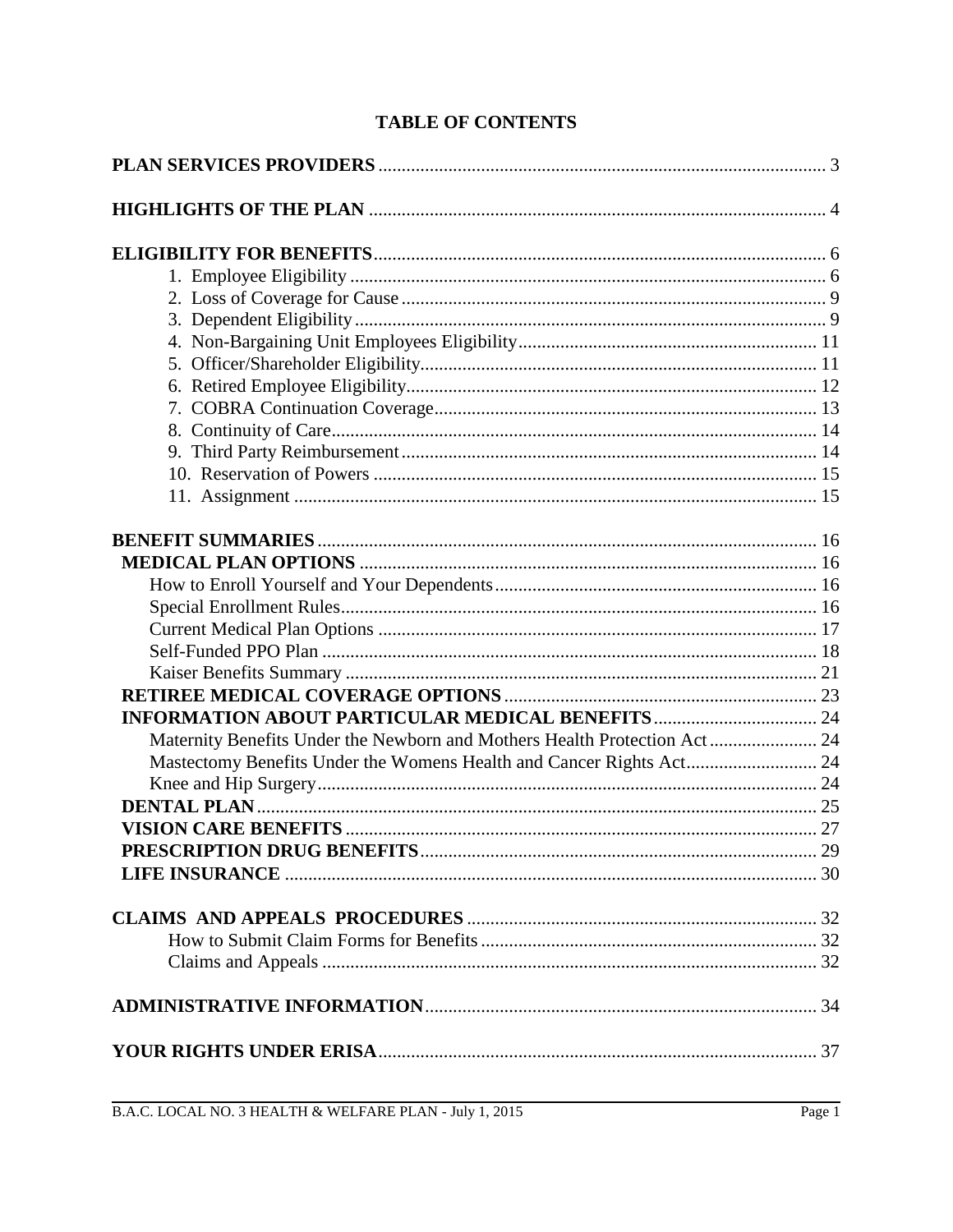| APPENDIX 2: GENERAL NOTICE OF COBRA CONTINUATION COVERAGE |  |
|-----------------------------------------------------------|--|
|                                                           |  |
|                                                           |  |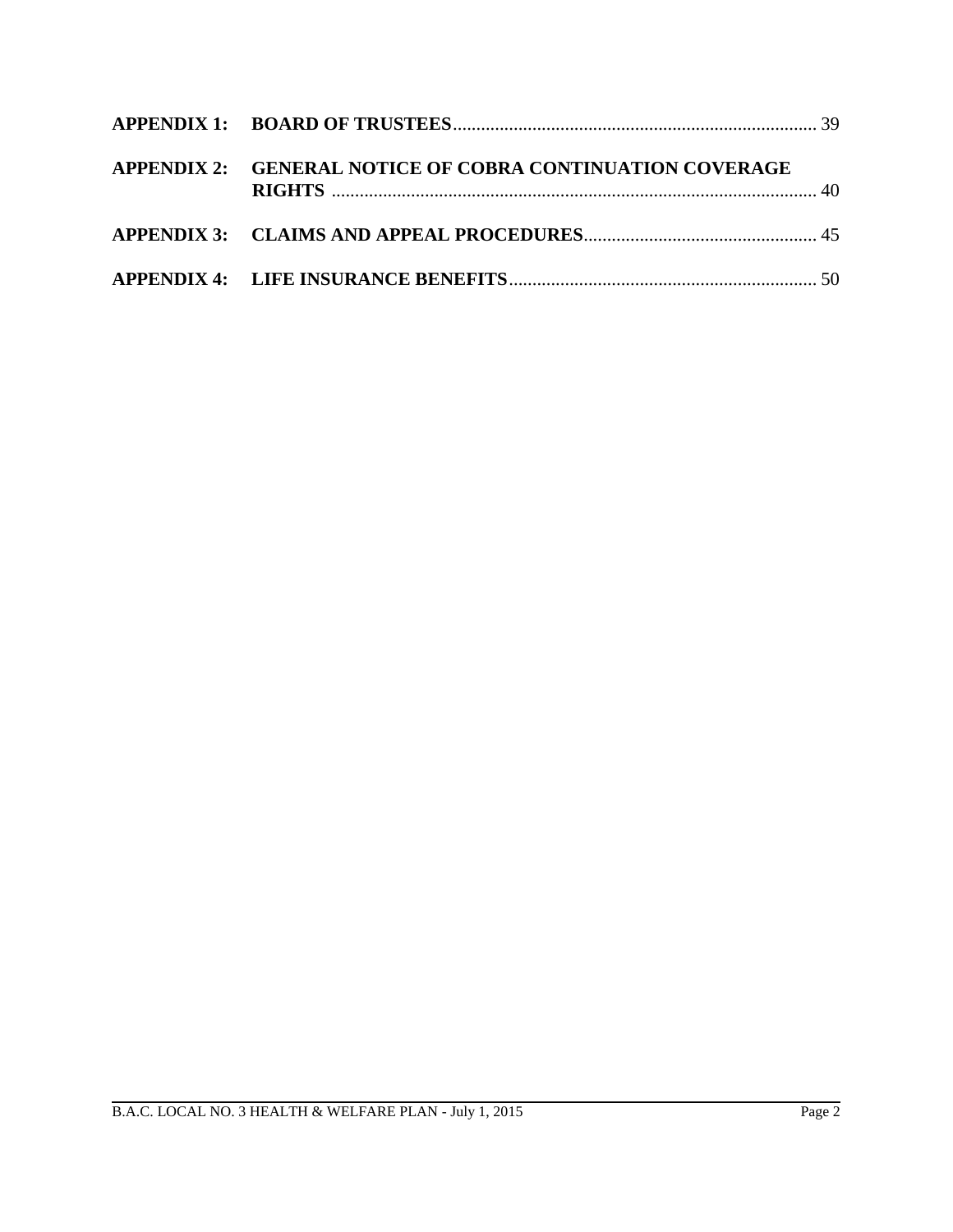## **PLAN SERVICES PROVIDERS**

## Plan Administration Office

Eligibility, PPO medical plan claims, dental claims, life insurance claims, and appeals on matters under the discretion of the Board of Trustees:

| c/o BeneSys Administrators                           | or (925) 208-9995           |
|------------------------------------------------------|-----------------------------|
| P.O. Box 1607                                        |                             |
| San Ramon, CA 94583                                  |                             |
| <b>General Trust Information</b>                     |                             |
|                                                      |                             |
|                                                      |                             |
| Local Union                                          |                             |
| The Union also provides assistance on Plan benefits: |                             |
| 10806 Bigge Street<br>San Leandro, CA 94577          |                             |
| <b>Other Providers</b>                               |                             |
|                                                      |                             |
|                                                      | or www.kaiserpermanente.org |
| Anthem Blue Cross (Self-Funded PPO Plan)             |                             |
|                                                      |                             |
|                                                      |                             |
|                                                      |                             |
|                                                      |                             |
|                                                      | or www.vsp.com              |
|                                                      |                             |
|                                                      | or www.savrx.com            |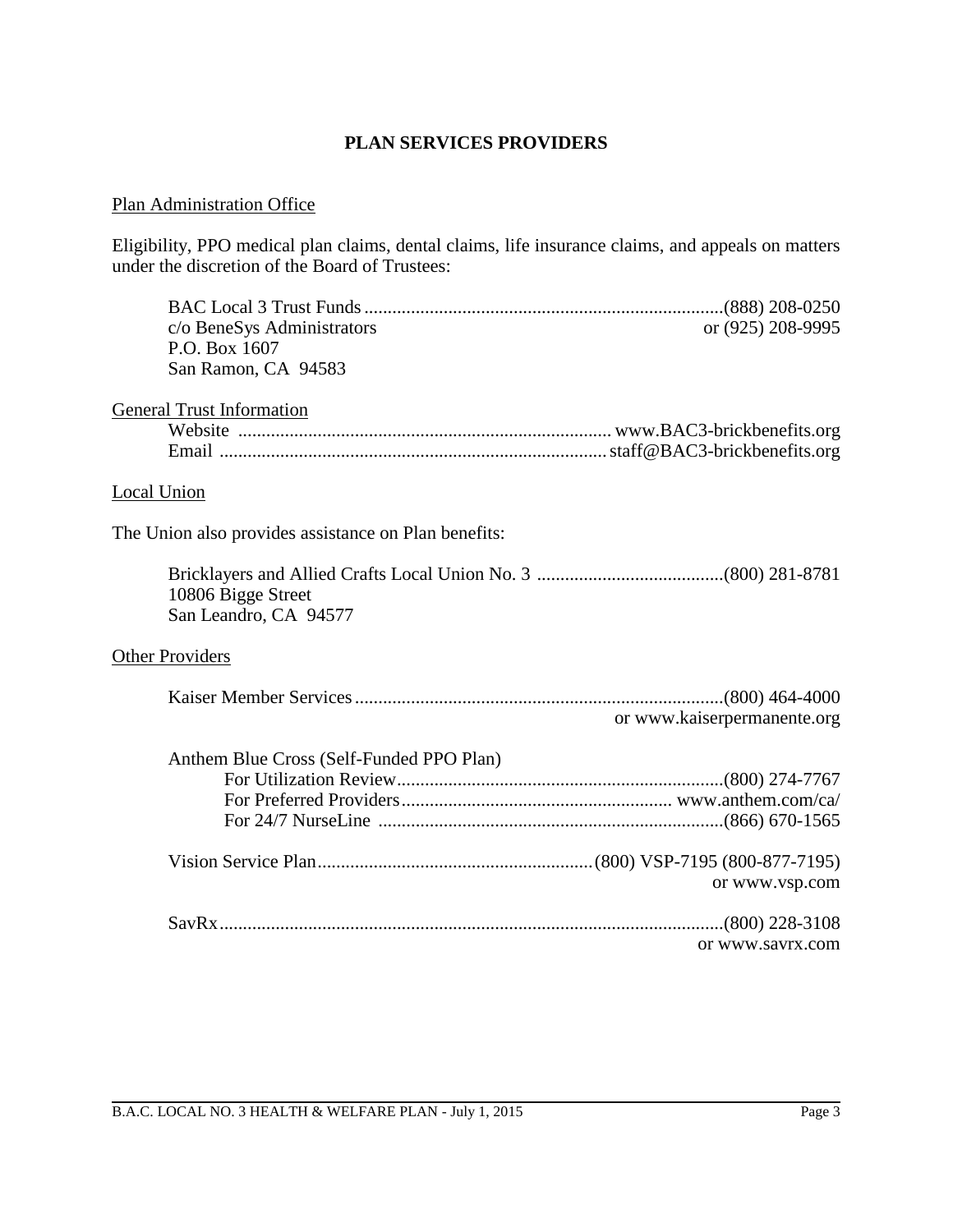## **HIGHLIGHTS OF THE PLAN**

## **Who is eligible to participate?**

This Plan covers employees working under collective bargaining agreements in positions for which contributions are required to be made to this Plan. Eligibility is based on hours of covered employment, as reported and paid on your behalf to the Plan Administration Office. A month of coverage "costs" 120 Hours.

The following other people may also participate:

- Employees who are working outside the geographical jurisdiction of the Union, if they have authorized reciprocity from their work area trusts, and their contributions have been received by this Plan.
- Qualifying non-bargaining unit employees who are employed by an employer that was making contributions on behalf of its non-bargaining unit employees on November 22, 2005 and qualifying officers/shareholders of contributing employers.
- Retired employees who satisfy the appropriate eligibility rules for retiree coverage and who pay the required monthly charge which applies to their coverage.
- Eligible dependents of all of the above, including:
	- o your lawful spouse;
	- o your domestic partner, as defined on page 9, and the children of your domestic partner, subject to the age limitations below;
	- o your natural children, adopted children, and stepchildren, until the last day of the calendar year they reach age 26 for medical benefits, or through any age with a qualifying disability.

#### **What benefits are provided?**

There are currently two options for medical, surgical, and hospital benefits:

- The self-funded PPO Plan.
- Kaiser Foundation Health Plan (a health maintenance organization, or HMO).

The self-funded PPO Plan pays benefits to you, or directly to your provider, for health care which is medically necessary and prescribed by a licensed provider. The self-funded PPO Plan pays benefits for most types of care, regardless of whom you use as providers, but you will pay significantly less if you use PPO providers. The Plan's current PPO is Anthem Blue Cross.

Under Kaiser, you pay only a fixed fee for each covered visit, which may vary with the type of service. However, Kaiser requires that you use only their doctors and facilities, and have all your health care handled through a primary care physician.

The Plan provides a variety of other benefits: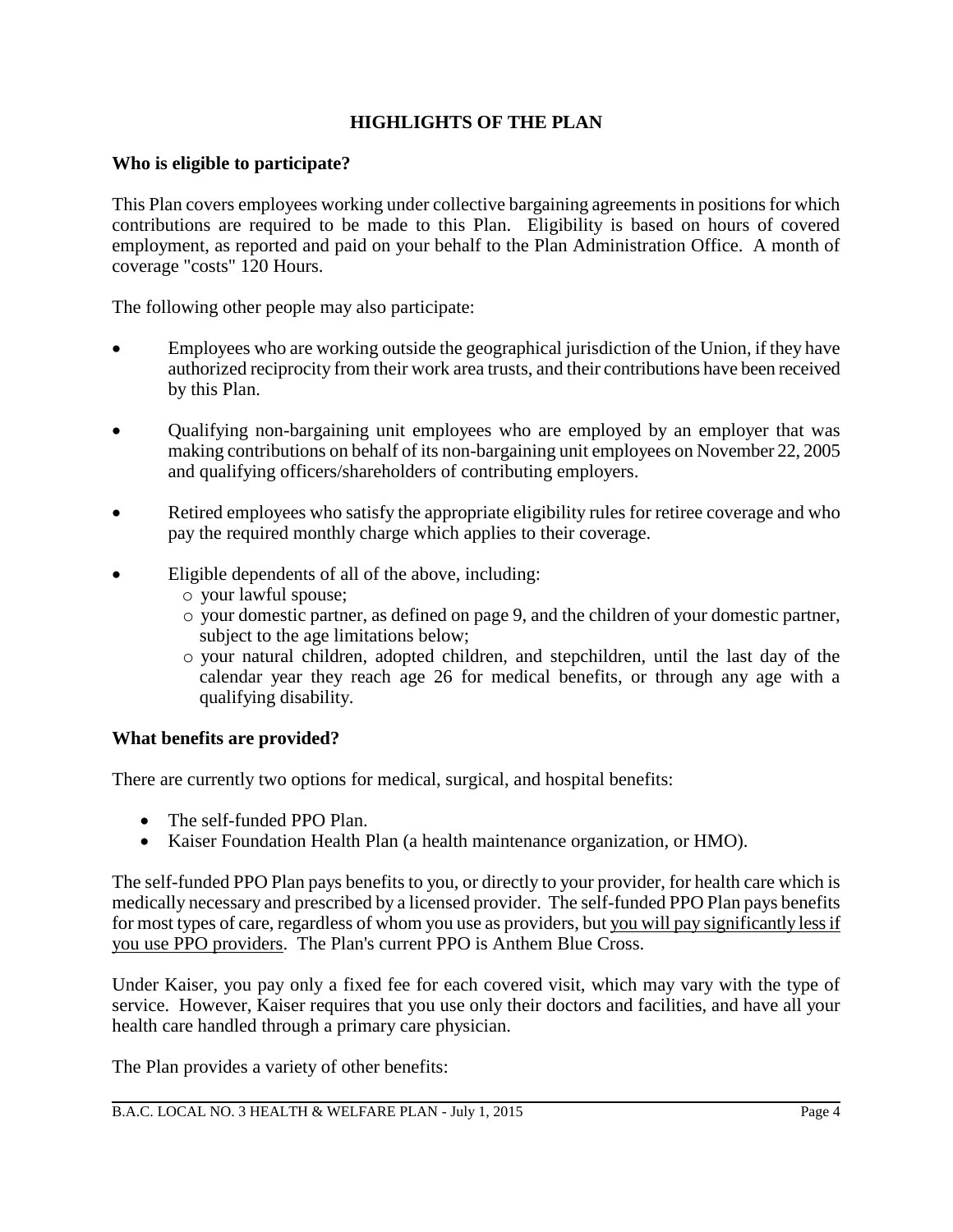- Dental benefits are provided by the self-funded PPO Plan for all plan participants.
- Prescription benefits are provided by the medical option in which you enroll: either the selffunded PPO Plan or Kaiser.
- Vision care benefits are provided through Vision Service Plan for Plan participants who are not enrolled in Kaiser. Participants enrolled in Kaiser receive vision benefits through the Kaiser program.
- Life insurance is provided through United of Omaha for active Plan participants only.

All of these benefits are summarized in this booklet beginning on page 16.

### **What if my claim for benefits is denied?**

**All claims for benefits must be submitted within 12 months of the date of service**. If your claim for benefits is denied, you may appeal to the Board of Trustees by submitting a written appeal to the Administration Office within 180 days of receiving the denial of the original claim. If you do not submit a claim within 180 days of receiving a denial, you will be deemed to have waived any objection to the denial. **If your claim is denied by the Board of Trustees, you may file a civil action under ERISA § 502(a) within one year from the date on which the Board of Trustees provides notice that your appeal has been denied.** This is a summary of the Plan's claims and appeal procedures. See Appendix 3 for the Plan's complete Claims and Appeal Procedures.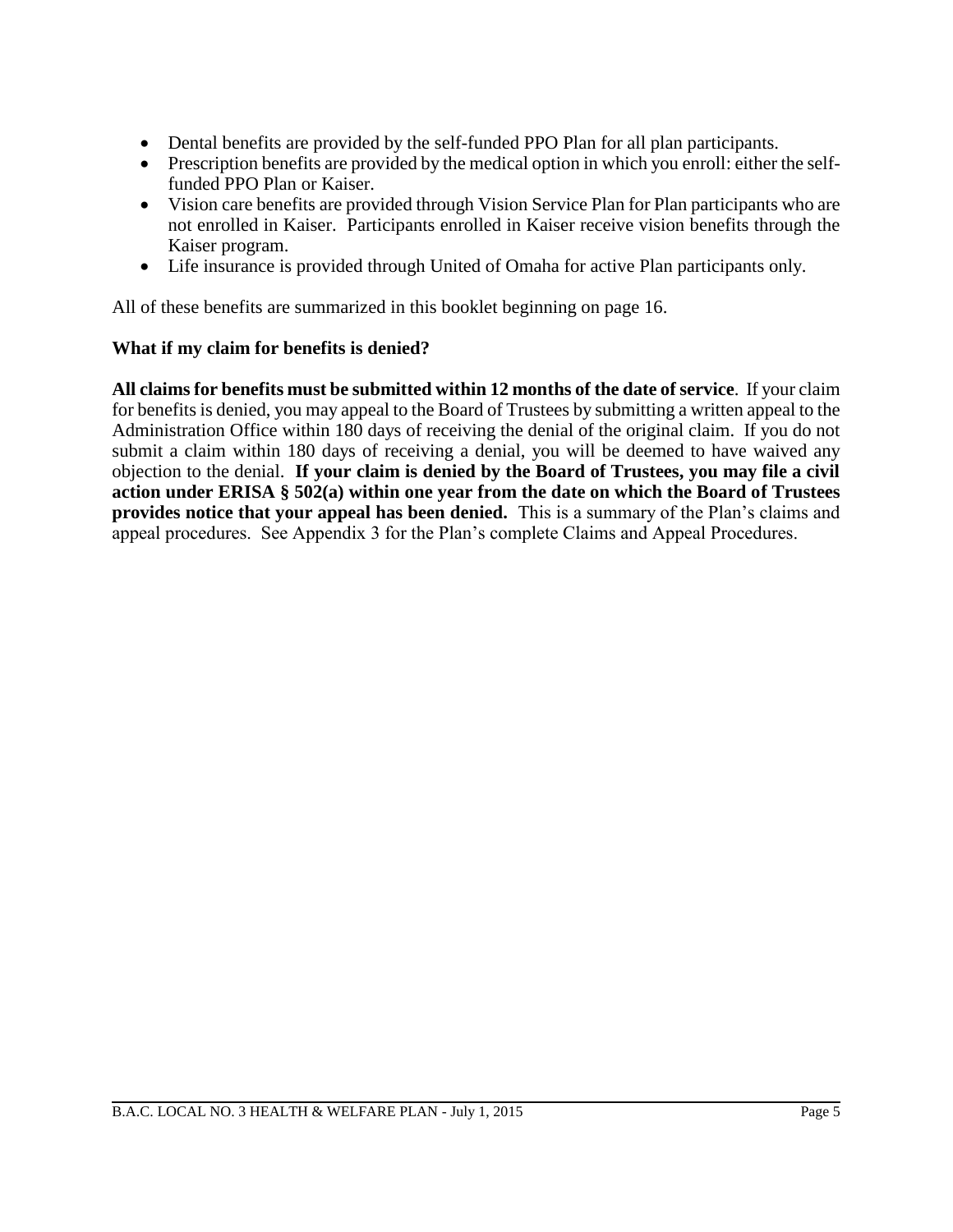#### **ELIGIBILITY FOR BENEFITS**

## **1. Employee Eligibility**

Eligibility for benefits as a bargaining unit employee is determined by your hours of covered employment, as reported and paid to the Plan Administration Office.

#### Initial Eligibility

A new employee will become eligible for benefits for the first time when he or she has been credited with 360 hours in a period of no more than six consecutive months. This initial eligibility starts on the first day of the second month following the month in which you have completed 360 hours. For example, if you start working for a contributing Employer on January 1, and you complete 360 hours of work on March 31, you are eligible to participate on May 1.

When you continue to work in covered employment and have hours reported and paid on your behalf to the Plan Administration Office, a Reserve Account is established for you. Each month, your Reserve Account is credited with the hours that you worked two months prior. For example, hours worked in February will be credited to your Reserve Account in April.

Continuing eligibility "costs" 120 hours. To maintain eligibility, you must have a Reserve Account balance of at least 120 hours at the beginning of each month.

#### Reserve Account

After you work more than 120 hours in a month, additional hours go into your Reserve Account. During periods when you cannot work enough hours, including labor disputes, you can use these reserve hours to maintain eligibility. You can accumulate up to 480 hours in your Reserve Account. If you die while eligible for coverage, your Reserve Account will continue to provide benefits to your Eligible Dependents until the account is run out.

You may be able to accumulate up to an additional 360 hours of eligibility, if your employer is delinquent in paying contributions for you during the 90 days before your Reserve Account runs out. If you think you are eligible for this extended eligibility, contact the Plan Administration Office for more information.

#### Self-Payments to Continue Eligibility

For coverage months beginning on or after July 1, 2012 and before July 1, 2016, if the combination of your credited work hours and reserve hours do not equal 120, you may continue your eligibility by making self-payments for a maximum of 3 months in any 12-month period. You can make selfpayments only if you have at least 60 months of prior coverage under this Plan, and you are either available for work in the Industry (that is, registered on the Local's out-of-work list and available for dispatch), or you are disabled and have exhausted your Reserve Account.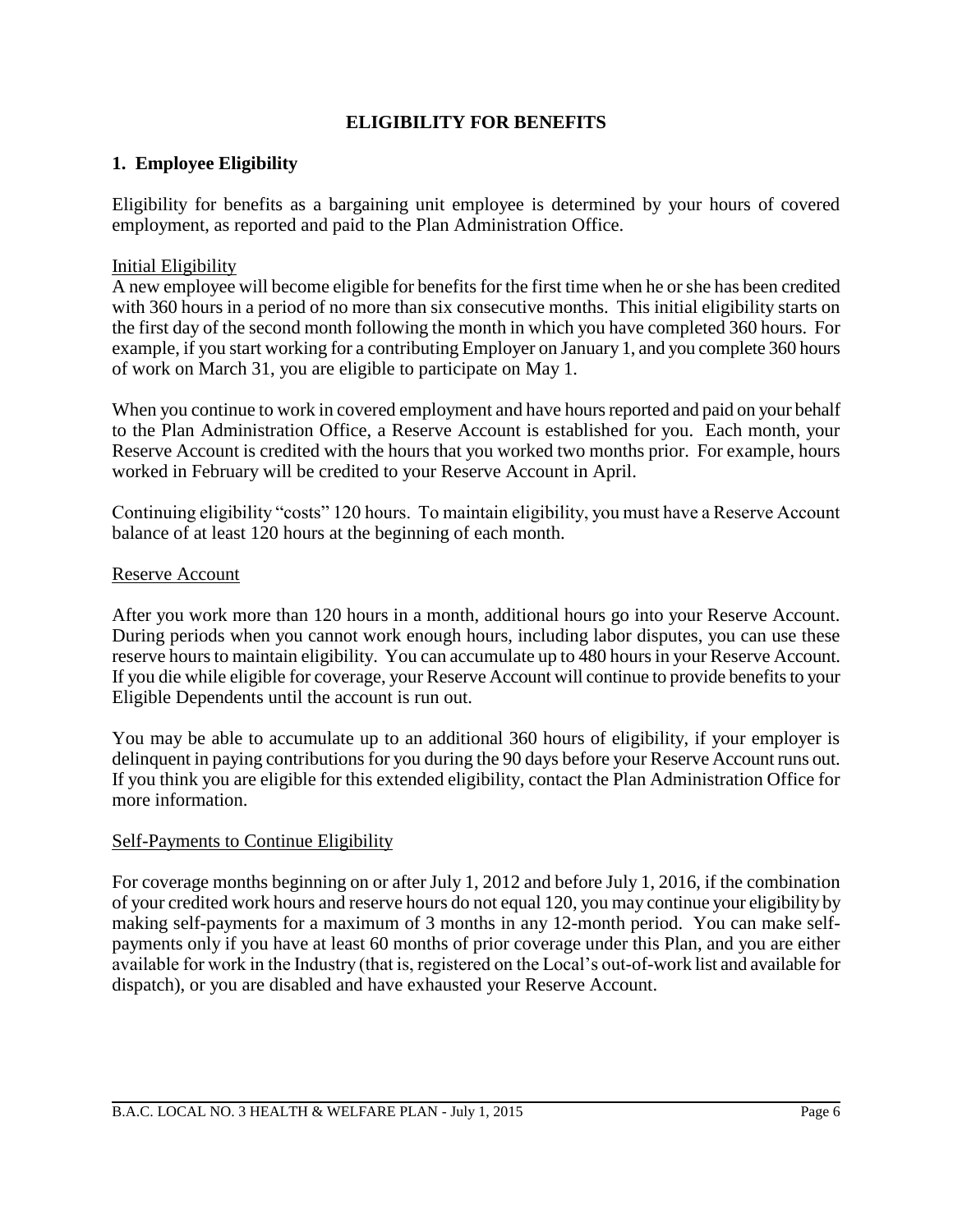#### Short Payments to Continue Eligibility

For coverage months beginning on or after July 1, 2012 and before July 1, 2016, if the combination of your credited work hours and reserve hours equal at least 80, you may continue your eligibility by making a short payment to bring your total hours up to the required minimum of 120 hours. If you are eligible to make a short payment and do not do so, your coverage will terminate.

### Reinstatement

If you lose coverage because your Reserve Account has run out, but you return to covered employment within six months of losing coverage (including the end of coverage maintained by selfpayments or short payments), you do not have to work 360 hours to be covered again. Instead, your eligibility will be reinstated as of the second calendar month following the month in which you work at least 120 hours. If your coverage is not reinstated within six months of losing coverage, you will have to work 360 hours to be covered again.

If you have been covered under the Plan's disability coverage provisions and you return to work before that coverage expires, your regular Plan coverage will be reinstated when the combination of hours you work and your Reserve Account totals 120 hours. You will not have to meet the initial eligibility requirements again.

### Disability Coverage

If you become disabled, you may receive coverage at no charge for up to six months. The actual number of months of this special disability coverage is equal to the period for which you were continuously covered as a result of hours worked immediately prior to the disability, up to 6 months.

To receive this coverage, you must either 1) be receiving State Disability Insurance ("SDI") benefits; or 2) be awarded "Qualified Injured Worker" status, under California Workers' Compensation laws; or 3) prove that you would qualify for SDI benefits, except that you did not have enough credits under that program to qualify for benefits when your disability commenced. If your proof of disability is pending, you must maintain coverage by making full COBRA payments. Then if you provide the necessary proof of your disability, you will receive a refund of up to six months of premiums.

When this special disability coverage ends, and if you remain disabled, your Reserve Account can be used to continue your coverage. Once your Reserve Account falls below the 120 hours needed to maintain coverage, you may be qualified to continue your coverage by making self-payments or short payments, as explained above. If you do not qualify to make self-payments or short payments, you may apply for COBRA continuation coverage. See page 13 and Appendix 2.

## Coverage During Military Service

No person is covered who is in active military service in the Armed Forces of the United States. If you are called to active military service, you may elect to: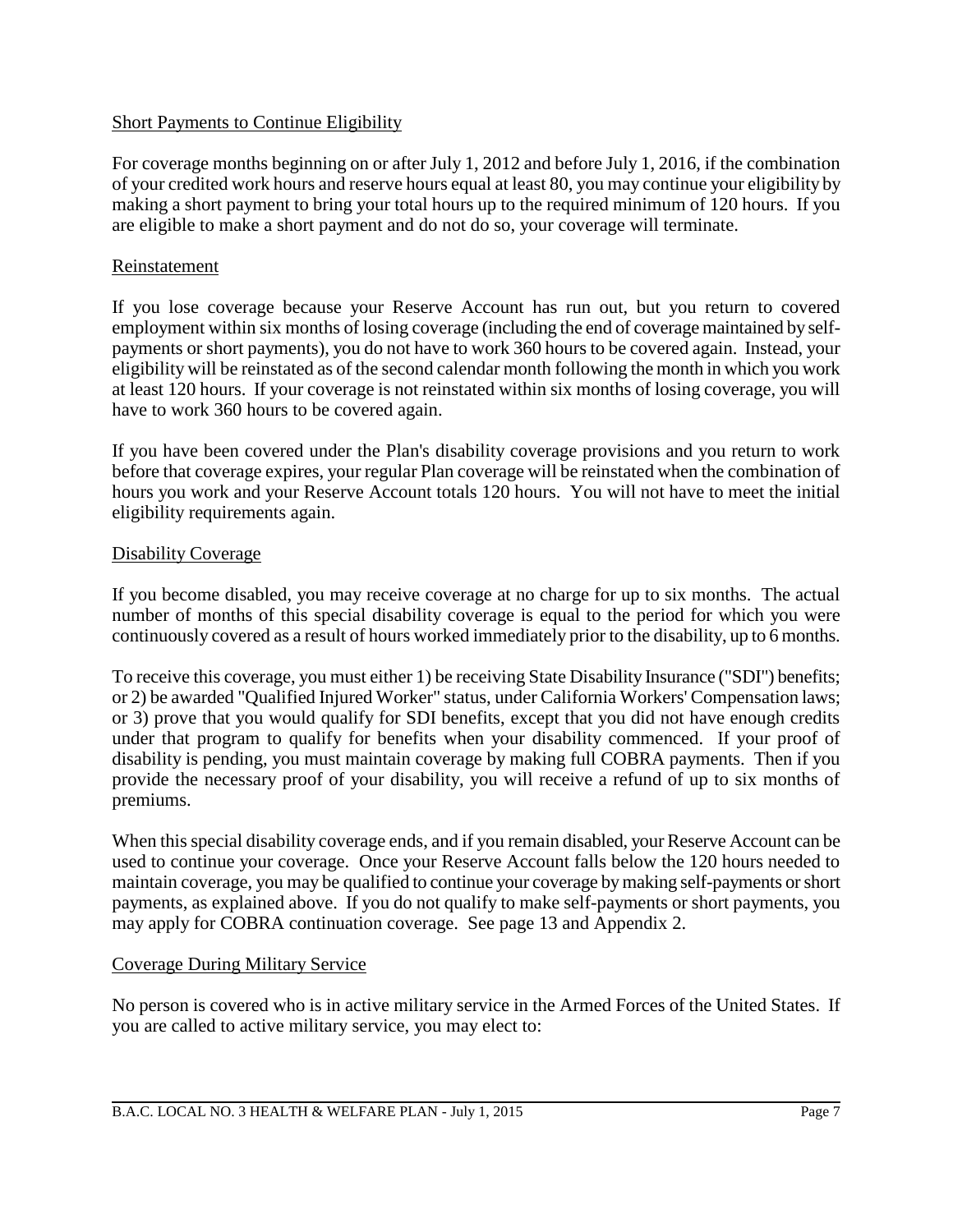- (a) continue coverage for your dependents by payment of a monthly premium equal to the COBRA premium, until the earlier of 1) the end of the period during which you are eligible for reemployment under USERRA, or 2) 24 months after your entry into the Uniformed Services; or
- (b) have your Reserve Account applied for coverage of your dependents until it is exhausted, and thereafter continue coverage for your dependents under COBRA; or
- (c) waive all coverage for your dependents while in the Uniformed Services.

To make this election, you must give notice to the Plan Administration Office of your call to active duty. If you do not give proper notice, you will be deemed to have elected option (b).

## Family and Medical Leave Act

If you work a qualifying number of hours for an employer who employs at least fifty employees, you may be eligible for a leave of absence under the Family and Medical Leave Act ("FMLA"). If the FMLA applies to your employer, your employer is responsible for making contributions for your coverage while you are on FMLA qualifying leave. FMLA leave may be taken because of the birth or placement of a son or daughter with you for adoption or foster care; to care for your spouse, son, daughter, or parent who has a qualifying "serious health condition"; because of your own qualifying "serious health condition"; because of a "qualifying exigency" related to service in the United States Armed Forces by your spouse, son, daughter, or parent; or if you are the spouse, son, daughter, parent or next of kin of a member of the United States Armed Forces who is undergoing medical treatment, recuperation, or therapy, is otherwise in outpatient status, or is otherwise on the temporary disability retired list, for a serious injury or illness, to care for the service member. The definition of qualifying FMLA leave may change as the law is amended. Your Reserve Account, if you have one, will not be charged for coverage while you are on FMLA qualifying leave. If you believe this law applies to you, contact the Plan Administration Office for more information.

#### Self-Pay Eligibility for Participants Working Out of the Area Under a Lower Contribution Rate

If you are a traveling Participant working in an area that has a lower contribution rate than this Plan, your hours will be reciprocated back to this Plan on a pro-rata basis. For example, if you work in an area that has a contribution rate that is 10% lower than this Plan's contribution rate, you will receive credit for only 90% of the hours you work out of area. If your Reserve Account falls below 120 hours due exclusively to this pro-rata crediting, you will be permitted to self-pay the additional hours needed to maintain eligibility, if you meet the following requirements:

- (a) you begin self-paying hours for the first month your Reserve Account falls below 120 hours because of a lower reciprocal contribution rate, including retroactive payments, if necessary; and
- (b) you have had three consecutive years of coverage under this Plan; and
- (c) your coverage was earned through active hours of work in at least nine of the most recent twelve months; and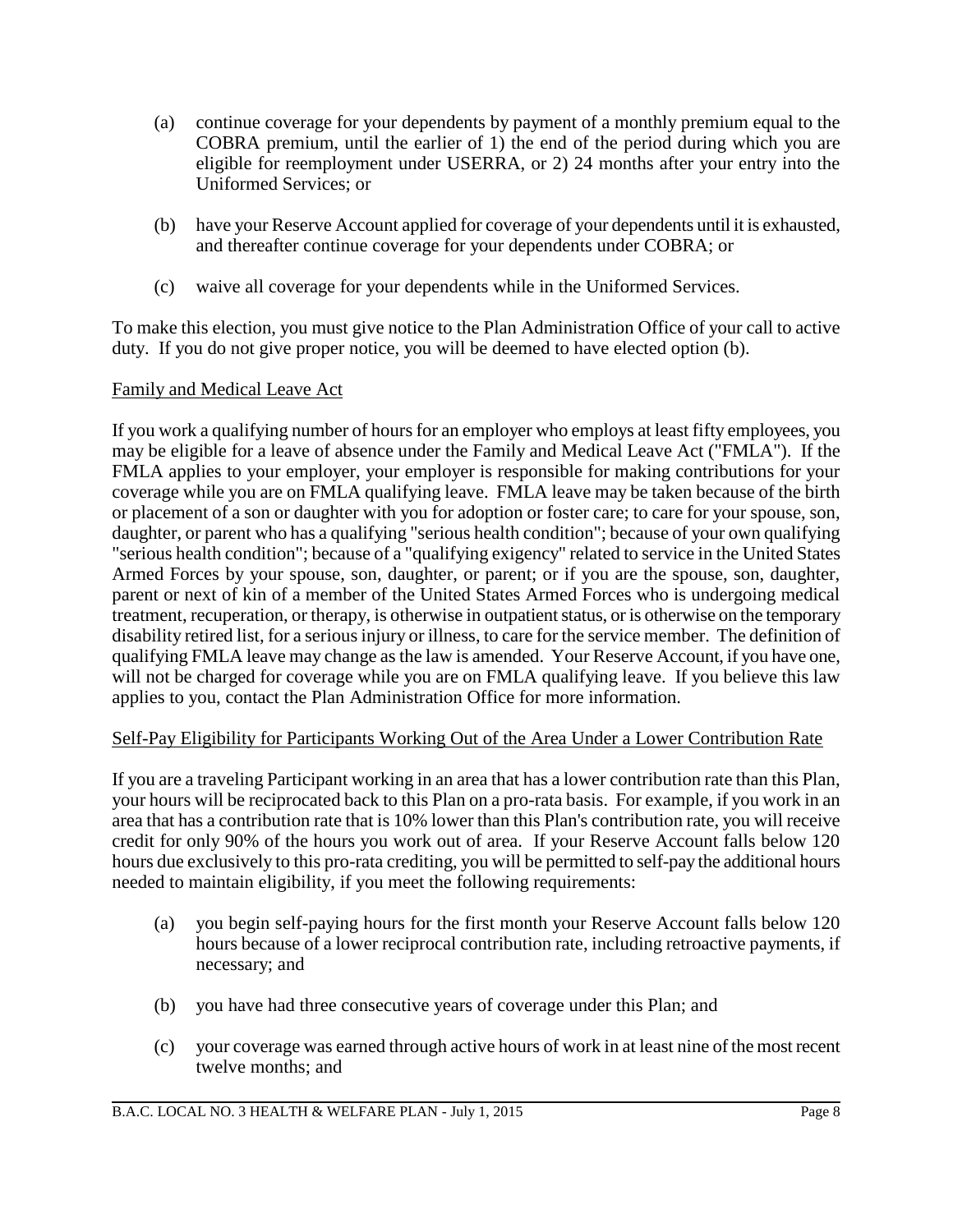- (d) the combination of reciprocal hours reported and paid, and the hours in your hour bank is fewer than 120 hours, and, therefore, not sufficient to maintain coverage; and
- (e) your self-pay contributions are timely received within 30 days of the date the Plan Administration Office sends out the self-pay balance statement to you.

## Self-Pay Eligibility for Apprentices

If you are eligible for coverage as an active employee, and are dispatched as an apprentice under Division of Apprentice Standards (DAS) rules, you may self-pay the hours needed to continue coverage during such employment.

### **2. Loss of Coverage for Cause**

Even if you would otherwise satisfy the rules of eligibility, your eligibility for benefits will be cancelled if you do any of the following:

- (a) accept employment for work in covered employment for a non-signatory Employer; or
- (b) go into business for yourself in the type of work covered by the Union's Collective Bargaining Agreements without being signed to such an agreement; or
- (c) become a partner or for a corporate officer of any Non-signatory Employer who engages in work that is Covered Employment; or
- (d) accept employment in a trade or occupation other than that within the craft jurisdiction of the Union's collective bargaining agreements; or
- (e) you continue to work for a signatory employer who is delinquent in its fringe benefit contributions, after you have been notified that you are required to quit working for that employer because of its delinquency.

If any of these occur, you lose coverage and your Reserve Account will be cancelled. If your coverage ends for cause: (a) you are not eligible to continue coverage by self-payments or short payments; and (b) you will not again be eligible for coverage until you complete 720 hours of covered work within a subsequent 12-month period.

## **3. Dependent Eligibility**

The Plan provides benefits for your eligible dependents, subject to completion of the proper enrollment forms. Your eligible dependents are:

(a) your lawful spouse or domestic partner, if your domestic partnership has been registered with a governmental agency pursuant to state or local law authorizing such registration; and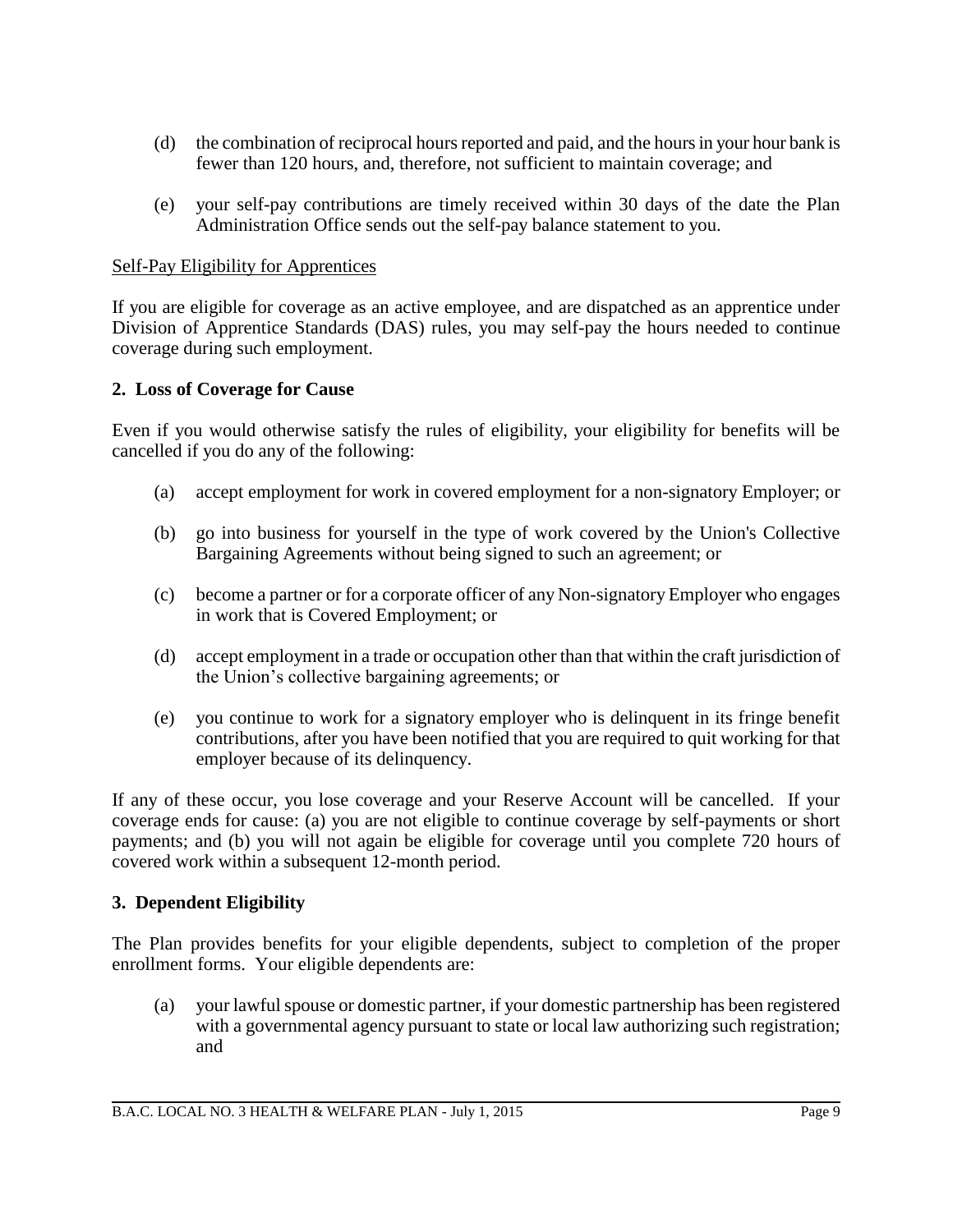(b) your child(ren) until the last day of the calendar year they reach age 26, unless extended due to disability, as described below.

The term "Child" means any of the following:

- (a) your natural child;
- (b) your stepchild, child of your registered domestic partner, or any child under your legal guardianship;
- (c) any minor child placed with you for the purpose of legal adoption, from the moment the child is placed in your physical custody, or from the moment you have assumed and retained a legal obligation to provide total or partial support for the child in anticipation of adoption of the child, whichever is earlier.

The Plan also covers your natural or adopted children who are not in your physical custody, when you have been ordered to maintain their coverage in a court order called a "Qualified Medical Child Support Order" ("QMCSO") or equivalent. If the Plan receives a Medical Child Support Order, it will review it promptly to determine if it is qualified. The determination that an order is not a QMCSO is appealable to the Board of Trustees. The Plan procedures for review of QMCSOs are available free of charge from BeneSys Administrators.

Your dependent is not eligible for coverage if any of the following conditions apply:

- (a) he or she lives outside the United States;
- (b) he or she is on active duty in the Armed Forces of any country.

Your children are covered until the last day of the calendar year during which they attain age 26. Coverage for a child may be continued after that time if he or she has a physical or developmental disability which began before coverage would otherwise have ended, and which makes him or her incapable of self-sustaining employment. Proof of the disability must be provided within 31 days of the termination of regular coverage of the dependent, and from time to time as requested by the Plan Administration Office thereafter.

Opt-Out for Dependent Medical Coverage: If you are eligible for coverage under this Plan, and any of your covered dependents are eligible for coverage under an employer-provided "high deductible health plan," you may opt not to enroll, or to terminate coverage of, those dependents in this Plan's medical coverage. They will remain eligible for coverage under this Plan's dental, vision, life insurance and accidental death and dismemberment benefits.

Coordination of Benefits: If you or your dependent is also covered by another health plan, the benefits under this Plan and the other plan will be coordinated. This means one plan pays its full benefits first, and then the other plan pays. The complete Plan rules regarding Coordination of Benefits are found in the Formal Plan Rules document, available from the Plan Administration Office.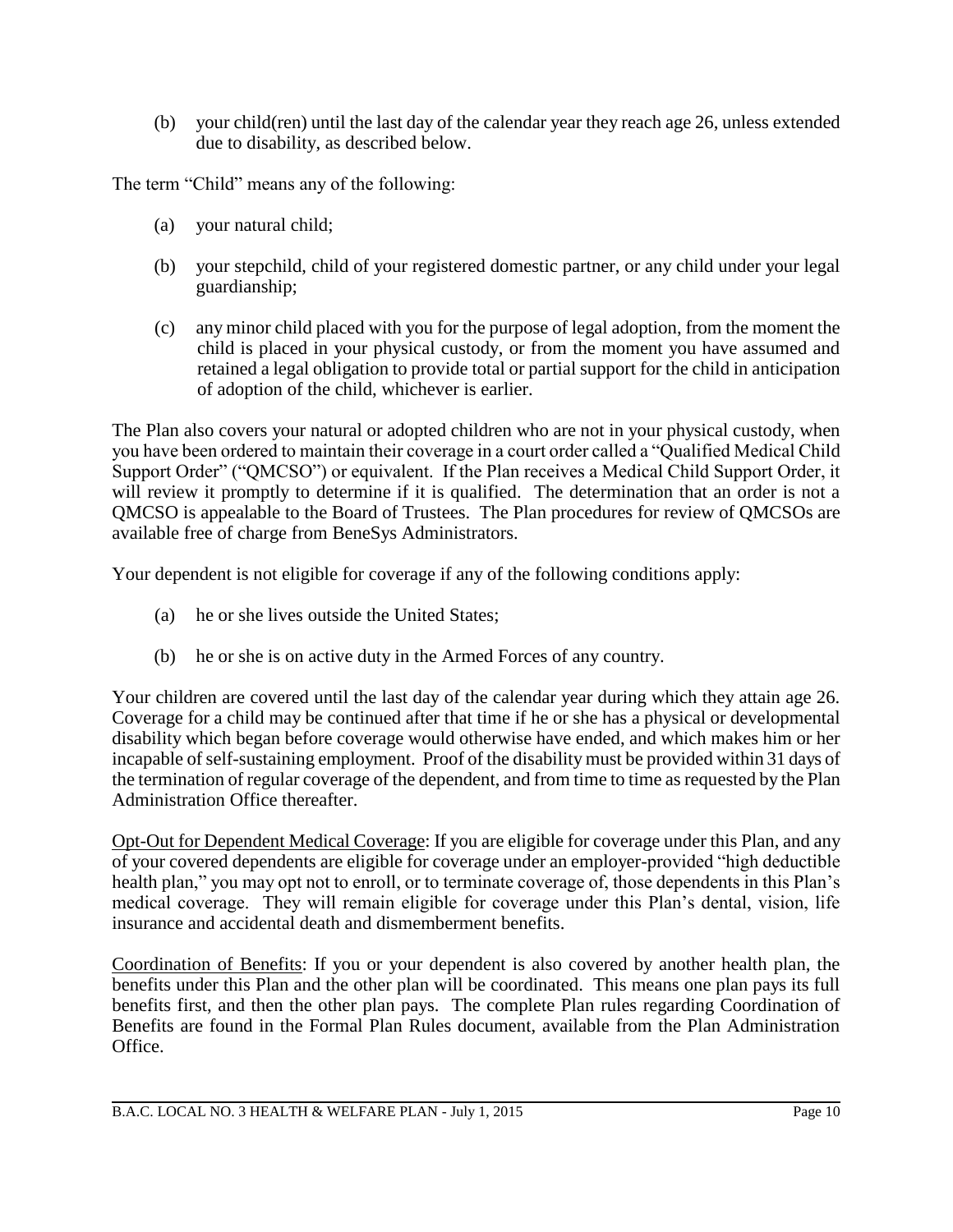Coordination with Medicare. This Plan will be secondary with respect to Medicare for a covered person whenever allowed by law. When this Plan is secondary with respect to Medicare, Medicare benefits are determined first. Then, Plan benefits will be paid, but the combined Plan and Medicare benefits shall not exceed the amount that would have been paid by the Plan in the absence of Medicare.

Dual Coverage: When two spouses or domestic partners, or both of a child's parents, are covered under the Plan as employees, benefits will be paid in accordance with the Plan's Coordination of Benefits provisions. The combined benefits will not exceed 100% of the actual eligible charges incurred. Either spouse or domestic partner, or parent, may submit a claim.

## **4. Non-Bargaining Unit Employees Eligibility**

Effective November 22, 2005, the Plan was closed to new non-bargaining unit employees. Participants who were covered as non-bargaining unit Employees on November 22, 2005, and have remained continuously covered since that time, and meet the additional requirements below, are eligible to continue to receive coverage under Kaiser or the self-funded PPO Plan. Effective May 1, 2015, an employer may report on behalf of all its non-bargaining unit employees provided that the employer was reporting on behalf of its non-bargaining unit employees on November 22, 2005.

Effective July 1, 2014, to remain eligible, for each non-bargaining unit employee both of the following requirements must be met:

- (a) At least 1400 hours must be reported for each participating non-bargaining unit employee; and
- (b) At least 110 hours must be reported for at least one bargaining unit employee each month.

## **5. Officer/Shareholder Eligibility**

If you are a covered Employee who becomes an officer or shareholder of an Employer, you may continue to participate in the Plan, provided:

- (a) the Board of Trustees approves your continued participation;
- (b) you are working with the tools of the trade;
- (c) your Employer is incorporated and employs at least one bargaining unit employee who has no ownership interest in the Employer and is participating in the Plan under the terms of a Collective Bargaining Agreement or in a plan that benefits workers in the masonry trade under the terms of a Collective Bargaining Agreement;
- (d) your Employer signs a participation agreement;
- (e) your participation meets the requirements under applicable law; and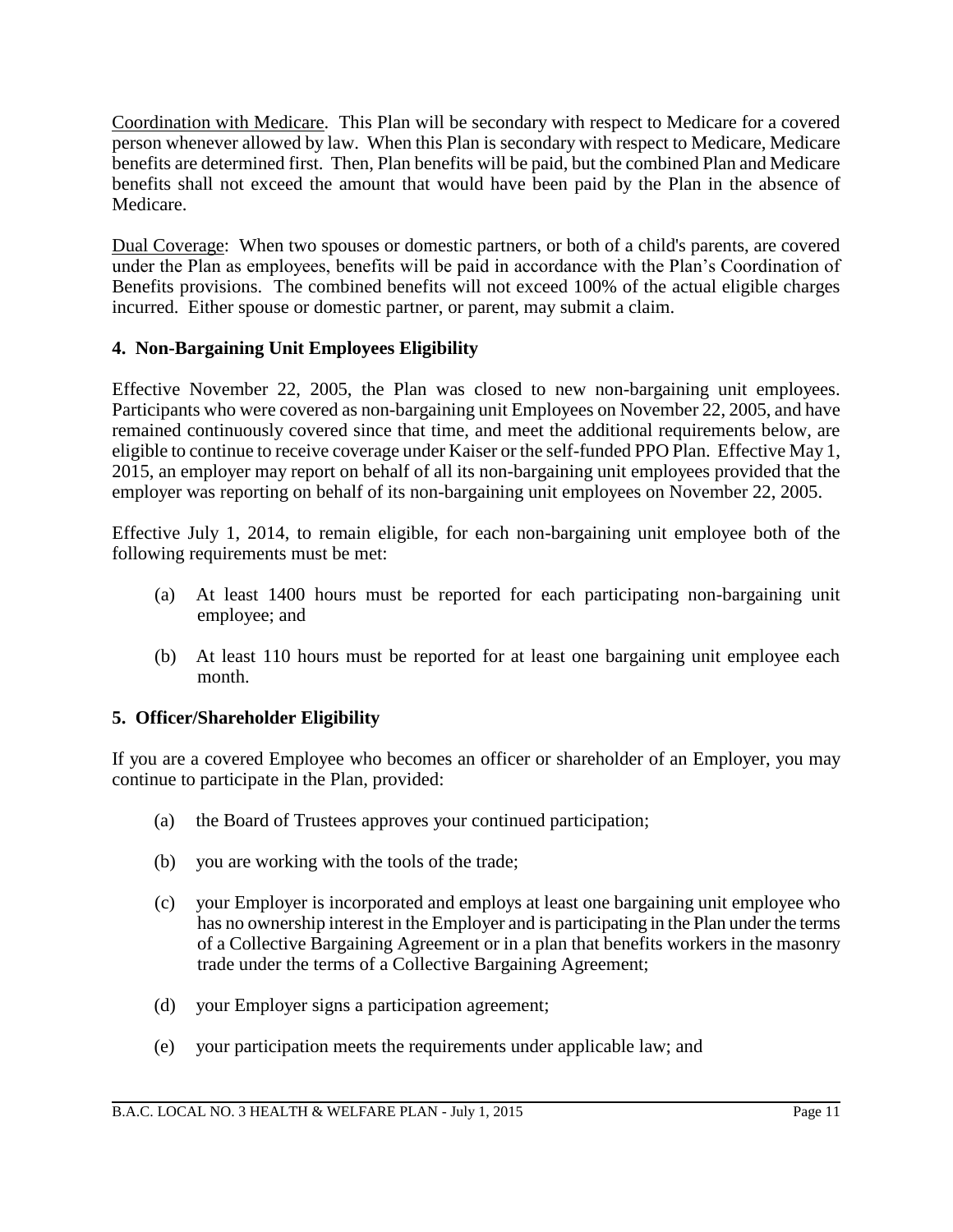(f) you apply for participation within 30 days of becoming eligible for participation as an officer/shareholder.

# **6. Retired Employee Eligibility**

You will be eligible for retiree medical benefits if you meet all of the following conditions:

- (a) (i) you were covered as an active Employee for 5 of the 8 years immediately preceding your retirement; or (ii) for retirements on February 1, 2013 or after, you were covered as an active Employee for 5 of the 12 years immediately preceding your retirement, and you can demonstrate that you would have met the requirement in (i) above, except for lack of work in the Industry; and
- (b) you are actually receiving benefits from a pension plan administered and established under any Trust to which the Union appoints Trustees, or to which the Plan has sent reciprocity payments on your behalf; and
- (c) you apply for coverage within 60 days of your retirement; and
- (d) If eligible for Medicare, you enroll in both Part A and Part B of Medicare; and
- (e) if eligible for Medicare and elect Kaiser coverage, you enroll on Kaiser Senior Advantage and reside in the Senior Advantage service area.

To receive retiree coverage, you must pay a monthly charge, as determined from time to time by the Board of Trustees, by the 20th of the month prior to the month of coverage, and you must continue to receive pension benefits.

Retiree medical coverage options are Kaiser and UHC/PacifiCare only.

Your eligible dependents for retiree coverage are the same as for active participants: your spouse, domestic partner or child. See Section 3 for details. You must enroll your dependents within 60 days of your retirement. If you acquire a new dependent after you begin retiree coverage, you can enroll your new dependent by giving notice within 30 days of the date you acquire the new dependent.

If your spouse or domestic partner has their own employer-based health coverage when you retire and later loses that coverage due to termination of employment or termination of employer-provided health coverage, you can enroll your spouse or domestic partner by giving notice within 63 days of the loss of that employer-based coverage. To be eligible to do so, you must show that your spouse or domestic partner: (a) had been so employed for at least 12 months when you retired, (b) had been continuously covered under that employer-provided coverage since the date of your retirement, and (c) lost that coverage due to termination of employment or termination by the employer of employerprovided health coverage.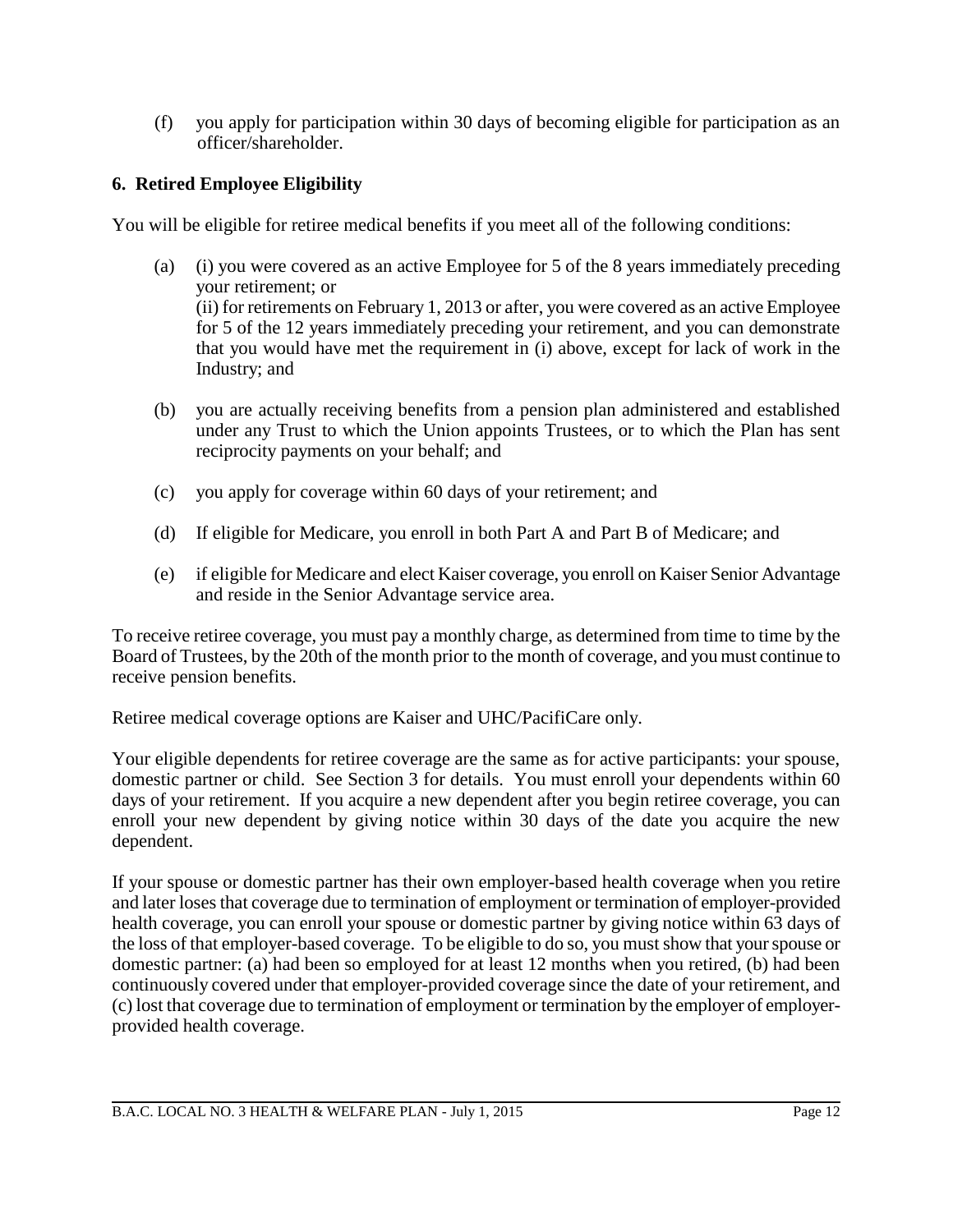## **7. COBRA Continuation Coverage**

Covered persons who lose coverage due to a qualifying event may be eligible for COBRA Continuation Coverage. Qualifying events include the death of the participant, divorce from the participant, dissolution of a domestic partnership with a participant, ceasing to qualify as a dependent child, and loss of coverage due to termination of employment or low hours. Under certain circumstances, a dependent has a separate right to elect COBRA coverage.

If you become eligible for COBRA coverage on the grounds of termination of employment or low hours as a bargaining unit employee, the Plan Administration Office will notify you. If you are a covered Individual Employer or non-bargaining unit employee, and you will lose coverage because of termination of your employment or your low hours, you or your employer must notify the Plan Administration Office, and then you will be given notice of your rights under COBRA.

To be eligible for COBRA coverage on any grounds other than termination of employment or low hours, you or your dependents must provide notice of the qualifying event within 60 days. You or your dependents must notify BeneSys Administrators if you or any of your dependents will be losing coverage because of any of the following reasons:

- (a) your death;
- (b) your divorce or dissolution of your domestic partnership;
- (c) your child no longer qualifies as an eligible dependent; or
- (d) you have become eligible for Medicare.

You or your dependents must also return your COBRA election form within 60 days of receiving it. You are not required to submit a premium payment when you return your COBRA election form. Your first payment must be received within 45 days of your election of COBRA coverage, and you must make all subsequent payments for COBRA coverage by the 15<sup>th</sup> of each month for coverage for the next month.

#### **It is your responsibility to meet the deadlines of COBRA coverage.**

You and/or your dependents will lose the right to COBRA coverage if you or they fail to give a required notice of a qualifying event, or fail to make a COBRA election in the time allowed, or fail to make a payment on time.

COBRA coverage is available for up to 18 months, in the case of termination of employment or low hours, 29 months in the case of a qualifying disability, or 36 months in other cases. If a second qualifying event occurs while under COBRA coverage, a dependent may elect to receive the remaining months of the 36-month period. However, all of these periods are reduced by any time in which you elected one of the Plan's extended coverage options, including disability coverage, selfpayments or short payments.

If you elect COBRA coverage, you may select "core coverage" (that is, all Plan benefits except dental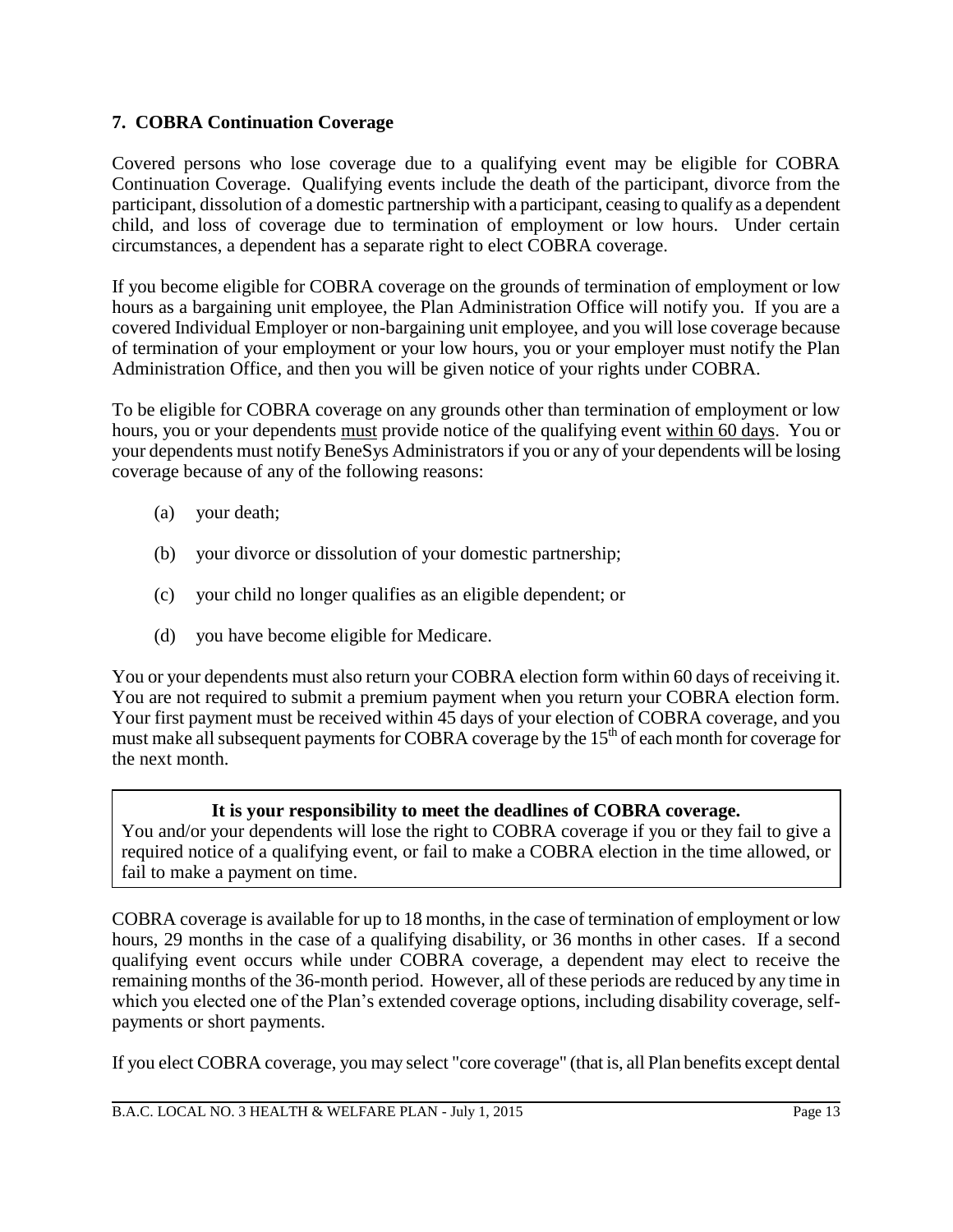care, vision benefits, life insurance, and accidental death or dismemberment insurance), or full COBRA coverage (all Plan benefits). If you elect one type of coverage, the election also applies to your dependents. However, if you do not elect COBRA coverage, your dependents may elect either form of coverage for themselves. If your dependents are covered for dental care and vision benefits only, they may elect COBRA for those benefits.

COBRA coverage is not available if an employee is terminated for working for a non-contributing employer, or for gross misconduct on the job.

COBRA coverage is available if an employer has closed his or her business, or terminated all of his or her connections to the business.

See Appendix 2 for the Plan's formal notice of COBRA continuation coverage rights.

Instead of enrolling in COBRA continuation coverage, there may be other coverage options for you and your family through the Health Insurance Marketplace, Medicaid, or other group health plan coverage options (such as a spouse's plan) through what is called a "special enrollment period." Some of these options may cost less than COBRA continuation coverage. You can learn more about many of these options at www.healthcare.gov.

## **8. Continuity of Care**

If you or your dependent incur expenses for treatment by a physician who was a Preferred Provider, and during the course of such treatment, the physician's Preferred Provider contract was terminated, the Plan may continue to pay benefits for that treatment as though that physician is still a Preferred Provider, for certain conditions only. The complete Plan rules regarding Continuity of Care are found in the Formal Plan Rules document, available from the Plan Administration Office.

## **9. Third Party Reimbursement**

If you or your dependent has an injury or sickness caused or allegedly caused by a third party's act or omission, the Plan will pay benefits for that injury or sickness, subject to its right to reimbursement from any amount recovered by reason of the third party's act or omission, on the following conditions: (1) that you or your dependent (or legal representative) will not take any action which would prejudice the Plan's reimbursement rights, and (2) that you or your dependent (or legal representative) will cooperate in doing what is reasonably necessary to assist the Plan in enforcing its reimbursement rights. The Plan's reimbursement right will be for 100% of benefits paid, regardless of whether or not you or your dependent has received full or any compensation, and will not be reduced because the recovery does not fully or partly compensate you or your dependent for all losses sustained or alleged, or the recovery is not described as being related to medical costs or loss of income.

The complete Plan rules regarding Third Party Reimbursement are found in the Formal Plan Rules document, available from the Plan Administration Office.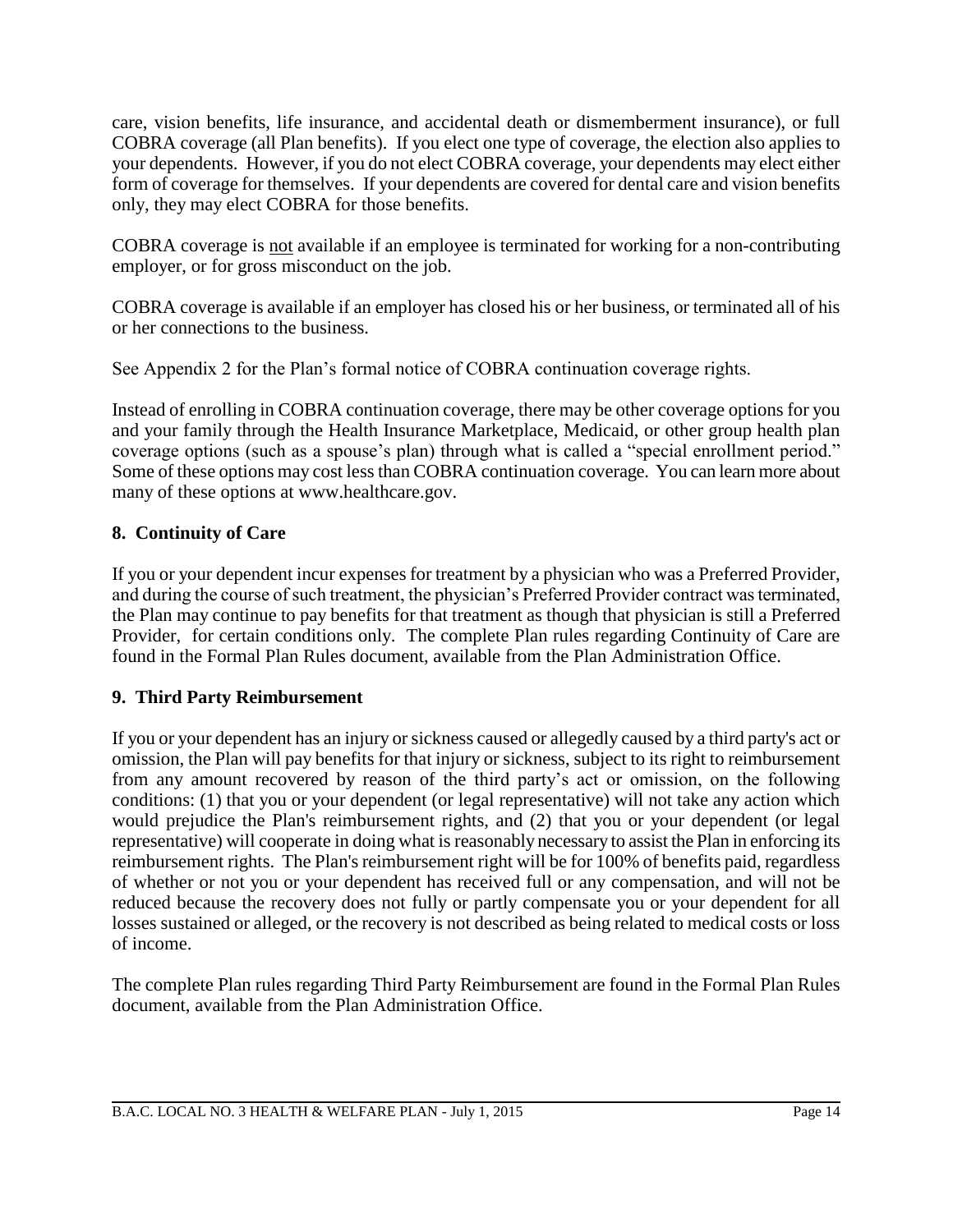#### **10. Reservation of Powers**

The Board of Trustees has sole, full, and final discretionary authority to construe the terms of the Plan and all other documents relevant to the Plan for all purposes, including but not limited to the purposes of determining what benefits should be paid, the meaning and application of eligibility rules, the scope and application of the Plan's right to reimbursement, and the rights of assignees.

The Board of Trustees reserves the power to revise all rules and procedures related to this Plan, including the power to terminate or change the coverage for any person or class of persons, to change the payment required for coverage, and to change the benefits payable by, or provided by, the Plan or by an insurance company, HMO, or other provider. Nothing in this summary should be construed to make any benefits under the Plan vested, or as a waiver of any discretion or power conferred upon the Board of Trustees under the Trust Agreement.

## **11. Assignment**

Only benefits based on charges incurred may be assigned, and only the right to directly receive payment for covered services as provided for under the Plan is assignable. No other right a participant or beneficiary may have under this Plan, or under any applicable law, is assignable. Benefits may be assigned only to the institution or person that provides the services or supplies for which these benefits are payable. The Plan will not be responsible for the validity of any assignment. Satisfactory proof of the assignment must be given to the Plan before assigned benefits will be paid. If the Plan makes a payment before the proof of assignment is received, the Plan is released from all further liability for that claim payment.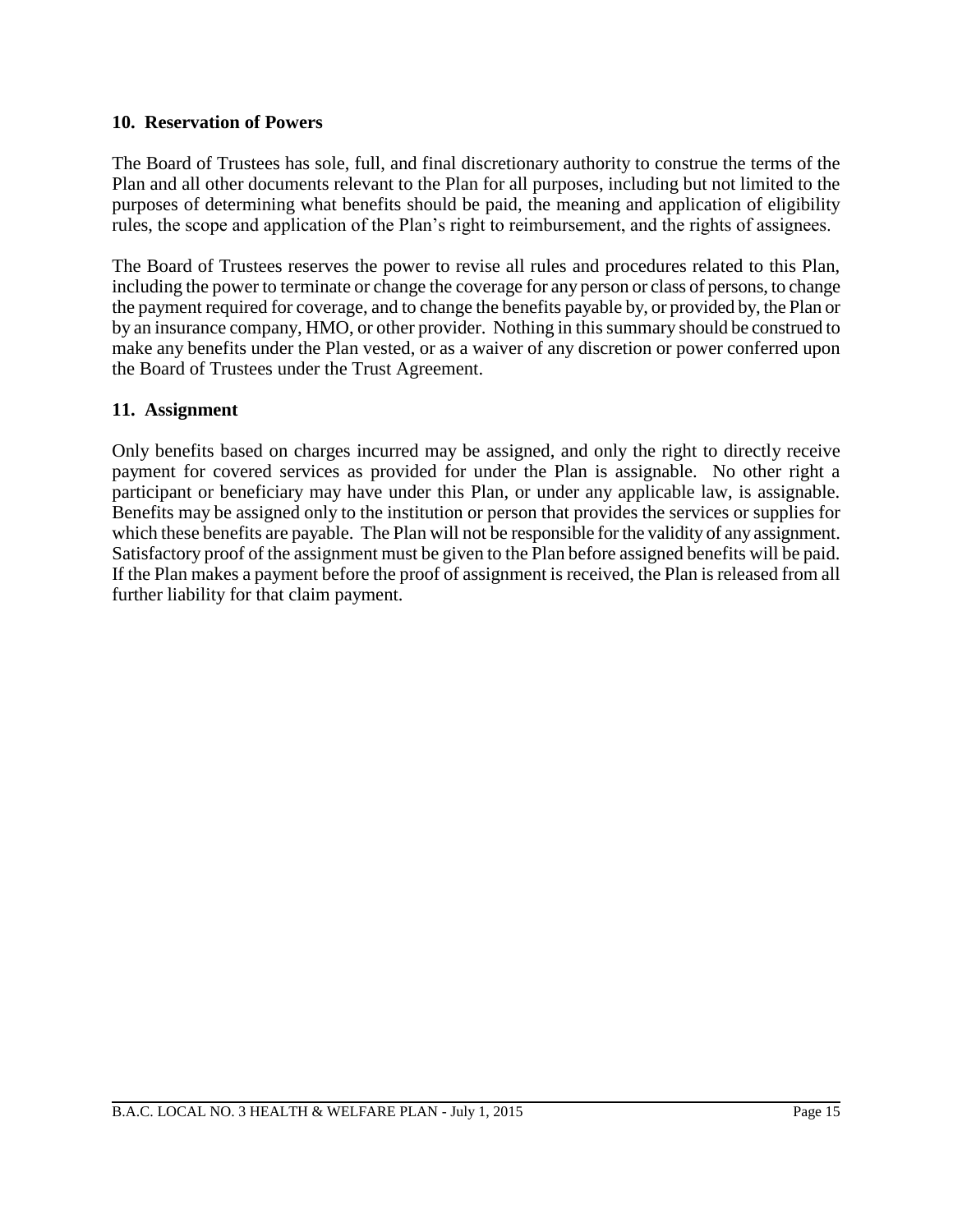## **BENEFIT SUMMARIES**

# **MEDICAL PLAN OPTIONS**

The Plan offers two medical plan options to new enrollees:

- The self-funded PPO Plan (a preferred provider organization, or PPO), or
- Kaiser Foundation Health Plan (a health maintenance organization, or HMO).

You, and your dependents, will receive all of your medical, hospital and surgical benefits through the medical plan option you choose. The Board of Trustees has reserved the power to change the medical plan options; you will be notified if this occurs.

## **How to Enroll Yourself and Your Dependents**

When you first become eligible for health care benefits, you must choose from the currently available medical plan options, and enroll dependents, by filling out an Enrollment Form. The Plan maintains a "rolling" open enrollment. After initial enrollment, you may change your medical plan option at any time during the year, as long as you have not changed plans in the last consecutive 12 months. If you make a change, it will not be effective until the first day of the second calendar month following the date your Enrollment Form is received by the Plan Administration Office. You may enroll new dependents within 30 days of the birth, marriage, or other event which makes your new dependent eligible.

## **You must complete an Enrollment Form.**

If you are a new participant, medical benefits will be paid only after you have completed an enrollment package for one of the medical plan options. If you do not return a timely enrollment form for an HMO option, you will automatically be enrolled in the self-funded PPO Plan. You may enroll your dependents within 30 days, or 60 days as applicable, of the event which makes your dependent eligible.

## **Special Enrollment Rules**

If you fail to enroll your eligible dependents because they have health coverage elsewhere, and coverage under that other plan ends, you may enroll your eligible dependents in health care coverage under this Plan. You must submit your enrollment form within 30 days of loss of coverage under the other plan.

In addition, if your dependent(s) are eligible but not enrolled for coverage in this Plan, your dependent(s) can be enrolled if: 1) your dependent(s)' Medicaid or State Children's Health Insurance Program (CHIP) coverage is terminated as a result of loss of eligibility, or 2) your dependent(s) become eligible for employment assistance under Medicaid or CHIP. In order to benefit from this option, you must submit your enrollment form within 60 days of the termination from, or eligibility for, such assistance.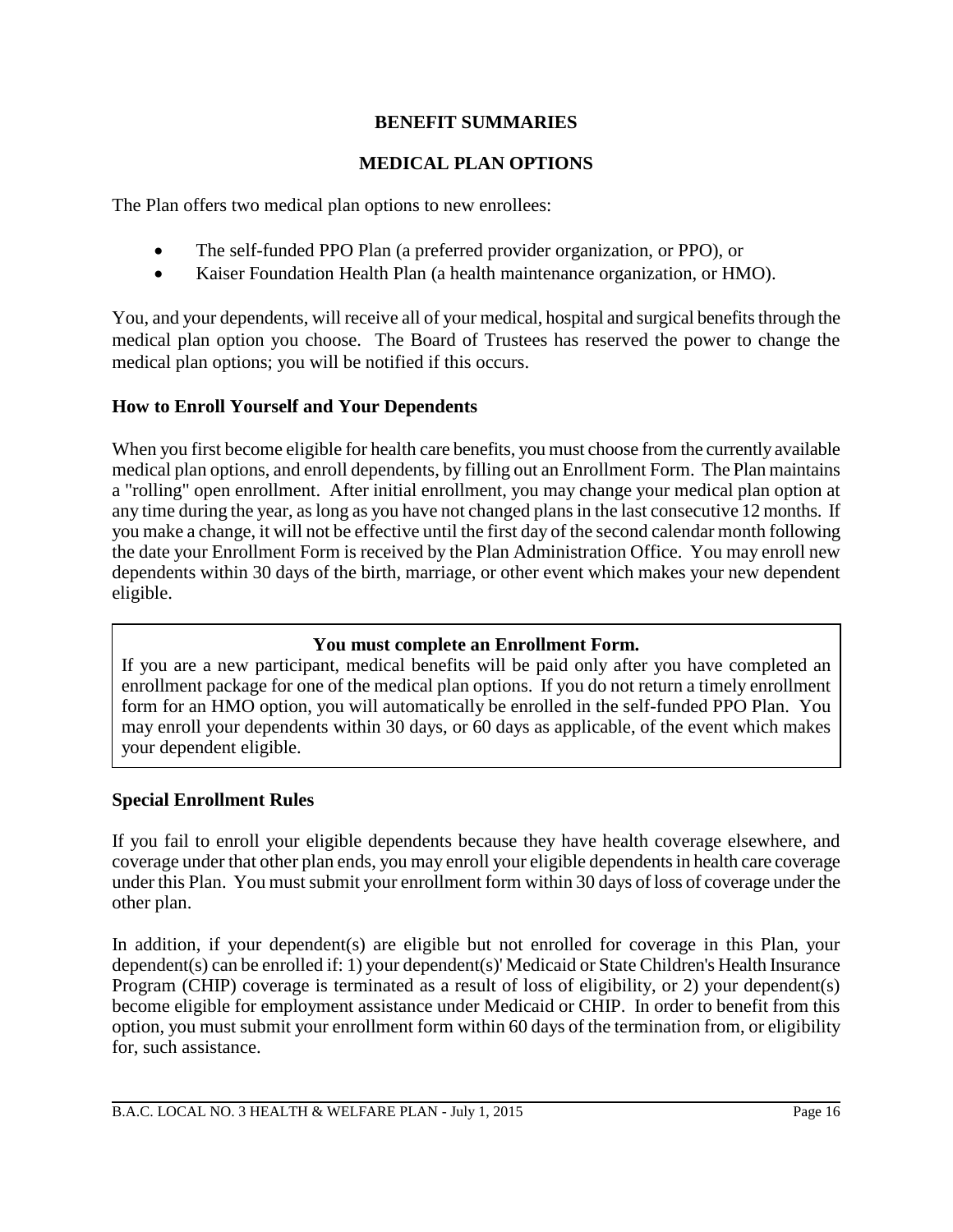## **Current Medical Plan Options**

A complete description of all self-funded benefits provided by the Plan may be found in the Formal Plan Rules, available from the Plan Administration Office.

Kaiser prepares a separate detailed summary of its general benefit structure, limitations, and conditions for particular kinds of care. This detailed summary is available free of charge from BeneSys Administrators or Kaiser. Below is a brief comparison of the options available when this booklet was published. The summaries and tables below are not intended to supersede Kaiser's formal Evidence of Coverage document ("the EOC"), which is a binding contract. If there is any discrepancy between any table and an EOC, the EOC prevails.

Appeals of matters under the discretion of Kaiser are handled directly by Kaiser, and not through the Plan Administration Office or the Board of Trustees.

For more detailed information about Kaiser's benefits, the conditions of treatment and/or payment, and the claims review and adjudication procedures, please refer to Kaiser's Evidence of Coverage document or contact Kaiser directly.

The following options are currently available under the Plan:

### SELF-FUNDED PPO PLAN

Under the self-funded PPO Plan, you pay annual deductibles before the Plan pays any benefits. You may see any doctor based on your medical need. However, if the doctor you choose is one of Anthem Blue Cross's preferred providers, you receive a higher level of coverage and pay a lower deductible. For office visits to a preferred provider, you pay a co-payment, which does not count toward your deductible: \$10 for a general office visit and \$20 for a specialist office visit. A list of participating medical providers in Anthem Blue Cross's network is available, free of charge, as a separate document from BeneSys Administrators. You can also look for a doctor or other providers online at www.anthem.com/ca/.

#### KAISER FOUNDATION HEALTH PLAN HMO

Except in cases of life-threatening emergency, Kaiser requires that all medical care and benefits be provided at Kaiser facilities and with Kaiser providers. Services and supplies must be provided, prescribed, authorized or directed by a Kaiser physician. Members must meet Kaiser's service area residence requirement and choose a personal Kaiser physician who will coordinate all medical care. After making a co-payment, most services are covered at 100% and there are no deductibles. There is a \$25 charge for office visits, a \$100 charge per admission for hospital stays, and a \$10 charge per prescription for generic drugs, and a \$15 charge per prescription for brand name drugs. Kaiser covers preventive services at 100% with no copayments.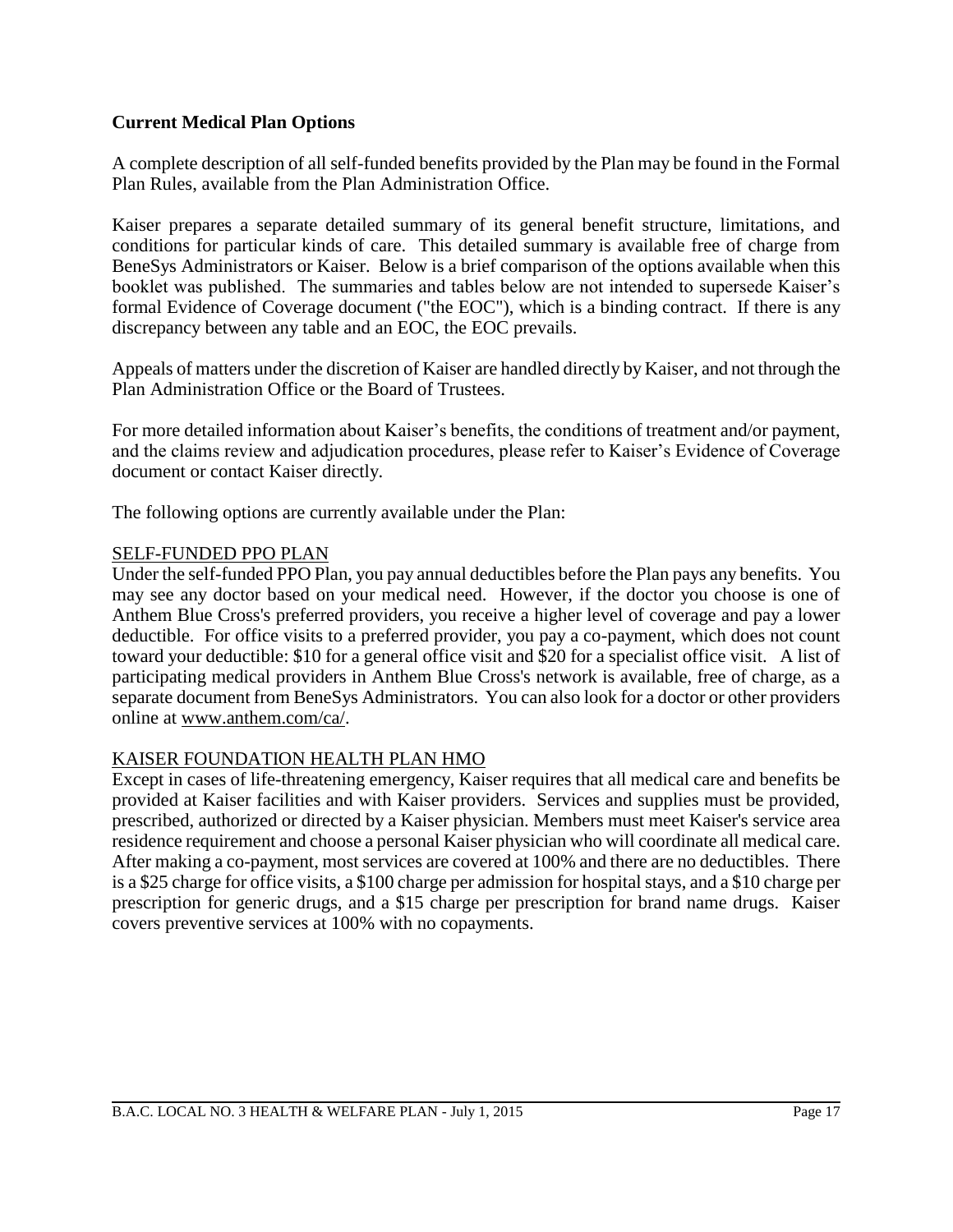## **Self-Funded PPO Plan**

Under the Self-Funded PPO Plan, you must pay an annual deductible before any benefits are paid by the Plan, and you are responsible for certain percentages of expenses incurred for covered charges (typically 20% when you use a PPO Provider). For a complete list of covered services, including applicable exclusions and limitations, see the Formal Plan Rules.

| <b>Self-Funded PPO - Benefit Feature</b>                                                                                                                                                                                                                                                                                                     | <b>PPO</b><br><b>Provider</b>                                                                                                              | Non-PPO<br><b>Provider</b>      |
|----------------------------------------------------------------------------------------------------------------------------------------------------------------------------------------------------------------------------------------------------------------------------------------------------------------------------------------------|--------------------------------------------------------------------------------------------------------------------------------------------|---------------------------------|
| <b>Annual Deductible</b>                                                                                                                                                                                                                                                                                                                     | \$250<br>\$750                                                                                                                             | \$500<br>\$1,500                |
| Annual Maximum Out-of-Pocket Per Person                                                                                                                                                                                                                                                                                                      | \$1,250                                                                                                                                    | \$8,500                         |
| <b>Office Visits</b><br>(Copayments do not count toward your deductible or out-of-<br>pocket maximum.)                                                                                                                                                                                                                                       | \$10 copay<br>\$20 copay<br>80%                                                                                                            | \$20 copay<br>\$40 copay<br>60% |
| Insured Percentages (After Deductible is Satisfied)                                                                                                                                                                                                                                                                                          |                                                                                                                                            |                                 |
| Hospital Charges (including physician/surgeon fee)<br>(You must use in-network PPO ambulatory surgical centers for<br>cataract and arthroscopic surgeries, and for colonoscopies. You<br>must use Blue Distinction Centers for bariatric and transplant<br>surgeries. There is a \$30,000 maximum per surgery on knee and<br>hip surgeries.) | 80%                                                                                                                                        | 60%                             |
| (Up to the semiprivate room charge.)                                                                                                                                                                                                                                                                                                         | 80%                                                                                                                                        | 60%                             |
|                                                                                                                                                                                                                                                                                                                                              | 80%                                                                                                                                        | 60%                             |
|                                                                                                                                                                                                                                                                                                                                              | 80%                                                                                                                                        | 60%                             |
|                                                                                                                                                                                                                                                                                                                                              | 80%                                                                                                                                        | 60%                             |
|                                                                                                                                                                                                                                                                                                                                              | 80%                                                                                                                                        | 60%                             |
| <b>Prescription Drugs</b><br>(Prescriptions must be filled at pharmacies that accept the SavRx<br>Card, or using the Sav-Rx Mail Order system.)                                                                                                                                                                                              | No charge for generic<br>\$10 - formulary brand name<br>\$40 - non-formulary brand<br>Mail order: 90-day supply for<br>twice retail co-pay |                                 |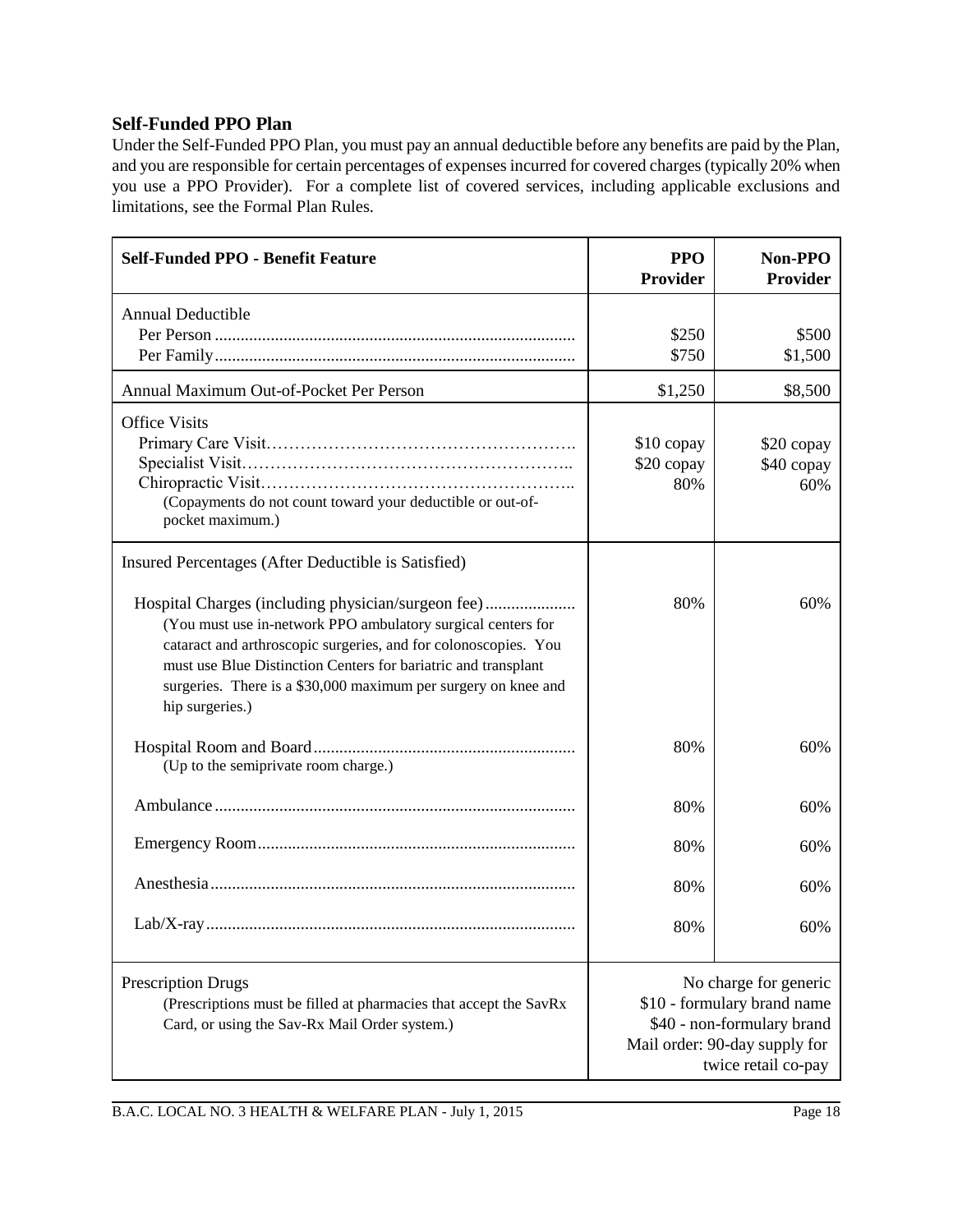| <b>Self-Funded PPO - Benefit Feature</b>                                                                                                                            | <b>PPO</b><br>Provider | Non-PPO<br>Provider   |
|---------------------------------------------------------------------------------------------------------------------------------------------------------------------|------------------------|-----------------------|
| (Maximum of 100 visits per calendar year)                                                                                                                           | 80%                    | 60%                   |
|                                                                                                                                                                     | 80%                    | 60%                   |
|                                                                                                                                                                     | 80%                    | 60%                   |
| (One routine physical every 2 years; must use a PPO provider)                                                                                                       | 80%                    | 60%                   |
| Primary Physician Office Visit<br>Pediatric Specialist Office Visit                                                                                                 | 80%                    | 60%                   |
| (One pap smear per year; one mammogram every 2 years age 40-<br>49; one mammogram per year age 50 and older)                                                        | 80%                    | 60%                   |
| (The maximum benefit is \$1000 per calendar year. Active<br>employees enrolled in Kaiser are eligible for chiropractic<br>benefits under the Self-Funded PPO Plan.) | \$10 copay             | N/A                   |
| Mental Health - Inpatient                                                                                                                                           | 80%                    | 60%                   |
| Mental Health – Outpatient                                                                                                                                          | 80%<br>\$10 copayment  | 60%<br>\$20 copayment |
| Substance Abuse Treatment - Inpatient Services                                                                                                                      | 80%                    | 60%                   |
| Substance Abuse Treatment - Outpatient                                                                                                                              | 80%<br>\$10 copayment  | 60%<br>\$20 copayment |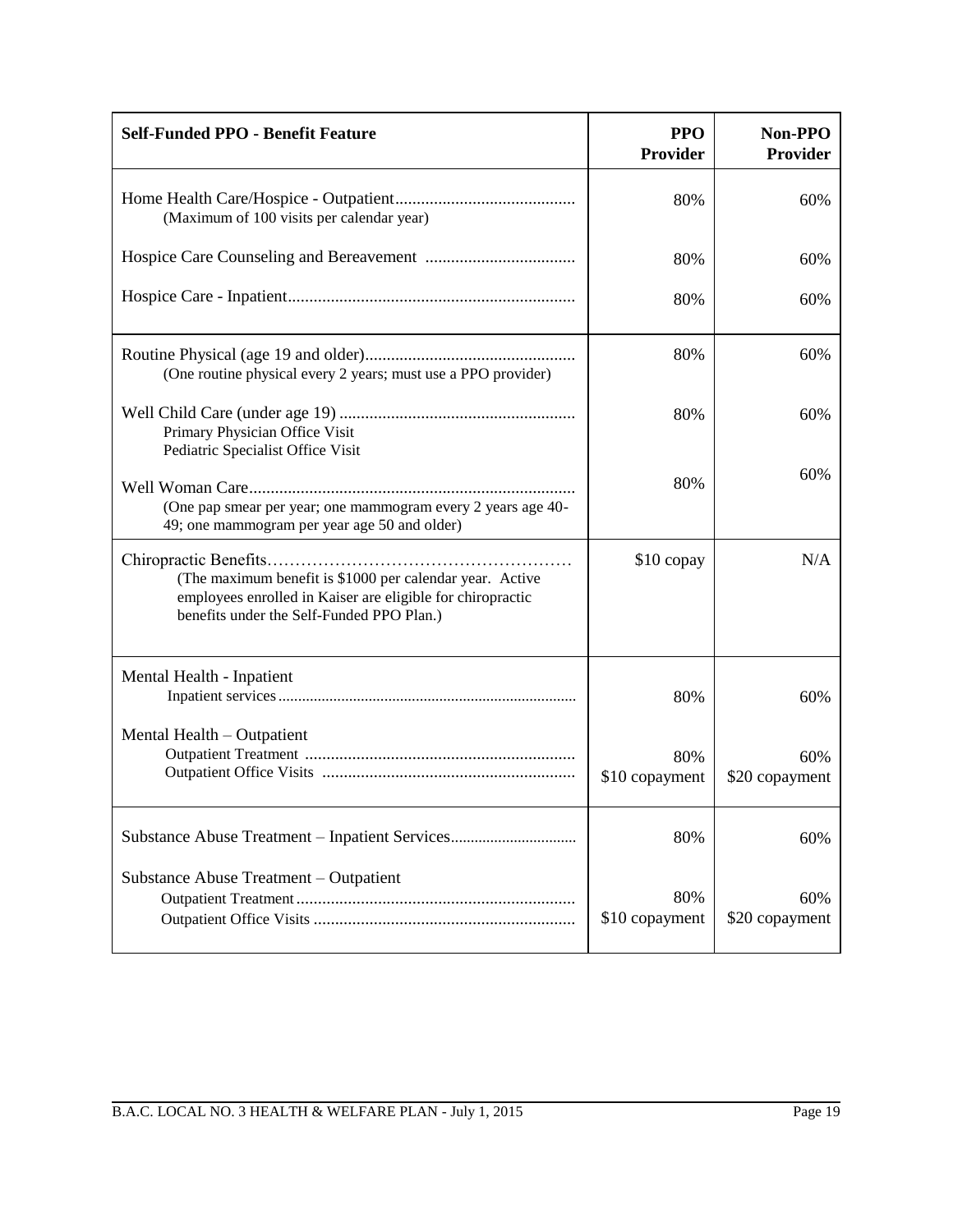#### **Services Outside the Geographical Area of the Self-Funded PPO Plan**

You and your eligible dependents are covered under the Self-Funded PPO Plan anywhere in the United States. While in California, your PPO is Anthem Blue Cross. When outside of California, your PPO providers are part of the First Health Travel Network. You may obtain a directory of providers online at www.firsthealth.com. When you use First Health providers in states outside of California, you will receive PPO Provider benefit levels.

#### **Exclusions and Limitations**

In general, the Plan does not pay for care, treatment, services or supplies for which a Covered Person is not required to pay, which are not prescribed by a Physician, which are not Medically Necessary, or which are in excess of Reasonable and Customary Charges. For a complete list of the Plan's exclusions and limitations, see the Formal Plan Rules, available from the Plan Administration Office.

#### **Utilization Review**

Certain procedures/services require review by the Anthem Blue Cross Utilization Review Program. Services that require review include, but are not limited to:

- A nonemergency hospital admission,
- An emergency hospital admission,
- Childbirth,
- Inpatient mental and emotional illness treatments,
- Inpatient surgery,
- Preadmission/post-release testing,
- Skilled nursing facility/inpatient hospice services,
- Jaw joint disorder treatments in excess of \$300,
- Bariatric surgery.

**The responsibility of notifying the Utilization Review Program lies with the covered person. Individuals are advised to contact the Utilization Review Program directly to verify that the admitting physician or hospital has made the notification. The telephone number for the Anthem Blue Cross Utilization Review Program is 1-800-274-7767.** For more information about the Utilization Review Program, see Section 11 of the Formal Plan Rules. A copy of the Formal Plan Rules can be obtained from the Plan Administration Office.

#### **24/7 NurseLine**

You and your eligible dependents are eligible to use the Blue Cross 24/7 NurseLine when you have questions or need assistance in your medical care. You can use the NurseLine at no cost to you. You can reach the 24/7 NurseLine by calling (866) 670-1565.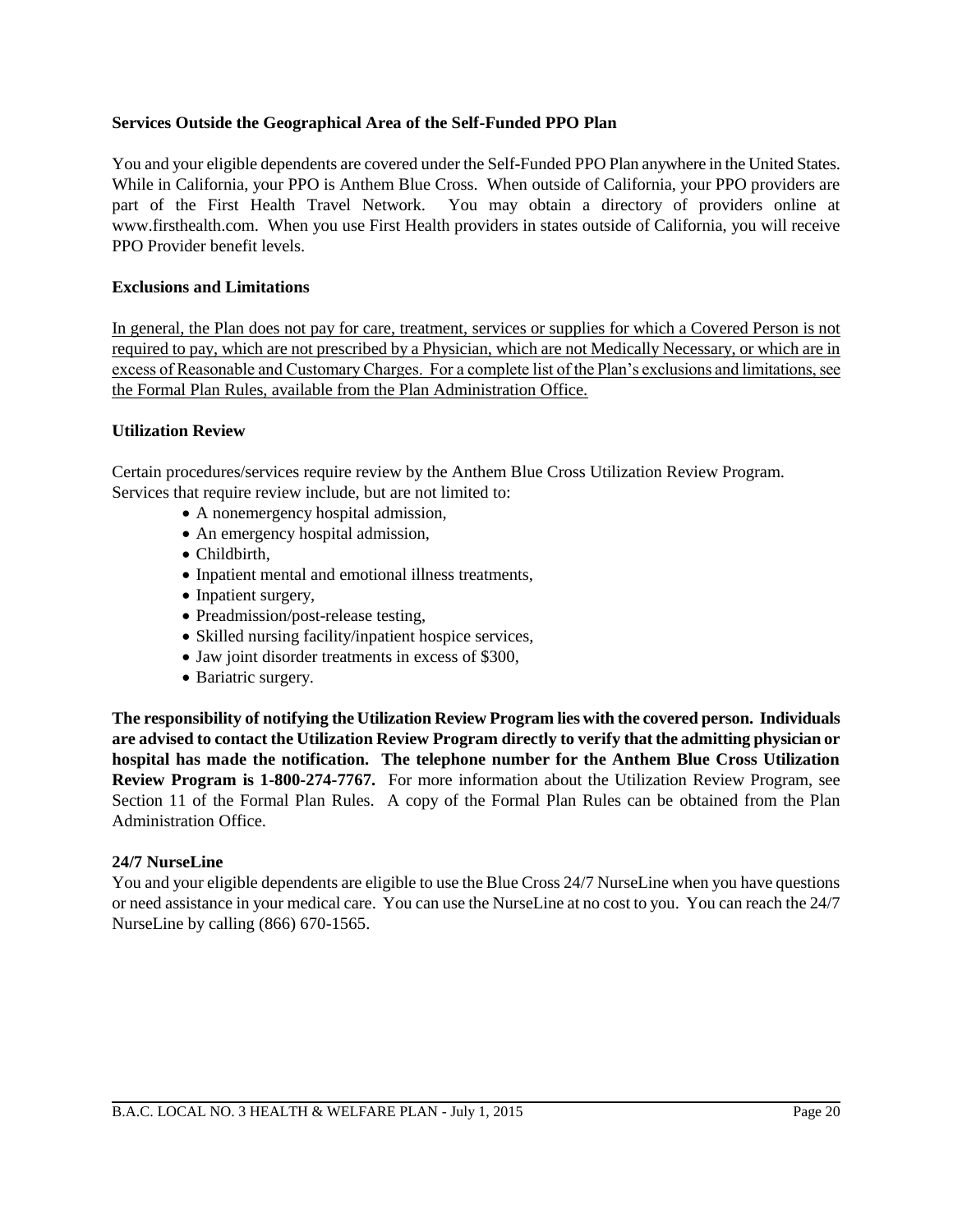# **Kaiser Foundation Health Plan**

| <b>Benefit Feature</b>                                  | Amount                                                                                                  |
|---------------------------------------------------------|---------------------------------------------------------------------------------------------------------|
| Lifetime Maximum                                        | Unlimited                                                                                               |
| <b>Annual Deductible</b>                                | None<br>None                                                                                            |
| Annual Maximum Out-of-Pocket                            | $$1,500$ in co-pays<br>\$3,000 in co-pays                                                               |
| <b>Hospital Charges</b>                                 | \$100 inpatient<br>per admission                                                                        |
| <b>Emergency Room</b>                                   | \$50 co-pay per visit<br>(waived if admitted)                                                           |
| Physician Charges - Office Visits                       | \$25 co-pay per visit                                                                                   |
| Routine Physical (one per year)                         | \$0 co-pay per visit                                                                                    |
| Well Child Care                                         | \$0 co-pay per visit                                                                                    |
| Well Woman Care                                         | \$0 co-pay per visit                                                                                    |
| Lab/X-ray/Scanning and Imaging                          | No charge                                                                                               |
| <b>Prescription Drugs</b><br>$(100 \text{ day supply})$ | \$10 generic<br>\$15 brand name                                                                         |
| (up to 45 days per calendar year)                       | $$100$ co-pay                                                                                           |
| (up to 20 visits per calendar year)                     | \$25 co-pay for individual therapy;<br>\$5 co-pay for group therapy                                     |
|                                                         | $$100$ co-pay                                                                                           |
|                                                         | \$25 co-pay for individual therapy;<br>\$5 co-pay for group therapy                                     |
| Vision                                                  | \$25 co-pay for eye exam and<br>\$175 eye wear allowance when<br>medically necessary every 24<br>months |

Active employees enrolled in Kaiser are eligible for chiropractic benefits under the Self-Funded PPO Plan.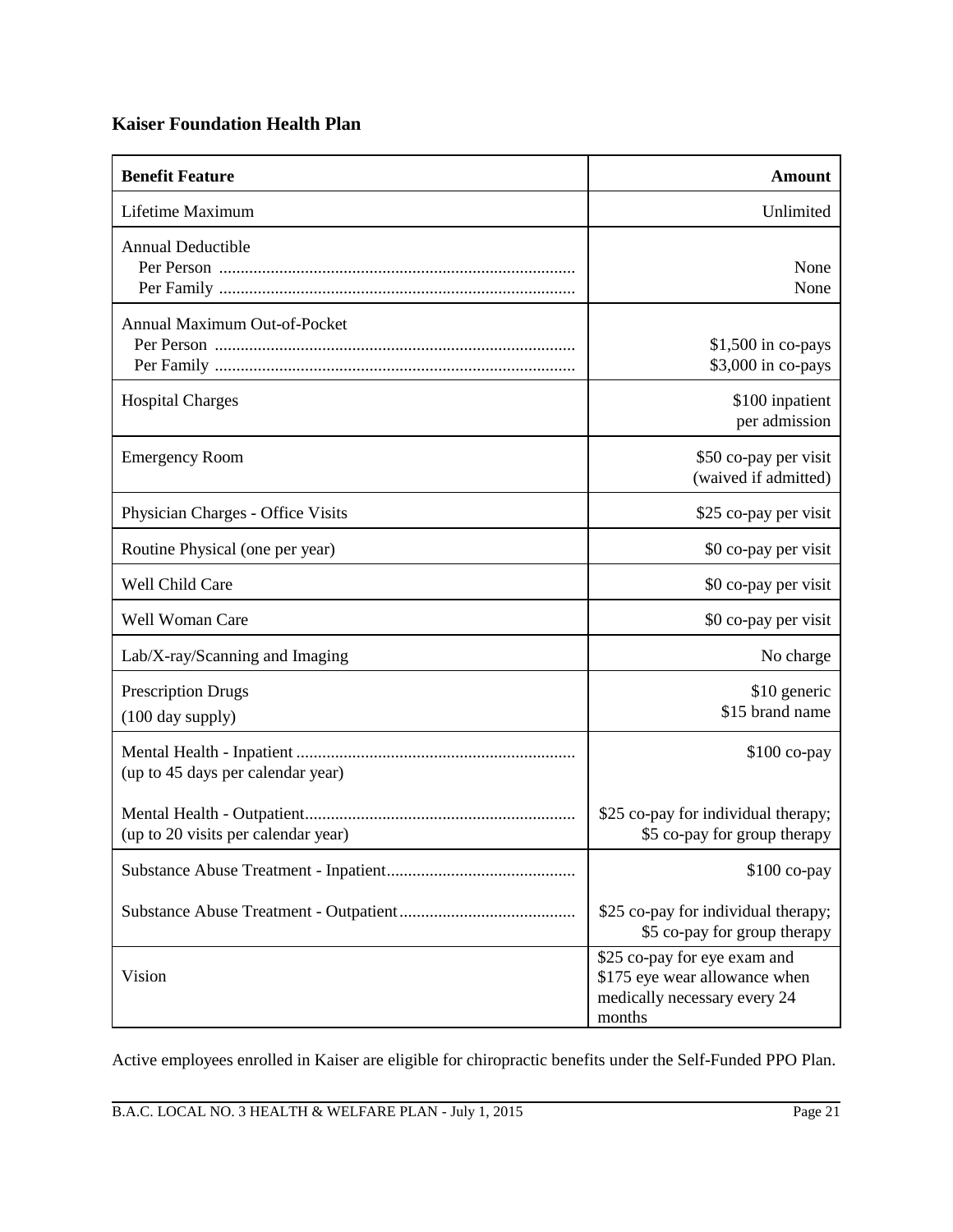#### **Kaiser Physician Authorization**

Benefits provided by Kaiser are covered only if all the following conditions are met:

(1) a Kaiser Physician determines that the services and supplies are medically necessary to prevent, diagnose, or treat your medical condition;

(2) the services and supplies are provided, prescribed, authorized, or directed by a Kaiser Physician;

(3) you receive the services and supplies at a Kaiser Hospital, Kaiser Medical Office, or skilled nursing facility inside the Kaiser Service Area, except where specifically noted to the contrary in your Evidence of Coverage.

#### **Out-of-Kaiser-Plan Emergency Services**

"Out-of-Kaiser-Plan-Emergency Services" are medically necessary health benefits that you receive immediately from a non-Kaiser provider for a sudden, unforeseen injury or illness. Kaiser will reimburse these expenses if you file a claim and Kaiser determines that:

(1) the benefits would have been covered by Kaiser had they been authorized or prescribed by a Kaiser physician;

(2) the time required to reach a Kaiser hospital or Kaiser medical office would result in negative health consequences;

(3) transfer to a Kaiser facility would pose serious risk to your health and would be unreasonable due to the nature of the condition and the distance involved. The decision to transfer the member to another facility is made at Kaiser's discretion with the attending physician's concurrence.

#### **How to File a Claim for Out-of-Kaiser-Plan Emergency Services**

If you receive Out-of-Kaiser-Plan Emergency Services, you must file a claim in order for Kaiser to pay for the services and supplies. To file a claim, you must:

(1) Call Kaiser within 24 hours (or as soon as possible) after admittance to a non-Kaiser hospital. The number to call is printed on the Kaiser ID card. Kaiser will make arrangements for any necessary continued hospitalization, or for transferring the patient to an approved hospital, if necessary. If Kaiser is not notified of such hospitalization as soon as possible, the member risks becoming liable for payment for services and supplies received after transfer to a Kaiser facility would have been deemed possible.

(2) Obtain an emergency claim form by calling Kaiser's Member Service Call Center at 1-800-464-4000. The claim form should be completed and mailed within 90 days or as soon as possible, but no later than 12 months after the event. All bills from the non-Kaiser providers should be attached.

(3) Complete and return any forms that Kaiser sends to the member, including consents for the release of medical records, releases, assignments, and claims for any other benefits to which the member may be entitled.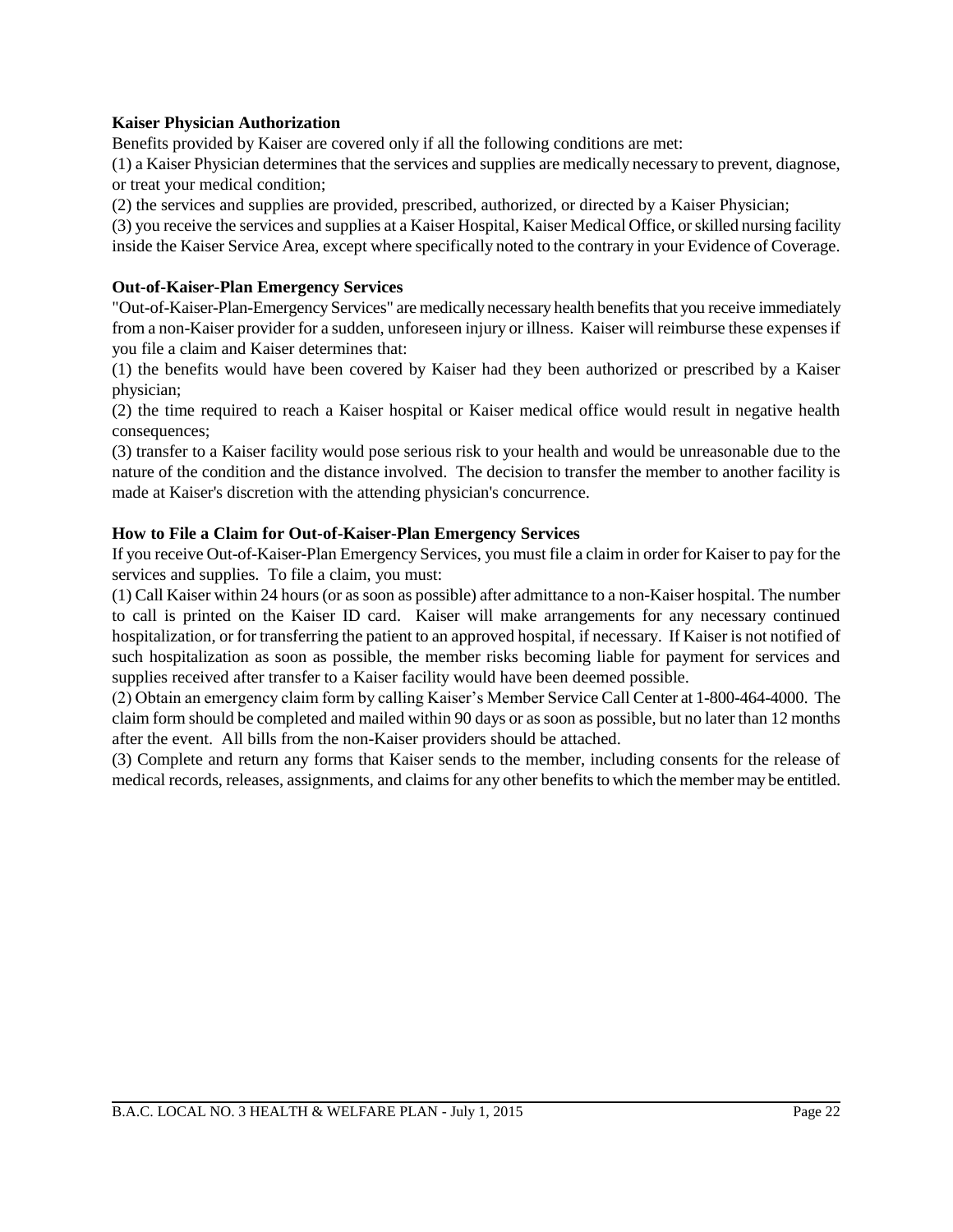## **RETIREE MEDICAL COVERAGE OPTIONS**

#### **For Retirees With Medicare**

#### Kaiser Permanente Senior Advantage (Contract No. 7748-02)

Service Area: covered zip codes\* in Alameda, Amador, Contra Costa, El Dorado, Fresno, Kings, Madera, Marin, Mariposa, Napa, Placer, Sacramento, San Francisco, San Joaquin, San Mateo, Santa Clara, Solano, Sonoma, Stanislaus, Sutter, Tulare, Yolo, and Yuba counties in Northern California. Kern, Los Angeles, Orange, Riverside, San Bernardino, San Diego, Tulare, and Ventura counties in Southern California.

#### UHC Secure Horizons (Medicare+CHOICE Plan)

Service Area: covered zip codes\* in Alameda, Contra Costa, Fresno, Kern, Kings, Los Angeles, Madera, Nevada, Orange, Placer, Riverside, Sacramento, San Bernardino, San Diego, San Francisco, San Luis Obispo, San Mateo, Santa Barbara, Santa Clara, Santa Cruz, Sonoma, Stanislaus, Ventura, and Yolo counties.

#### UHC Senior Supplement (Medicare Supplement Plan)

Service Area: those areas not covered under PacifiCare Secure Horizons.

The prescription drug benefits provided under the above coverage options are considered "creditable" with Medicare Part D. If you enroll in one of the above coverage options through the Bricklayers and Allied Craftworkers Health and Welfare Plan, you should not enroll in an individual Medicare Part D plan.

#### **For Retirees Without Medicare**

#### Kaiser Permanente Traditional Plan (Contract No. 7748-02)

Service Area: covered zip codes\* in Alameda, Amador, Contra Costa, El Dorado, Fresno, Kings, Madera, Marin, Mariposa, Napa, Placer, Sacramento, San Francisco, San Joaquin, San Mateo, Santa Clara, Solano, Sonoma, Stanislaus, Sutter, Tulare, Yolo, and Yuba counties in Northern California. Kern, Los Angeles, Orange, Riverside, San Bernardino, San Diego, Tulare, and Ventura counties in Southern California.

#### UHC Early Retiree HMO

Service Area: covered zip codes\* in Alameda, Contra Costa, El Dorado, Fresno, Imperial, Inyo, Kern, Kings, Tulare, Los Angeles, Madera, Marin, Merced, Nevada, Orange, Placer, Riverside, Sacramento, San Bernardino, San Diego, San Francisco, San Joaquin, San Luis Obispo, San Mateo, Santa Barbara, Santa Clara, Santa Cruz, Solano, Sonoma, Stanislaus, Ventura, and Yolo counties.

#### UHC Out of Area PPO Plan for Early Retirees

Service Area: those areas not covered under the PacifiCare Early Retiree HMO.

\* See Kaiser's or UHC's booklet or EOC for details about covered zip codes.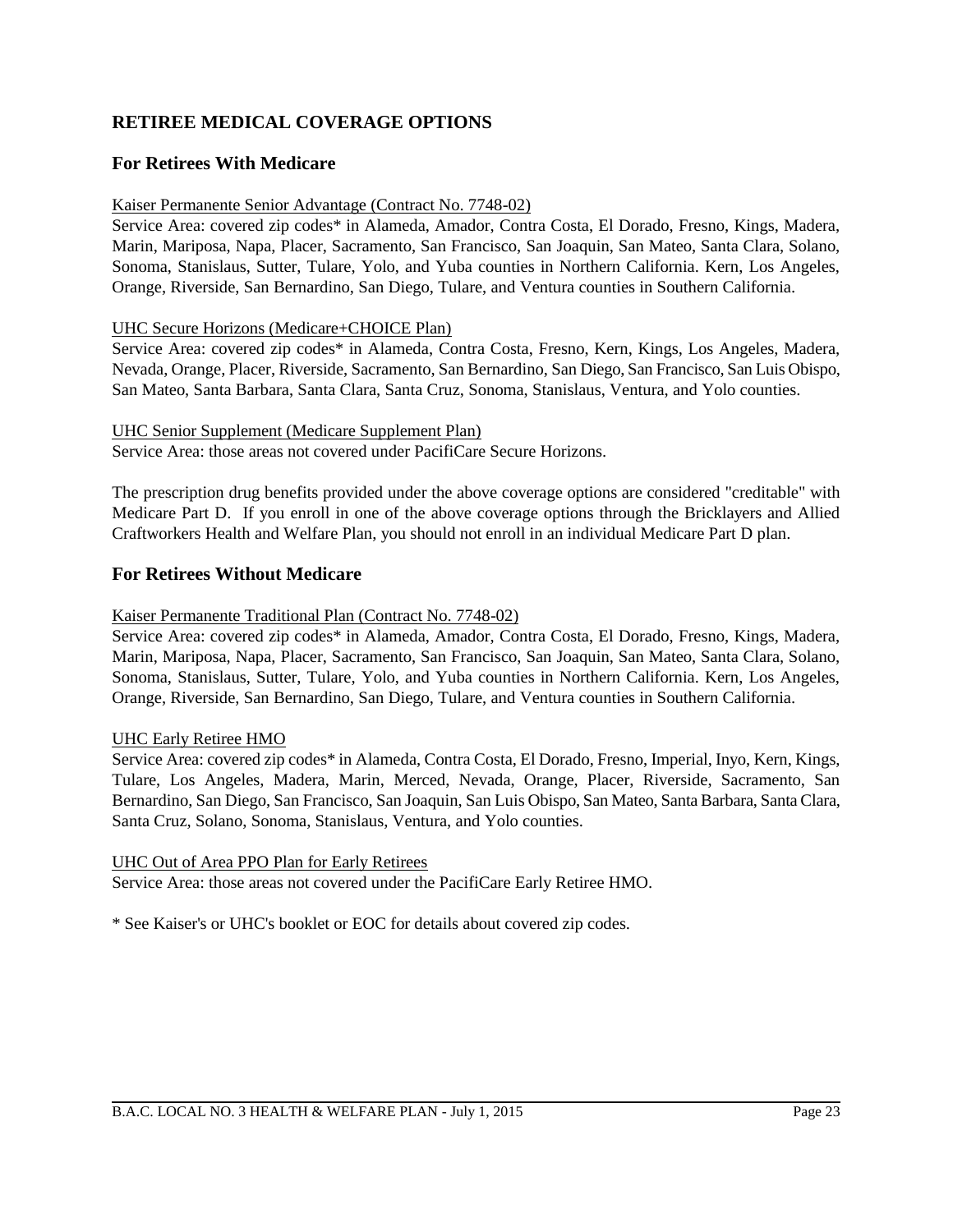## **INFORMATION ABOUT PARTICULAR MEDICAL BENEFITS**

## **Maternity Benefits Under the Newborn and Mothers Health Protection Act**

Group health plans and health insurance issuers generally may not, under Federal law, restrict benefits for any hospital length of stay in connection with childbirth for the mother or newborn child to less than 48 hours following a vaginal delivery, or less than 96 hours following a cesarean section. However, Federal law generally does not prohibit the mother's or newborn's attending provider, after consulting with the mother, from discharging the mother or her newborn earlier than 48 hours (or 96 as applicable). In any case, plans and issuers may not, under Federal law, require that a provider obtain authorization from the plan or issuer for prescribing a length of stay not in excess of 48 hours (or 96 hours).

## **Mastectomy Benefits Under the Women's Health and Cancer Rights Act**

In accordance with Federal law, women who have had a medically necessarymastectomy are entitled to coverage for:

- 1. all stages of reconstruction of the breast on which the mastectomy was performed; and
- 2. surgery and reconstruction of the other breast to produce a symmetrical appearance; and
- 3. prostheses; and
- 4. treatment of any physical complication of mastectomy, including lymphedemas.

The care covered under these rules is subject to the standard co-payment or co-insurance requirements which apply to other medical and hospital coverage provided by the plan in which the patient is enrolled.

#### **Knee and Hip Surgery**

A maximum of \$30,000 is payable for services associated with a single hip joint replacement or a single knee joint replacement surgery. There are certain in-network providers, called Value Based Centers, which have agreed to provide the services for \$30,000. Before having a knee or hip surgery, contact the Administration Office to see if your provider is a Value Based Center. If you do not use a Value Based Center, benefits will be paid in accordance with the standard co-payment and coinsurance up to the maximum of \$30,000.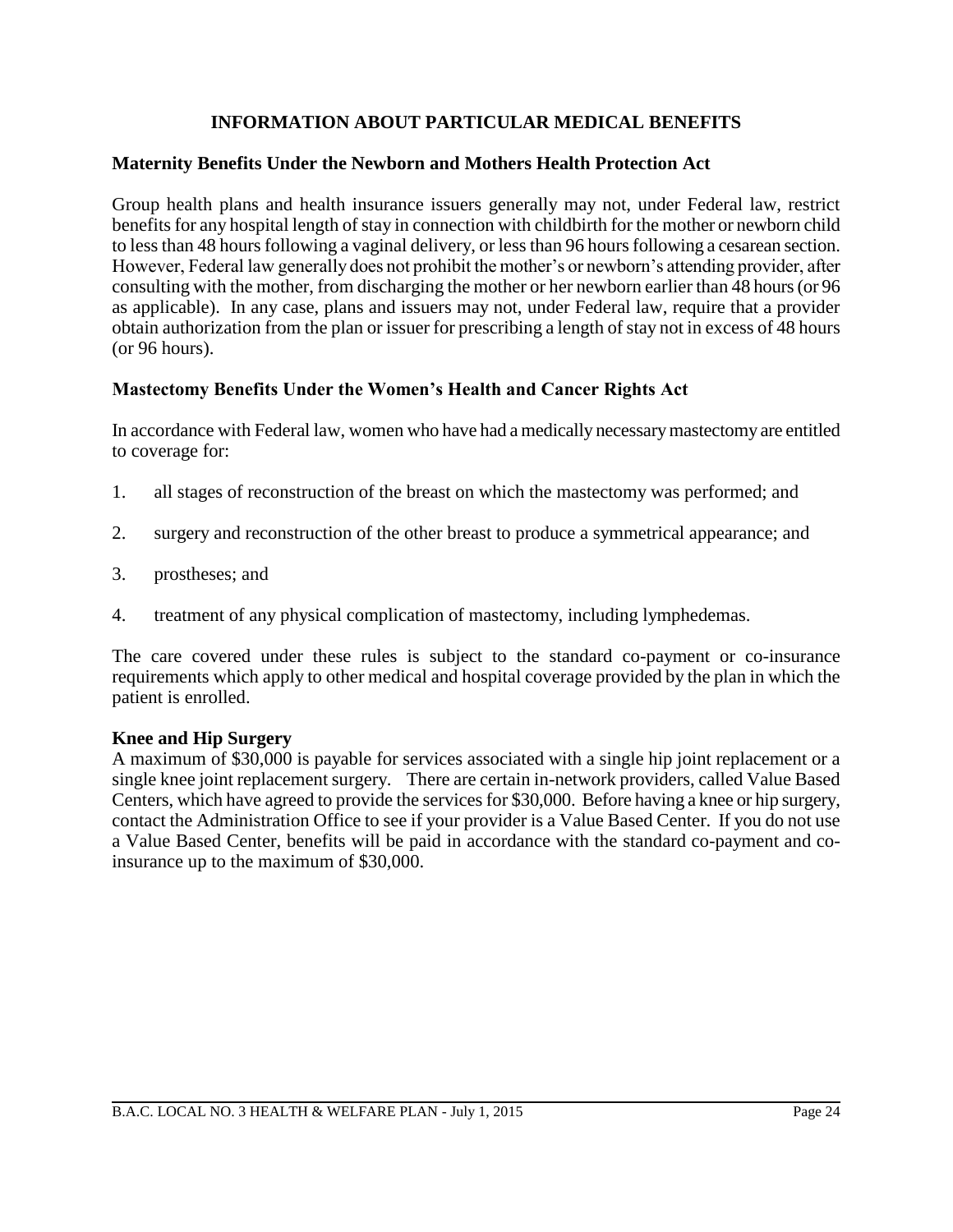### **DENTAL PLAN**

Dental benefits are provided to Active Employees under the Plan, to eligible dependents, to covered Retirees, and to COBRA participants who elect full coverage.

You may enroll in either the Delta Dental PPO or the DeltaCare USA HMO.

#### Delta Dental PPO

You may use any dentist when you need care. However, if the dentist you choose is part of the Delta Dental PPO network of preferred providers, you will receive a reduced fee for services. Allowed charges for diagnostic and preventive services, and for basic services, endodontics, peridontics and oral surgery, are covered at 100%, after payment of the required \$25 deductible, up to the calendar year \$2,000 maximum.

To file a Claim, get a claim form from the Union Office or the Plan Administration Office.

See the Formal Plan Rules for a complete description of current dental benefits, as well as conditions of coverage, limitations, and exclusions. A copy of the Formal Plan Rules can be requested from the Plan Administration Office.

| <b>Employees and Eligible Dependents</b>                                                                                                                                                                                                                          | \$25<br>\$75          |
|-------------------------------------------------------------------------------------------------------------------------------------------------------------------------------------------------------------------------------------------------------------------|-----------------------|
| Percentage of Allowed Charges (after deductible)<br>For Diagnostic and Preventive Services:<br>For Basic Services, Endodontics, Peridontics and Oral Surgery:<br>For Major Services:                                                                              | 100\%<br>100\%<br>80% |
|                                                                                                                                                                                                                                                                   | \$2,000               |
| Orthodontia Only:<br>Percentage of Allowed Charges (after deductible)<br>(Only covered if begun before a Dependent's 17th birthday and limited to<br>payments through completion of treatment or until the Dependent's 19th<br>birthday, whichever occurs first.) | 50%<br>\$1,000        |

The Plan Administration Office can provide you with an up-to-date list of Delta Dental PPO providers.

If Delta Dental PPO refers you to a specialist, those services received from the specialist will be covered at 80% after the deductible is satisfied but not to exceed the \$2,000 maximum.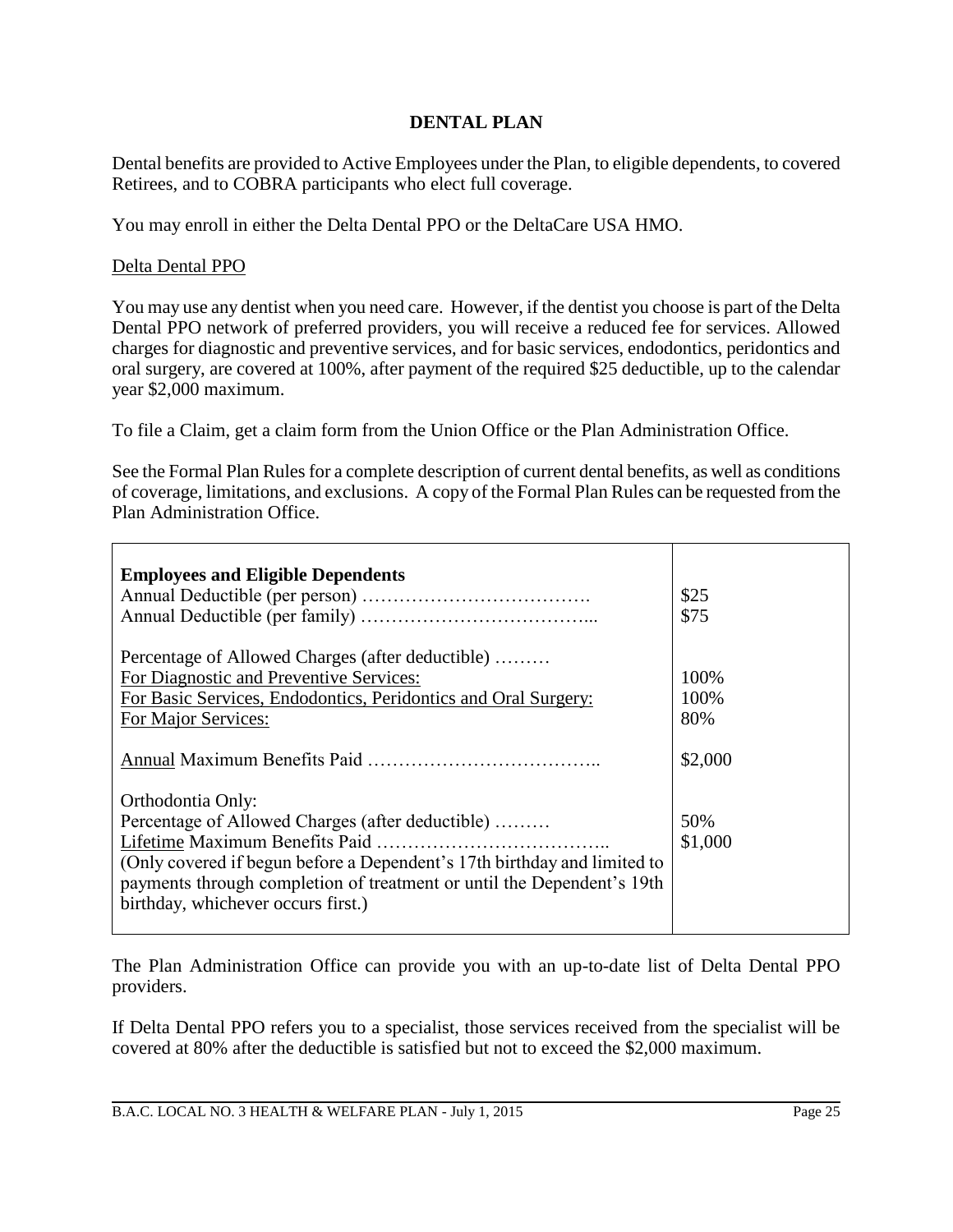## DeltaCare USA HMO

Under the DeltaCare USA HMO, you choose a participating contract dentist when you enroll and pay co-payments for services. You must be referred to a specialist, if necessary, by the contract dentist. There is no deductible, maximum benefit per calendar year, or lifetime maximum. Out-of network emergency services, with pre-authorization, are covered up to \$100 per emergency.

You must visit your selected DeltaCare USA primary care dentist to receive benefits under your plan. Please note the following when using your DeltaCare USA benefits:

- 1. If you do not have a primary care dentist, or wish to switch to a different one, go to **deltadentalins.com,** where you can find or change your primary care dentist.
- 2. You do not need a DeltaCare USA ID card when you visit the dentist. Simply provide your name, birth date and enrollee ID or social security number.
- 3. There are no claims forms to complete just pay your co-payment, if any, at the time of treatment.

If you are currently enrolled in the Delta Dental PPO Plan and switch to the DeltaCare USA HMO, the Plan pays a one-time \$300 benefit. This benefit is taxable to the Employee. Please contact the Administration Office if you would like to switch your dental plan.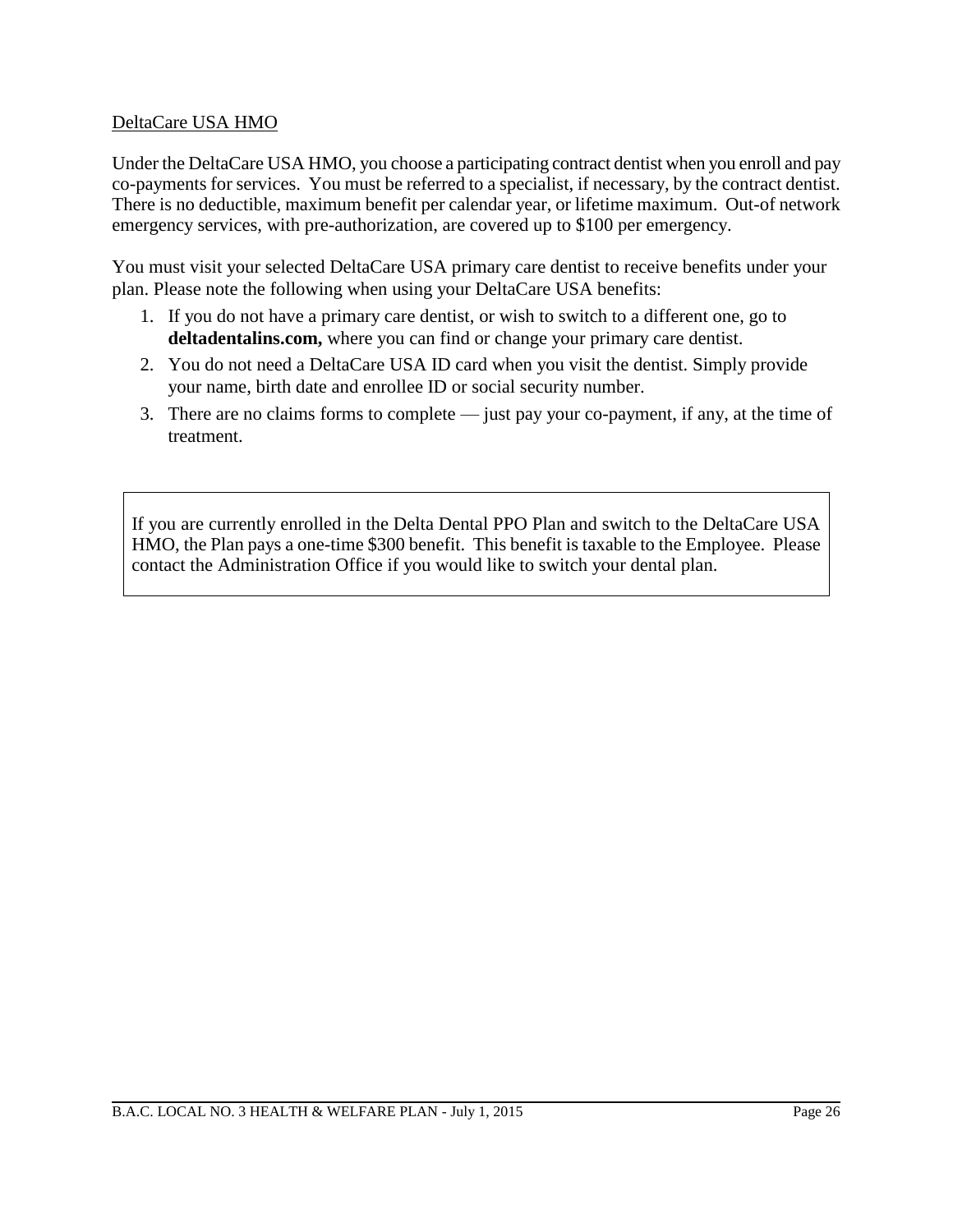#### **VISION CARE BENEFITS**

Vision care benefits are provided on an insured basis through Vision Service Plan ("VSP") to active employees who are not enrolled in Kaiser, to all eligible dependents, to retirees, and to COBRA participants who elect full coverage. Employees enrolled in Kaiser receive vision benefits through the Kaiser program. A summary of the vision benefits available through Kaiser can be found on page 21.

#### **Participating VSP Providers**:

The Plan provides benefits when you go to an Ophthalmologist, Optician, or Optometrist who is on the Vision Service Plan panel of participating providers, for the following services and supplies:

| Co-pays:     | \$10 for exam and for prescription glasses.<br>No co-pay applies for contact lenses.                                                                                                                                                                                                                                                 |
|--------------|--------------------------------------------------------------------------------------------------------------------------------------------------------------------------------------------------------------------------------------------------------------------------------------------------------------------------------------|
| Examination: | One examination is covered in full every 12 months.                                                                                                                                                                                                                                                                                  |
| Lenses:      | One pair of standard lenses is covered in full every 12 months<br>(Single vision, lined bifocal, and lined trifocal are covered; polycarbonate lenses)<br>for dependent children are covered.)                                                                                                                                       |
| Frames:      | One frame is covered every 24 consecutive months. Frame of your choice covered<br>up to \$120, plus 20% off any out-of-pocket costs.                                                                                                                                                                                                 |
| Contacts:    | One pair of contact lenses is covered, in lieu of a frame and lenses, every 12<br>months. Benefits are limited to \$120 per set of contact lenses and the contact lens<br>exam (fitting and evaluation). If you choose contact lenses, you will be eligible for<br>a frame 24 months from the date the contact lenses were obtained. |

#### **Non-Participating Providers**:

If covered services and/or materials are provided by a non-participating Ophthalmologist, Optician, or Optometrist, charges will be paid, but not to exceed the following Amounts:

| Service | <b>Out-of Network Reimbursement Amounts</b> |
|---------|---------------------------------------------|
|         |                                             |
|         |                                             |
|         |                                             |
|         |                                             |
|         |                                             |
|         |                                             |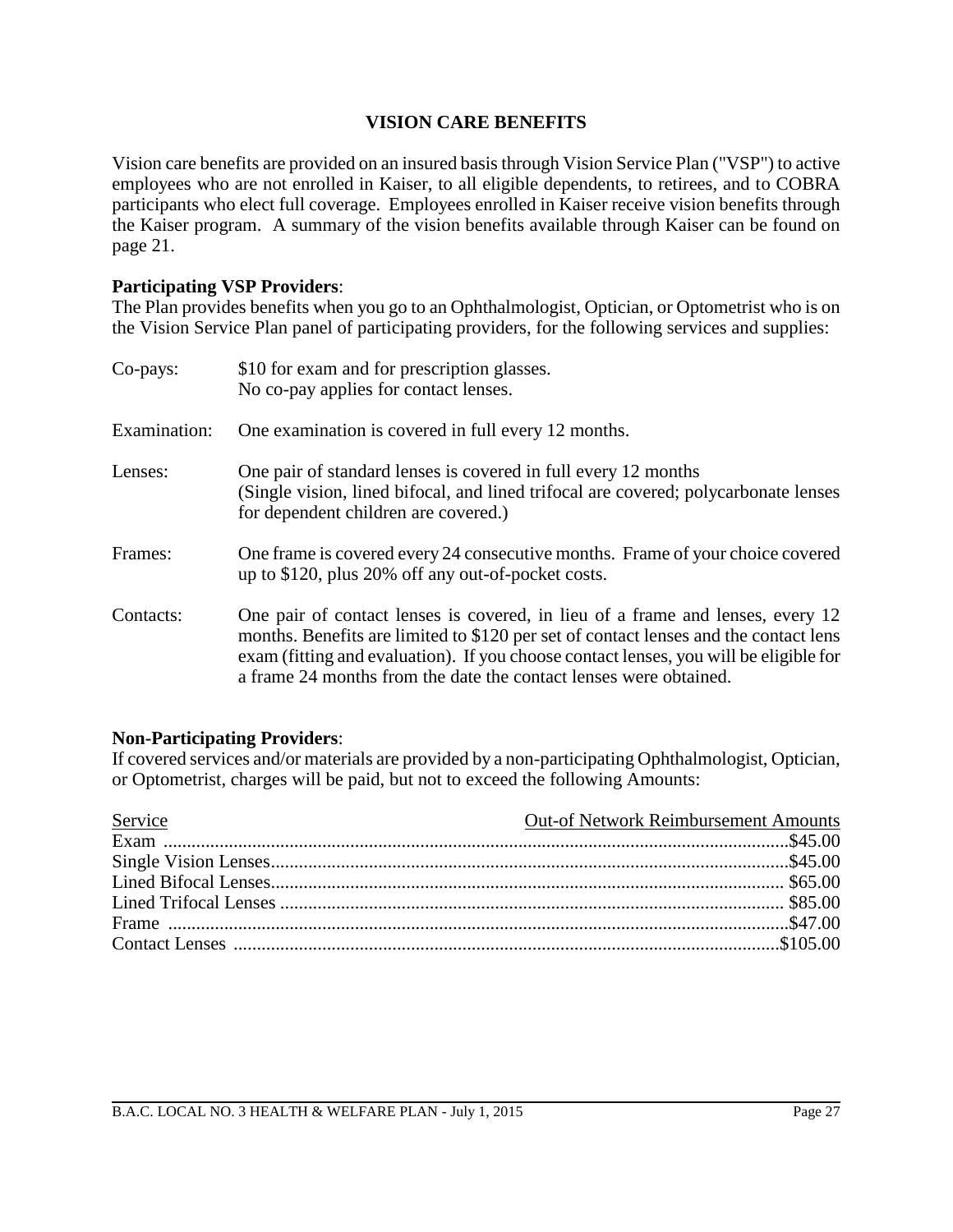## **HOW TO USE VISION SERVICE PLAN**

1. Find a participating doctor. If you want to confirm that your doctor participates in VSP, or you want to find a VSP doctor, call VSP at (800) 877-7195, or go to the VSP website, www.VSP.com.

2. Call the participating VSP doctor's office for an appointment. Be sure to tell them that you are a VSP member. You must provide the participating employee's Social Security number and the name of the group, which is the Bricklayers and Allied Craftworkers Local No. 3 Health and Welfare Plan. The doctor then obtains an authorization from VSP.

3. Go to your appointment. If eyewear is necessary, the doctor will order it from a VSP-contracted laboratory. You are responsible for deductibles, co-payments and any additional charges for cosmetic options or non-covered services or supplies. The doctor will bill you for these charges, and will submit the necessary claim forms to VSP for the covered charges.

If you use a non-participating provider, you must pay the provider in full and submit a claim to VSP within 6 months for partial reimbursement less co-pays. Send your claim for reimbursement of charges for a non-participating provider to Vision Service Plan, P.O. Box 997100, Sacramento, CA 95899.

An Evidence of Coverage booklet is available from VSP, either directly or through the Plan Administration Office. VSP's Evidence of Coverage states in detail the exact amounts of benefits paid, and any exclusions, limitations, and conditions for benefits. VSP's Customer Service number, for booklets or assistance with claims, is (800) VSP-7195 (877-7195). You may also go to the VSP website, www.vsp.com, to check your own eligibility, get a list of participating doctors, and other information about your benefits and the VSP program.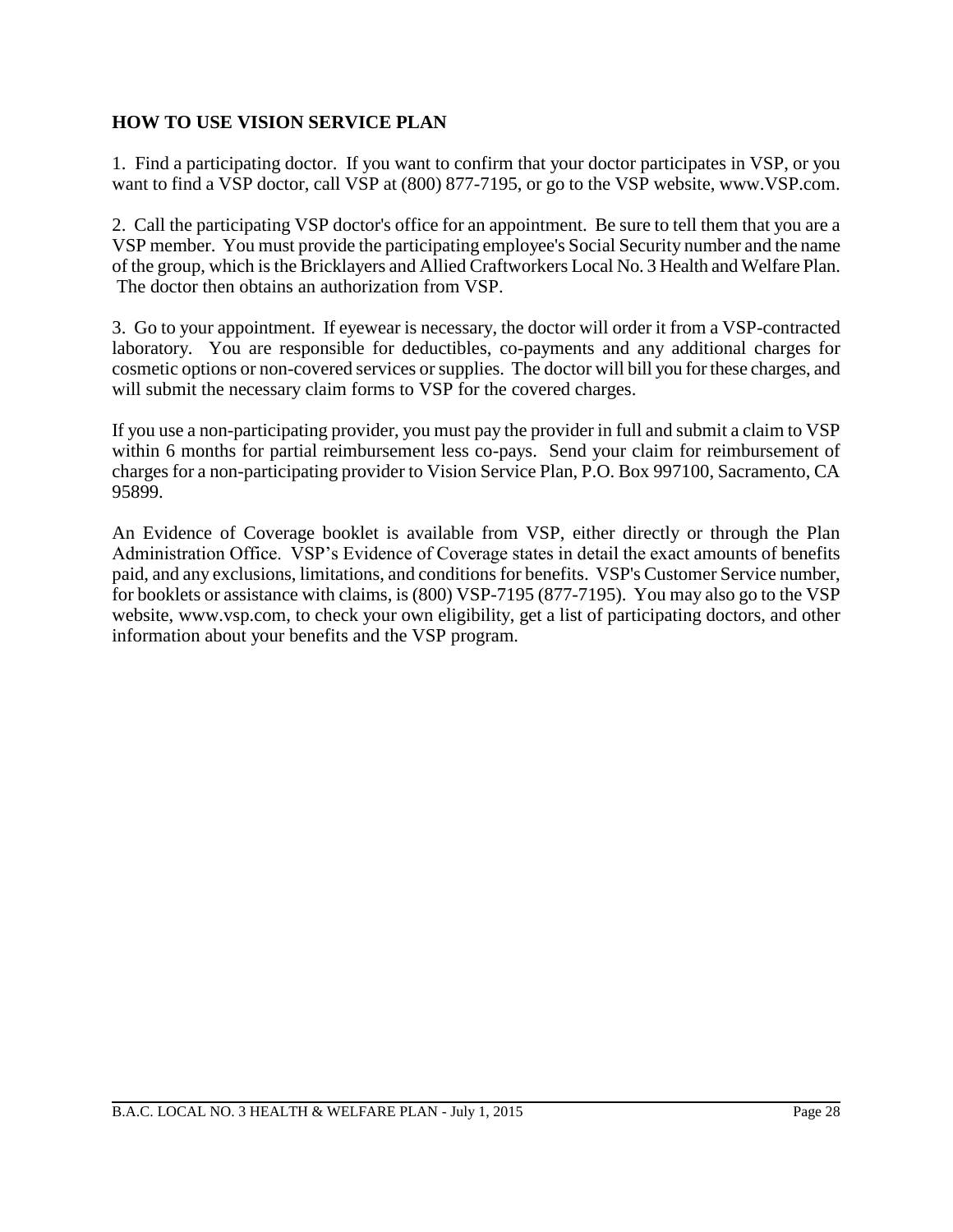#### **PRESCRIPTION DRUG BENEFITS**

If you are enrolled in Kaiser, you and your dependents will receive your prescription drug benefits from Kaiser.

### Kaiser

All prescriptions must be filled at Kaiser pharmacies. There is a \$10 co-payment per prescription for generic drugs at Kaiser and a \$15 co-payment for brand name drugs.

### Self-Funded PPO Plan

If you are enrolled in the self-funded PPO Plan, prescription drug benefit payments for you and your dependents are administered through SavRx. To receive these benefits, you must use your SavRx card at a participating pharmacy and pay the required co-payment as advised by the pharmacy. All prescription benefits under the PPO Plan are for generic drugs, unless a physician specifies the use of a formulary brand name or other non-generic drug.

### **Retail pharmacy**

The following co-payments apply at the retail level:

No charge generic drug \$10 for formulary brand drug \$40 for all other drugs

### **Mail Order**

You may also use the Sav-Rx Mail Order system, and pay one co-payment for a 90-day supply, instead of the 30-day supply available from your pharmacist. The mail order co-payments are as follows:

No charge for generic drug \$20 for formulary brand drug \$80 for all other drugs

Prescription drug expenses are not counted toward any out-of-pocket limit, and prescription drug copayments are never payable at 100%, even after a covered person has satisfied an otherwise applicable out-of-pocket limit. If your doctor has not specified a brand name drug and you request a brand name drug, you must pay the difference between the cost of the available generic drug and the brand name drug.

See the Formal Plan Rules for a complete description of current prescription drug benefits under the self-funded PPO Plan, as well as conditions of coverage, limitations, and exclusions.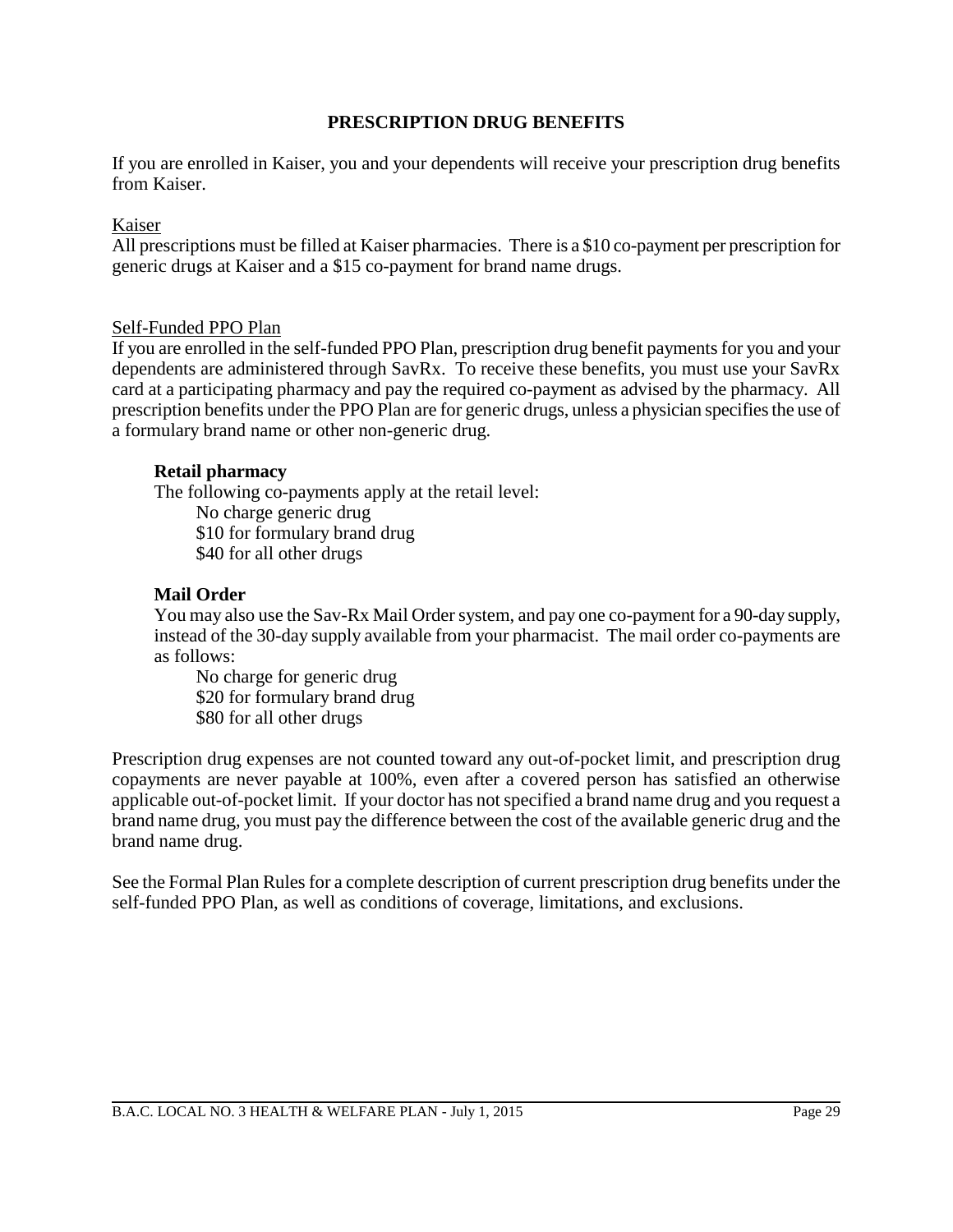## **LIFE INSURANCE**

The Plan provides life insurance for active employees through United of Omaha, regardless of the option you elect for medical coverage. Dependents, COBRA participants and retirees are not eligible for life insurance benefits. The amount of life insurance is reduced by 50% at your age 70.

The following is a summary of the benefits currently in effect. A more complete summary of this benefit may be found in Appendix 4, and the complete terms and conditions are stated in the insurance policy issued by United of Omaha. Please note, however, that the terms of the United of Omaha policy may change from time to time, and the actual benefits are determined by the policy in effect at the time of a covered person's death. This summary is not intended to supersede that policy, and any changes to the policy supersede this booklet.

**Benefit Amounts:** The following amounts of benefits are payable:

These benefits are payable to your designated beneficiary if you die while eligible for benefits under the Plan. These benefits are subject to the exclusions described in the separate life insurance booklet. Benefits are also payable under "Continuation of Insurance" provisions for thirty-one days after termination of eligibility, or beyond that if you exercise the Conversion Privilege, or if you qualify for, and comply with the requirements for Waiver of Premium Benefit in the Event of Total Disability.

## **Waiver of Premium If You Are Disabled**

If you become totally disabled, and your life insurance coverage will end because you are retired, on COBRA, or your extended disability coverage has run out, your life insurance will be continued without payment of any premium if 1) your disability began while you were covered for life insurance, 2) your disability began before you reached age 60, and 3) you provide proof of disability as described below.

You must notify United of Omaha of your total disability not later than the 9th through the 12th month of your disability. You and your physician will then be required to submit proof of your disability. If accepted, your life insurance will be continued for a period of one year. Thereafter, you and your physician must submit proof again each year that you are totally disabled. Your proof of disability must be submitted annually during the 3-month period before each anniversary of receipt of your initial proof, in order for your life insurance to be continued for another year.

## **Conversion Privilege**

If your employment ends, you may apply for an individual life insurance policy (called a conversion policy) without giving information about your health, provided you apply within 31 days of the date your group life insurance coverage ends. You may apply for any available individual life insurance policy except term insurance; the amount of the conversion policy may not exceed the amount of the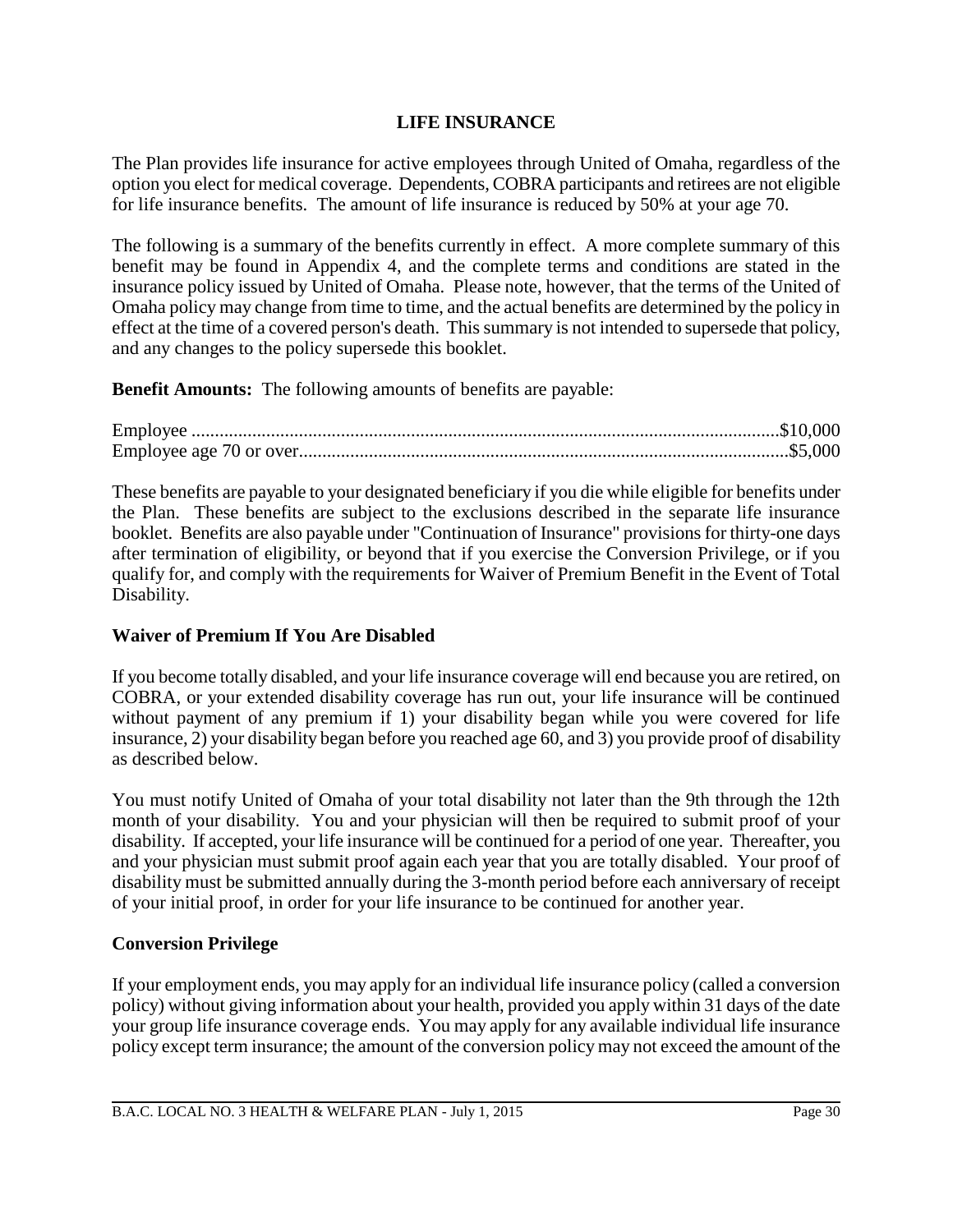terminated group insurance policy; and the premium for the policy will be at the standard rate for such policies based upon your class of risk and your age when the policy takes effect.

### **Beneficiary for Life Insurance**

You may designate anyone, or any number of people, to be your beneficiary for your life insurance benefit. If you do not designate a beneficiary, or if no beneficiary survives you, your benefits will be paid:

- (1) to your surviving spouse; or if none, then
- (2) to your surviving natural and/or adopted children; or if none, then
- (3) to your surviving parent(s); or if none, then
- (4) to your estate.

Please note that the designation of beneficiary for Life Insurance under this Health and Welfare Plan is a different designation from any designation you may have made under a pension plan or under other death benefits available through the Local Union. If you want to check on your designation of beneficiary under this Plan, or change your designation of beneficiary, contact the Plan Administration Office.

#### **How to File a Claim for Life Insurance**

Your dependents may request claim forms for life insurance benefits from the Local Union or the Plan Administration Office. Complete the form and send it, with an original certified death certificate, to the Plan Administration Office. Your claim form should be received by BeneSys Administrators within 90 days from the date of loss, if possible, or otherwise as soon as possible. **To avoid missing the claim deadline, file your claim as soon as possible.**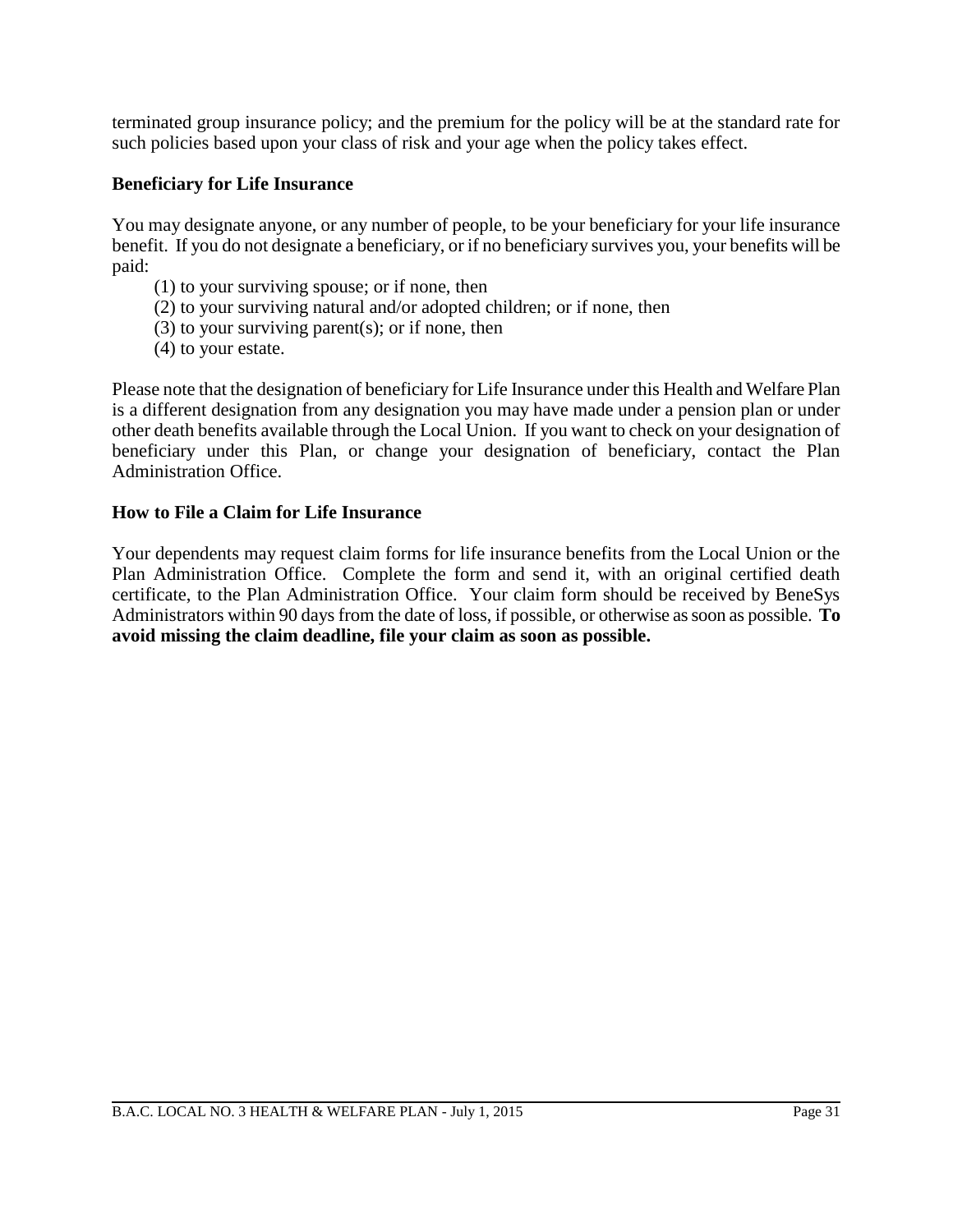### **CLAIMS AND APPEALS PROCEDURES**

#### **How to Submit Claim Forms for Benefits**

Medical: No claims forms are required for medical, hospital, and surgical benefits if you are covered under Kaiser. Simply present your Kaiser card whenever you receive services, and make the applicable co-payment.

If you are covered under the self-funded PPO Plan, your provider should submit claims to the Plan Administration Office:

| by mail:         | <b>BAC</b> Local 3 Trust Funds |
|------------------|--------------------------------|
|                  | c/o BeneSys Administrators     |
|                  | P.O. Box 1607                  |
|                  | San Ramon, CA 94583            |
| electronically*: | EDI#47198                      |

\*Your provider may also submit claims electronically through BeneSys's secure electronic data interchange (EDI) system. BeneSys's EDI number is 47198. If your provider is able to submit claims electronically, simply give this number to your provider.

Dental: Your dentist should submit claims directly to BenSys Administrators. Your dentist may also submit claims electronically through BeneSys's secure electronic data interchange (EDI) system. BeneSys's EDI number is 47198. If your dentist is able to submit claims electronically, simply give this number to your dentist.

Vision: If you use a VSP participating panel provider, he or she will file claims directly with VSP. You just pay any excess charges for non-covered features. If you use a non-panel provider for vision care, pay the entire bill yourself and submit a claim to VSP for reimbursement of the allowable amount.

Life Insurance: Claim forms are available from BeneSys Administrators, and should be submitted to them, with supporting documents.

#### **Claims and Appeals**

The Plan provides for claims and appeals to the Board of Trustees for any matter within their discretion. These procedures apply in the following situations:

- Claims and appeals regarding Plan eligibility for any type of benefit;
- Appeals regarding medical, dental or vision benefits when the claimant has made a specific claim to a plan carrier, and the plan carrier has denied the claim on the grounds that the participant or family member is not eligible for benefits under the rules of the Plan.
- All appeals under the self-funded PPO Plan.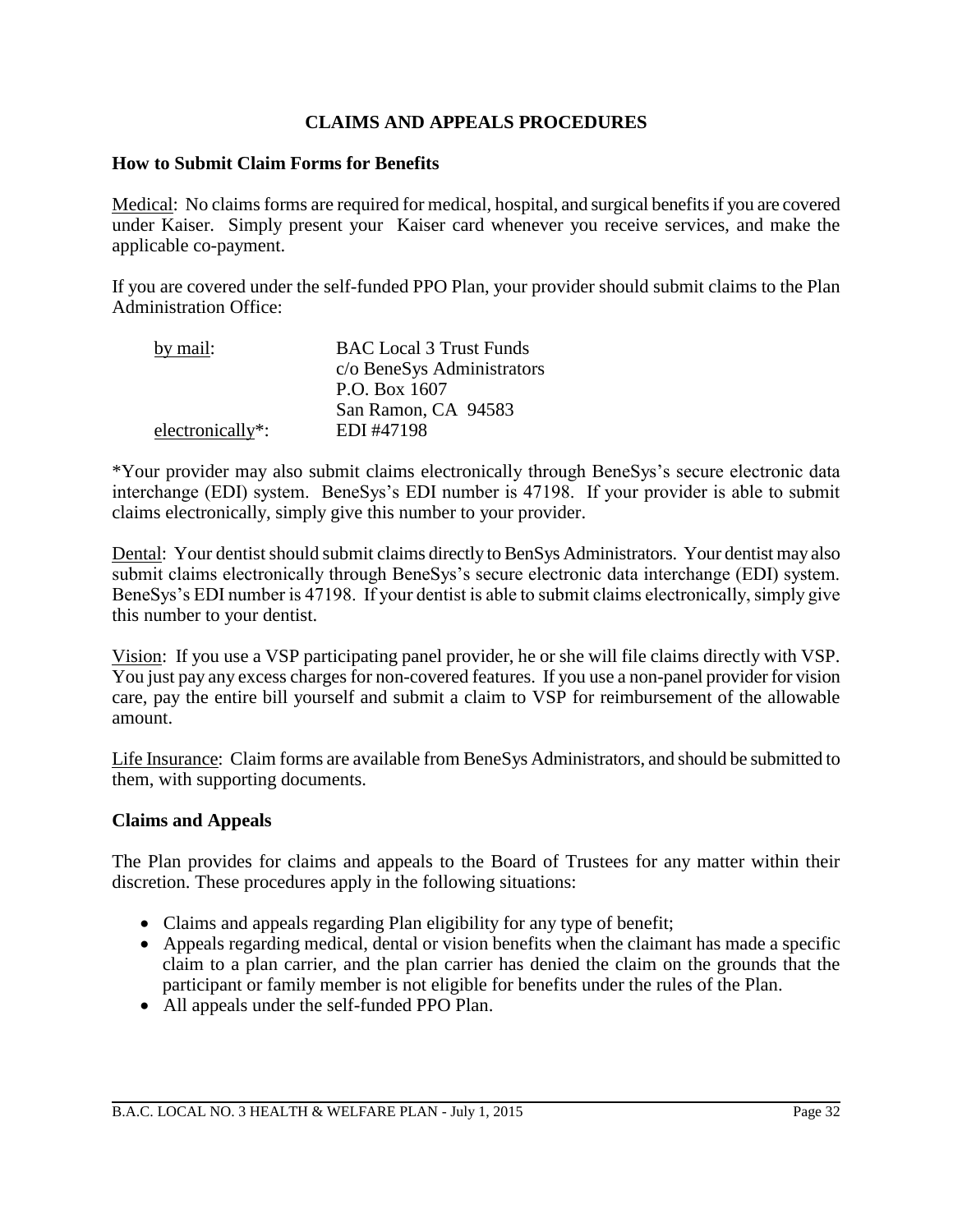The Board of Trustees does not hear appeals regarding adverse actions taken by Kaiser, except if the grounds is your eligibility for benefits under this Plan. If a claim for Plan benefits is denied by Kaiser on grounds other than eligibility under Plan rules, such as medical necessity, a participant or provider may appeal directly to Kaiser, and that is the only available appeal.

You or your health care provider may file a claim for benefits within 12 months of the date of service by contacting the Plan Administration Office, BeneSys Administrators. BeneSys will notify you of its determination within the following deadlines, unless BeneSys notifies you that it needs more information or an extension:

- Urgent Care: 72 hours
- Non-Urgent Care: 15 days
- If you have already received the care: 30 days

If you disagree with the determination of the Plan Administration Office, you may appeal to the Board of Trustees by sending a letter to the Plan Administration Office, within 180 days of receiving the denial of benefits. The Board of Trustees will conduct an independent review of your appeal. **Failure to appeal a determination of the Plan Administration Office within the time allowed is deemed a waiver of all objections to that determination.**

The Plan Administration Office will notify you in writing of the Trustees' decision before the following deadlines, unless they notify you that they need more information or an extension:

- Urgent Care: 72 hours
- Non-Urgent Care: 30 days
- If you have already received the care: 5 days after the next regularly scheduled meeting of the Board of Trustees, unless the appeal is filed less than 30 days before the next meeting, in which case you will be notified 5 days after the second meeting of the Board of Trustees.

These procedures are the only procedures you may use to appeal an adverse action taken by the Board of Trustees or other Plan fiduciary or agent. For full claims and appeal procedures and rules, see Appendix 3.

A civil action arising from the denial of benefits must be filed within one year from the date on which the Board of Trustees provides notice that the claimant's appeal has been denied, regardless of any state or federal statutes establishing provisions relating to limitations of actions.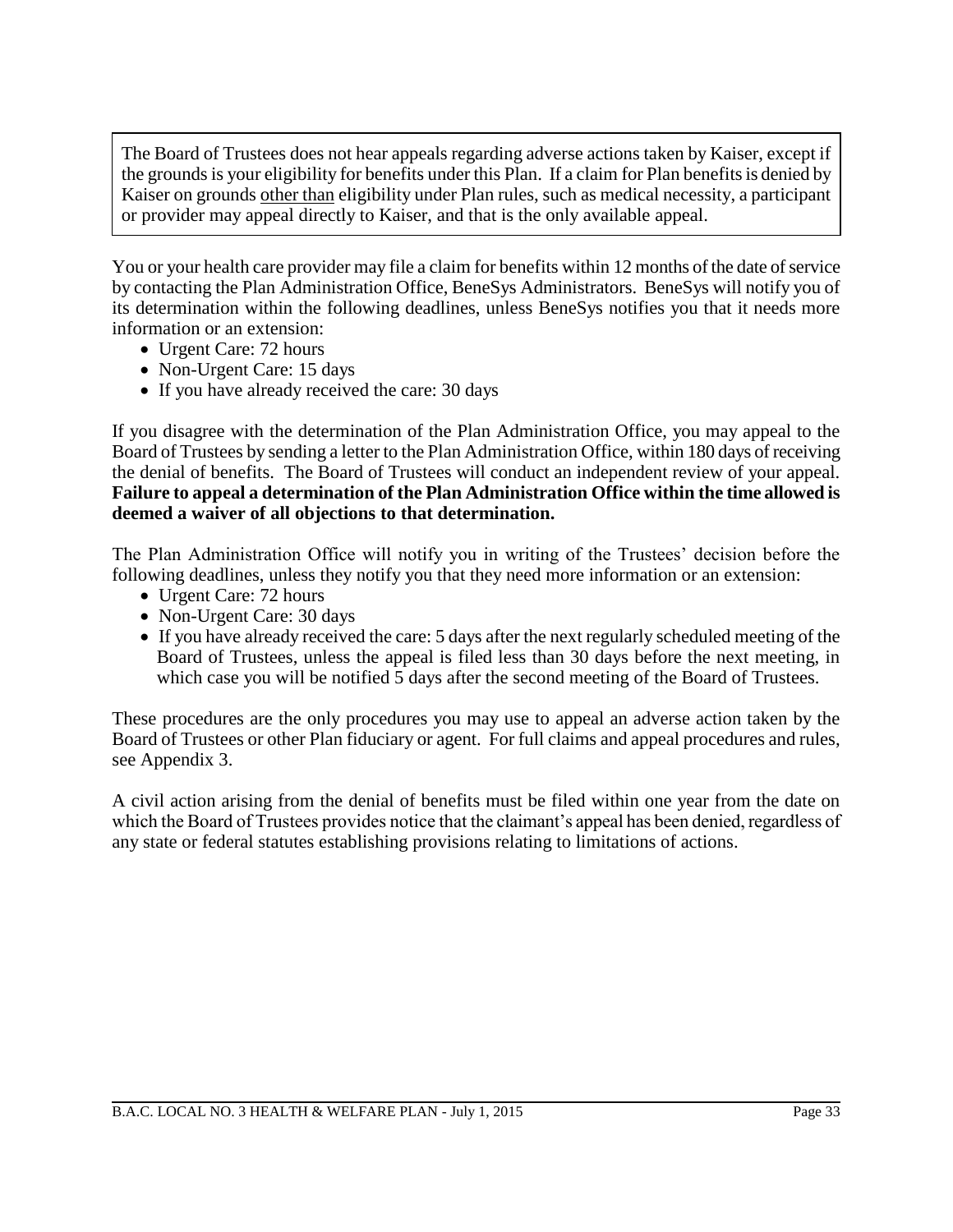## **ADMINISTRATIVE INFORMATION**

This Plan is known as the Bricklayers and Allied Craftworkers Local No. 3 Health and Welfare Plan. The Internal Revenue Service Employer Identification Number (EIN) of the Trust Fund is 23- 7034407 and the Plan Number is 501. The Plan Year runs from July 1 to June 30 of each calendar year.

### PLAN ADMINISTRATOR:

The Plan is administered by a joint Board of Trustees consisting of six employee trustees appointed by the Bricklayers and Allied Crafts Local Union No. 3, I.U. of B.A.C. and six employer trustees appointed by the Northern California Masonry Contractors Association and the Mason and Builders Association of California, Inc. The mailing address and other contact information for the Board of Trustees are as follows:

Board of Trustees Bricklayers and Allied Craftworkers Local No. 3 Health and Welfare Plan c/o BeneSys Administrators P.O. Box 1607 San Ramon, CA 94583 Telephone: (888) 208-0250 or (925) 208-9995

The names and addresses of individual trustees appear in Appendix 1.

The Benefit Consultant is Rael & Letson, 378 Vintage Park Drive, Foster City, CA 94404-4813.

## TYPE OF ADMINISTRATION:

The Board of Trustees is assisted in the administration of the Plan by a contract administrator, BeneSys Administrators, at the address and phone number listed above. Certain benefits are provided through contracts of insurance, administrative services contracts, or health service plans, as described above. The Board is also assisted in the administration of the Plan by Bricklayers and Allied Crafts Local Union No. 3, whose address appears below.

The Plan's life insurance and vision benefits are insured by the plan carriers.

The Bricklayers and Allied Craftworkers Local No. 3 Health and Welfare Plan offers a self-funded PPO medical and dental plan. It contracts with ULLICO for Stop Loss Coverage. The Board of Trustees has also hired health maintenance organizations and other providers to provide benefits or claims services under insurance contracts or service agreements. Their names and phone numbers appear on page 1 above.

## AMENDMENT AND TERMINATION OF PLAN AND/OR TRUST FUND

Although there is no intention or expectation that this would occur, the collective bargaining parties have the power to terminate all contributions to the Plan. If this occurs, the funds already contributed shall be applied by the Board of Trustees, in their discretion, to provide benefits to covered individuals, either through the existing Trust Fund or through other collectively bargained plans offering similar benefits. In no event shall the termination of the Plan cause any contributions to revert to an employer.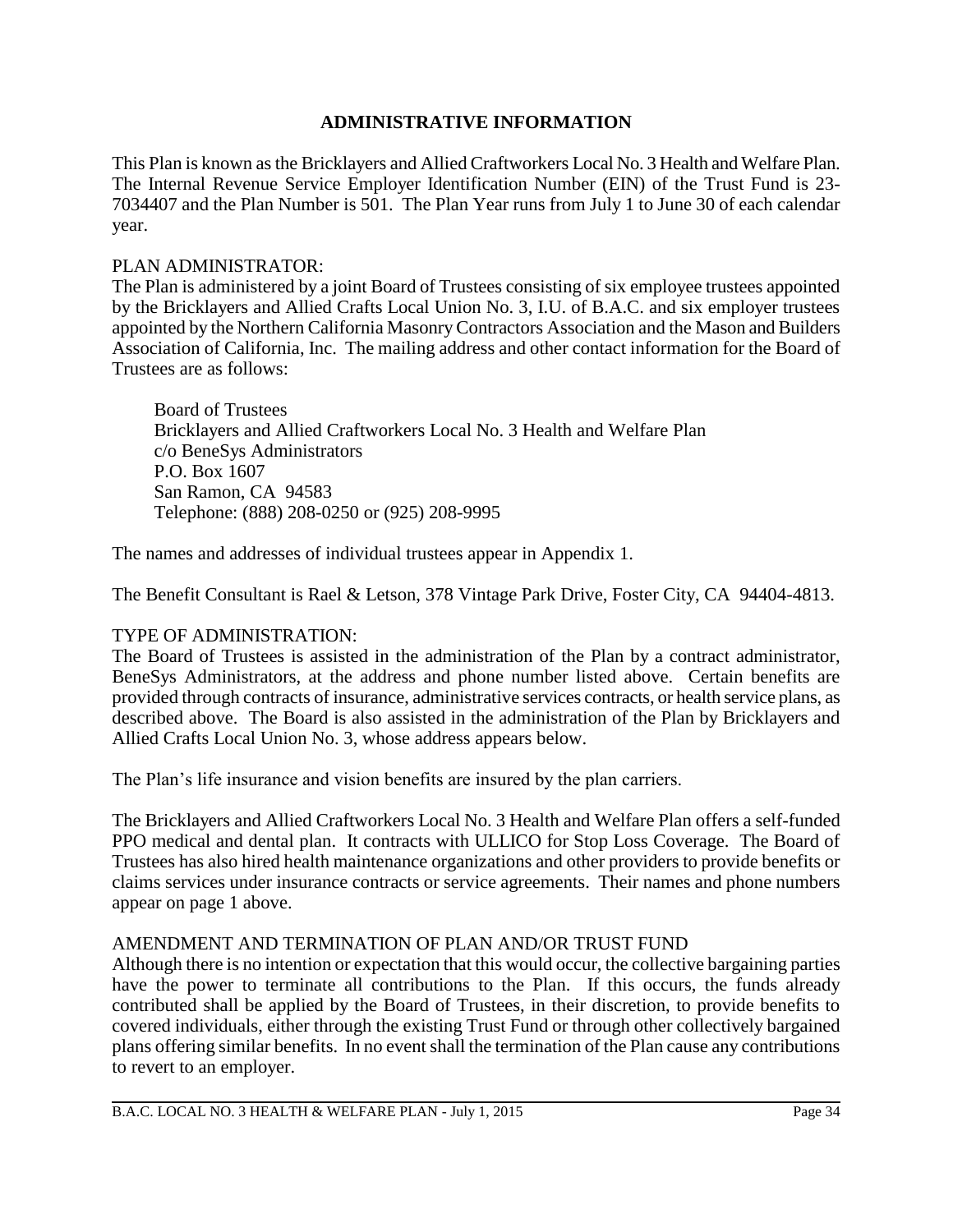AGENT FOR SERVICE OF LEGAL PROCESS: Raphael Shannon Kraw Kraw Law Group 605 Ellis Street, Suite 200 Mountain View, CA 94043 (650) 314-7815

Service of legal process may also be made upon any of the Trustees, at his or her regular place of business, or on BeneSys Administrators.

#### FUNDING AND PLAN SPONSORSHIP:

This Plan is funded by contributions made pursuant to collective bargaining agreements between Bricklayers and Allied Crafts Local Union No. 3, I.U. of B.A.C. the Northern California Masonry Contractors Multi-Employer Bargaining Association, the addresses of which appear below, as well as individual employers who are not affiliated with the association. A complete list of employers, employer associations, and labor organizations sponsoring the Plan may be obtained by participants and beneficiaries upon written request to the Plan Administration Office, subject to payment of a reasonable copying charge, and is also available for examination by participants and beneficiaries upon reasonable notice. A participant or beneficiary may also request information as to whether a particular employer, employer association, or labor organization is a sponsor of the Plan, and if so, the sponsor's address. Copies of collective bargaining agreements may be obtained by participants and beneficiaries upon written request to the Plan Administration Office, subject to payment of a reasonable copying charge, and are available for examination by participants and beneficiaries, upon reasonable notice. Reserve assets are under the management of Segall Bryant & Hamill, American Realty Advisors, Penn Capital Management and Philadelphia Trust-ConvergEx.

The following organizations are party to the Master Labor Agreements under which this Plan is maintained:

#### Labor Organizations

Bricklayers and Allied Crafts Local Union No. 3, I.U. of B.A.C. 10806 Bigge Street San Leandro, CA 94577

#### Employer Associations

Northern California Masonry Contractors Multi-Employer Bargaining Association 2882 Grove Way Castro Valley, CA 94621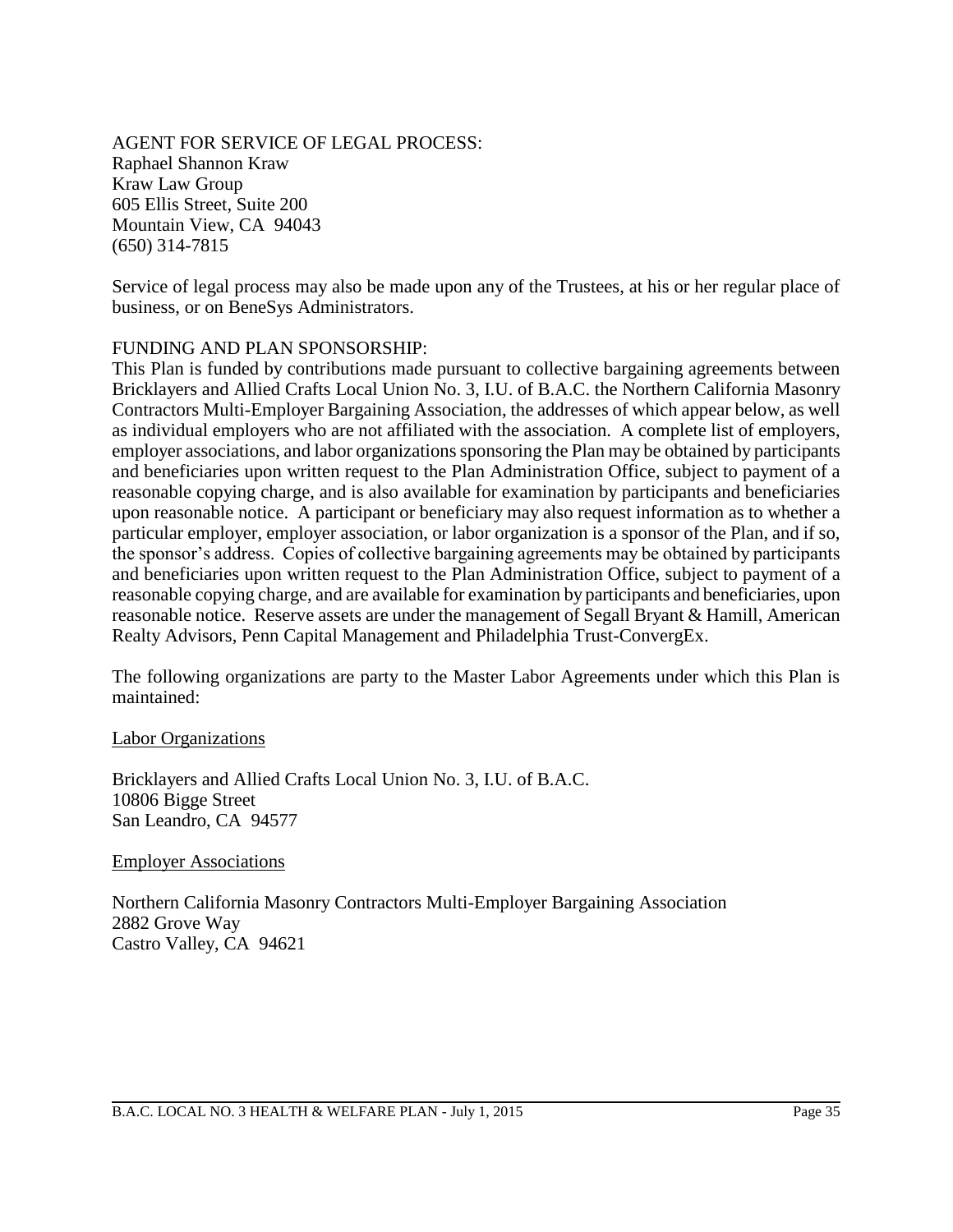Tile, Terrazzo, Marble & Restoration Contractors Association of Northern California c/o De Anza Tile 45755 Northport Loop West Fremont, CA 94538

Terrazzo and Mosaic Association of Northern California 36 Wood Street San Francisco, CA 94118

Marble Dealers of Northern California c/o Carrara Marble Company 15939 Phoenix Drive City of Industry, CA 91745

Northern California PCC/Restoration Contractors Association, Inc. 1482  $67<sup>th</sup>$  Street Emeryville, CA 94608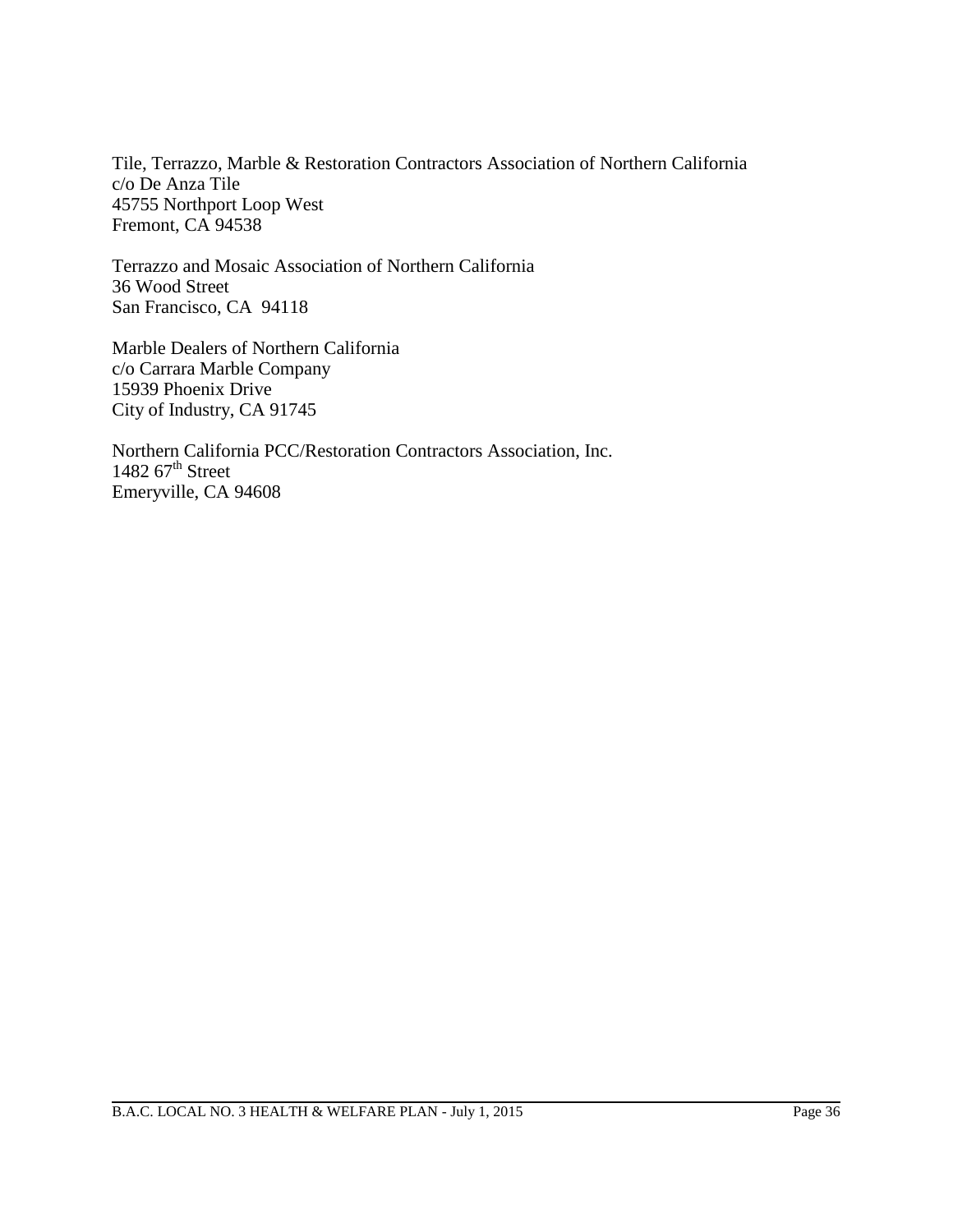#### **YOUR RIGHTS UNDER ERISA**

As a participant in the Bricklayers and Allied Craftworkers Local No. 3 Health and Welfare Plan, you are entitled to certain rights and protections under the Employee Retirement Income Security Act of 1974 (ERISA). ERISA provides that all plan participants are entitled to:

#### Receive Information About Your Plan and Benefits

Examine, without charge, at the Plan Administration Office and at other specified locations, such as worksites and union halls, all documents governing the plan, including insurance contracts and collective bargaining agreements, and a copy of the latest annual report (Form 5500 Series) filed by the plan with the U.S. Department of Labor and available at the Public Disclosure Room of the Employee Benefits Security Administration.

Obtain, upon written request to the Plan Administration Office, copies of documents governing the operation of the plan, including insurance contracts and collective bargaining agreements, and copies of the latest annual report (Form 5500 Series) and updated summary plan description. The Administration Office may make a reasonable charge for the copies.

Receive a summary of the plan's annual financial report. The Plan Administration Office is required by law to furnish each participant with a copy of this summary annual report.

#### Continue Group Health Plan Coverage

Continue health care coverage for yourself, spouse or dependents if there is a loss of coverage under the plan as a result of a qualifying event. You or your dependents may have to pay for such coverage. Review this summary plan description and the documents governing the plan on the rules governing your COBRA continuation coverage rights.

Reduce or eliminate exclusionary periods of coverage for preexisting conditions under your group health plan, if you have creditable coverage from another plan. You should be provided a certificate of creditable coverage, free of charge, from your group health plan or health insurance issuer when you lose coverage under the plan, when you become entitled to elect COBRA continuation coverage, when your COBRA continuation coverage ceases, if you request it before losing coverage, or if you request it up to 24 months after losing coverage. Without evidence of creditable coverage, you may be subject to a preexisting condition exclusion for 12 months (18 months for late enrollees) after your enrollment date in your coverage.

#### Prudent Actions by Plan Fiduciaries

In addition to creating rights for plan participants, ERISA imposes duties upon the people who are responsible for the operation of the employee benefit plan. The people who operate your plan, called fiduciaries of the plan, have a duty to do so prudently and in the interest of you and other plan participants and beneficiaries. No one, including your employer, your union, or any other person, may fire you or otherwise discriminate against you in any way to prevent you from obtaining a health and welfare or vacation benefit or exercising your rights under ERISA.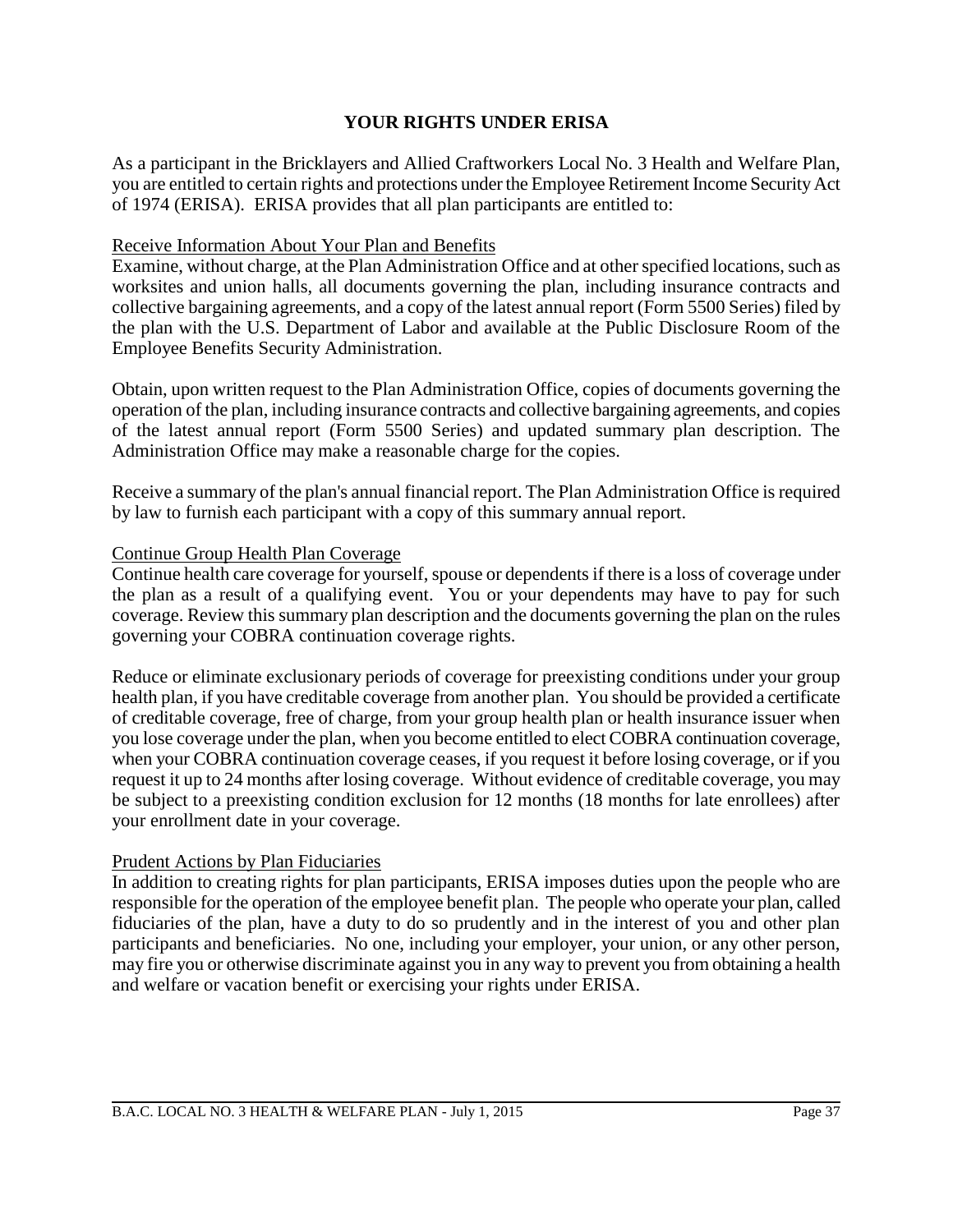#### Enforce Your Rights

If your claim for a health and welfare benefit is denied or ignored, in whole or in part, you have a right to know why this was done, to obtain copies of documents relating to the decision without charge, and to appeal any denial, all within certain time schedules.

Under ERISA, there are steps you can take to enforce the above rights. For instance, if you request a copy of plan documents or the latest annual report from the plan and do not receive them within 30 days, you may file suit in a Federal court. In such a case, the court may require the plan administrator to provide the materials and pay you up to \$110 a day until you receive the materials, unless the materials were not sent because of reasons beyond the control of the administrator. If you have a claim for benefits which is denied or ignored, in whole or in part, you may file suit in a state or Federal court. In addition, if you disagree with the plan's decision or lack thereof concerning the qualified status of a domestic relations order or a medical child support order, you may file suit in Federal court, although your right to sue may be limited if you have not used the Plan's appeal procedures. If it should happen that plan fiduciaries misuse the plan's money, or if you are discriminated against for asserting your rights, you may seek assistance from the U.S. Department of Labor, or you may file suit in a Federal court. The court will decide who should pay court costs and legal fees. If you are successful, the court may order the person you have sued to pay these costs and fees. If you lose, the court may order you to pay these costs and fees, for example, if it finds your claim is frivolous.

#### Assistance with Your Questions

If you have any questions about your plan, you should contact the Plan Administration Office. If you have any questions about this statement or about your rights under ERISA, or if you need assistance in obtaining documents from the plan administrator, you should contact the nearest office of the Employee Benefits Security Administration, U.S. Department of Labor, which is the San Francisco Regional Office, EBSA, San Francisco Regional Office, 90 Seventh Street, Suite 11-300, San Francisco, CA 94103, Telephone: (415) 625-2481, or the Division of Technical Assistance and Inquiries, Employee Benefits Security Administration, U.S. Department of Labor, 200 Constitution Avenue N.W., Washington, D.C. 20210. You may also obtain certain publications about your rights and responsibilities under ERISA by calling the publications hotline of the Employee Benefits Security Administration.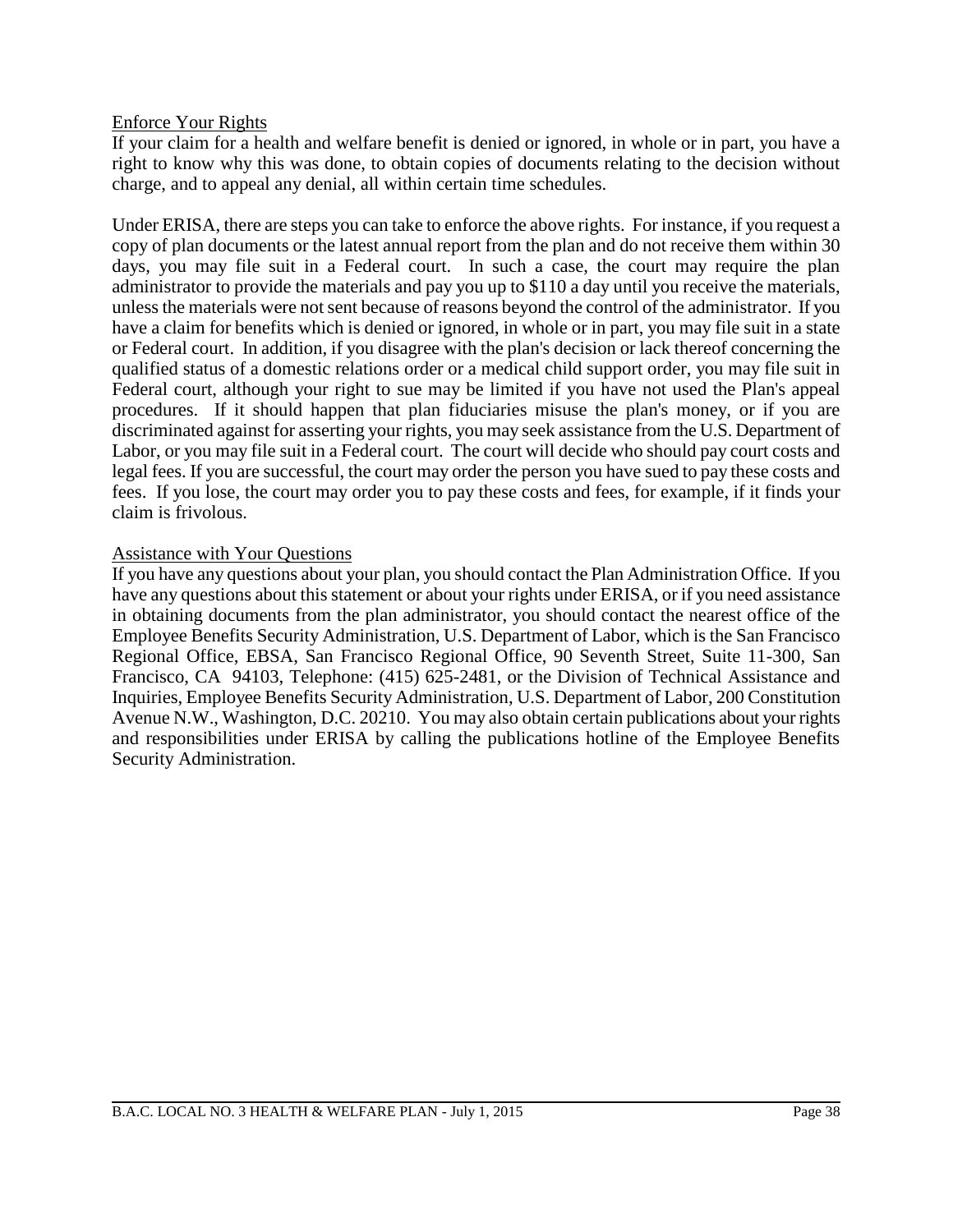#### **APPENDIX 1: BOARD OF TRUSTEES**

#### **Employee Trustees**

Troy Garland BAC Local 3 10806 Bigge Street San Leandro, CA 94577

Dave Jackson BAC Local 3 10806 Bigge Street San Leandro, CA 94577

Steve Kantoniemi BAC Local 3 10806 Bigge Street San Leandro, CA 94577

Gary Peifer BAC Local 3 2840 El Centro Road, Suite 105 Sacramento, CA 95833

Randy Smith BAC Local 3 10806 Bigge Street San Leandro, CA 94577

#### **Employer Trustees**

Ronald Bennett E&S Masonry 2882 Grove Way Castro Valley, CA 94546

David Filippi American Terrazzo 36 Wood Street San Francisco, CA 94118

Robert Filippi American Terrazzo 36 Wood St. San Francisco, CA 94118

Randy Statham P.T.S. Masonry, Inc. 7117 Tokay Avenue Sacramento, CA 95838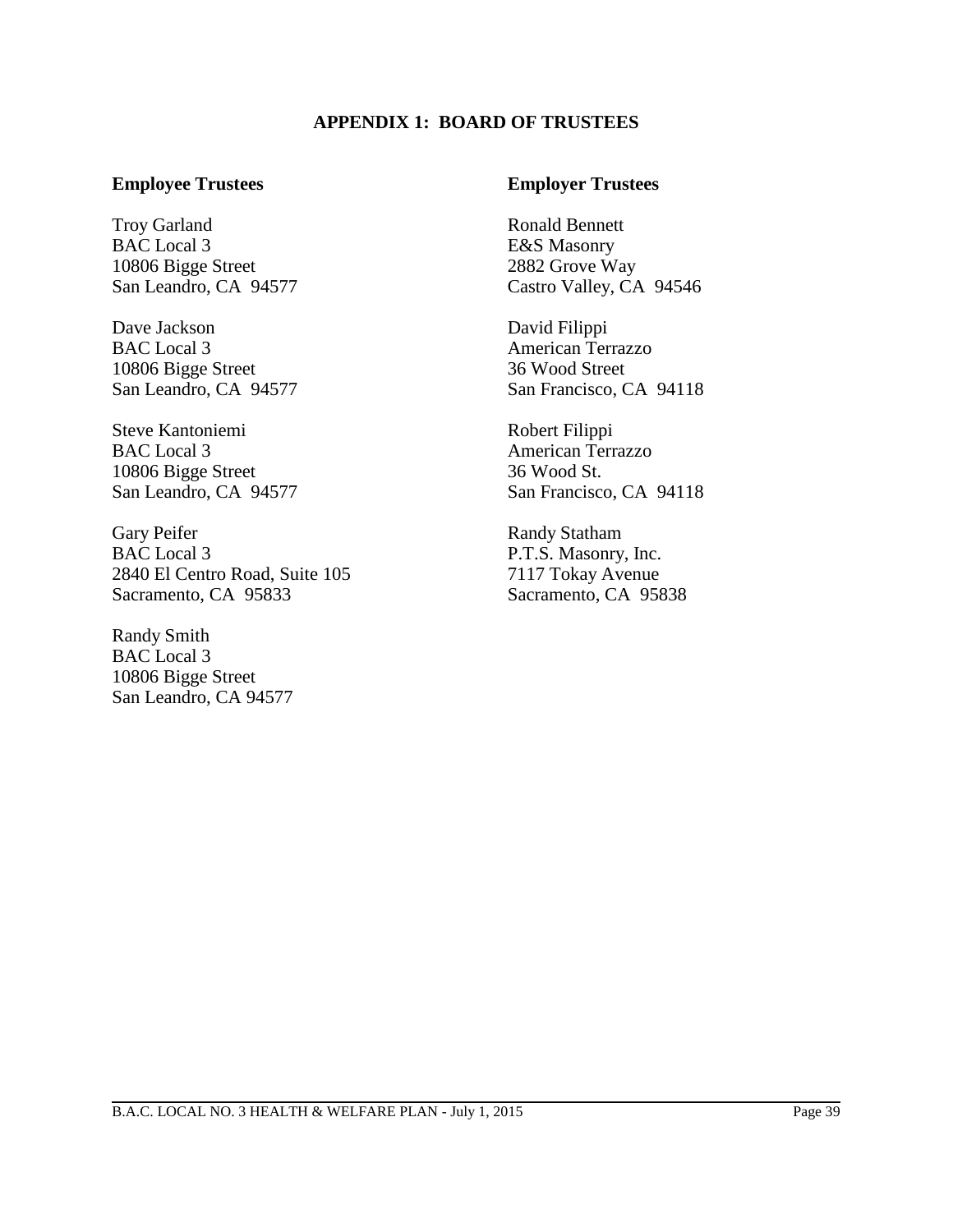## **APPENDIX 2: GENERAL NOTICE OF COBRA CONTINUATION COVERAGE RIGHTS**

## **Introduction**

This section contains important information for participants in the Bricklayers and Allied Craftworkers Local No. 3 Heath and Welfare Plan about the right to COBRA continuation coverage, which is a temporary extension of coverage under the Plan. **This notice explains COBRA continuation coverage, when it may become available to you and your family, and what you need to do to protect your right to get it.** When you become eligible for COBRA, you may also become eligible for other coverage options that may cost less than COBRA continuation coverage.

The right to COBRA continuation coverage was created by a federal law, the Consolidated Omnibus Budget Reconciliation Act of 1985 (COBRA). COBRA continuation coverage can become available to you and other members of your family when group health coverage would otherwise end. For more information about your rights and obligations under the Plan and under federal law you can contact the Plan's Administration Office.

**You may have other options available to you when you lose group health coverage.** For example, you may be eligible to buy an individual plan through the Health Insurance Marketplace. By enrolling in coverage through the Marketplace, you may qualify for lower costs on your monthly premiums and lower out-of-pocket costs. Additionally, you may qualify for a 30-day special enrollment period for another group health plan for which you are eligible (such as a spouse's plan), even if that plan generally doesn't accept late enrollees.

This notice explains, in general:

- what COBRA continuation coverage is;
- what Qualifying Events trigger the eligibility for COBRA continuation coverage;
- when COBRA continuation coverage may become available to you and your family and for how long; and
- what you need to do to protect the right to receive it.

For additional information about your rights and obligations under the Plan and federal law, please contact the Plan Administration Office.

## **1. What is COBRA Continuation Coverage?**

The right to COBRA continuation coverage was created by a federal law, the Consolidated Omnibus Budget Reconciliation Act of 1985 (COBRA). COBRA continuation coverage is a continuation of Plan coverage when coverage would otherwise end because of a life event known as a "**Qualifying Event**." Specific examples of Qualifying Events are listed in Section 2 below.

After a Qualifying Event, COBRA continuation coverage must be offered to each person who is a "**Qualified Beneficiary**". You, your spouse or domestic partner, and your dependent children could become Qualified Beneficiaries if coverage under the Plan is lost because of the Qualifying Event. Under the Plan, Qualified Beneficiaries who elect COBRA continuation coverage must pay for the coverage on their own. COBRA coverage is also coordinated with other forms of extended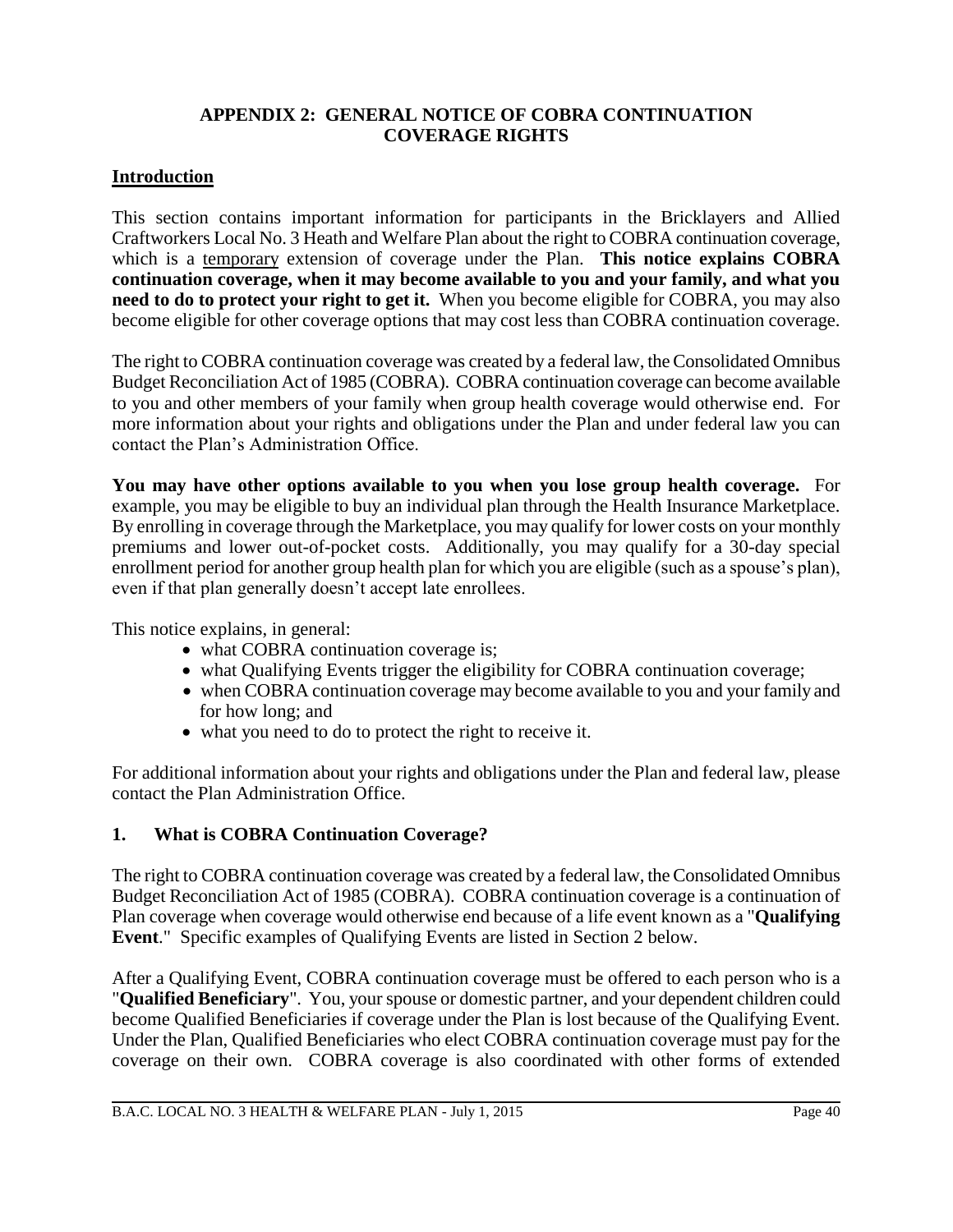coverage, so that your period of COBRA coverage is reduced by any period of other extended coverage. [See Section 4, C.]

# **2. What Qualifying Events Might Trigger the Eligibility for COBRA Coverage?**

If you are an employee, you will become a Qualified Beneficiary if you lose your coverage under the Plan because either one of the following Qualifying Events happens:

- Your hours of employment are reduced; or
- Your employment ends for any reason other than your gross misconduct.

If you are the spouse or domestic partner of an employee, you will become a Qualified Beneficiary if you lose your coverage under the Plan because any of the following Qualifying Events happens:

- The employee dies;
- The employee's hours of employment are reduced;
- The employee's employment ends for any reason other than his/her gross misconduct;
- The employee becomes entitled to Medicare benefits (under Part A, Part B, or both); or
- You divorce, or dissolve your domestic partnership with, the employee.

Your dependent children will become Qualified Beneficiaries if they lose coverage under the Plan because any of the following Qualifying Events happens:

- The parent-employee dies;
- The parent-employee's hours of employment are reduced;
- The parent-employee's employment ends for any reason other than his or her gross misconduct;
- The parent-employee becomes entitled to Medicare benefits (Part A, Part B, or both); or
- The child stops being eligible for coverage under the Plan as a dependent child, which means the child has attained age 26 or is no longer disabled.

Sometimes, filing a proceeding in bankruptcy under title 11 of the United States Code can be a qualifying event. If a proceeding in bankruptcy is filed with respect to the Bricklayers and Allied Craftworkers Local No. 3 Health and Welfare Plan, and that bankruptcy results in the loss of coverage of any retired employee covered under the Plan, the retired employee will become a qualified beneficiary. The retired employee's spouse, surviving spouse, and dependent children will also become qualified beneficiaries if bankruptcy results in the loss of their coverage under the Plan.

# **3. When is COBRA Coverage Available?**

The Plan will offer COBRA continuation coverage to Qualified Beneficiaries only after the Plan Administration Office has been notified that a Qualifying Event has occurred. You and your dependents' right to receive COBRA continuation coverage is contingent upon timely notifying the Plan of a Qualifying Event, promptly returning the COBRA election form and making all required payments.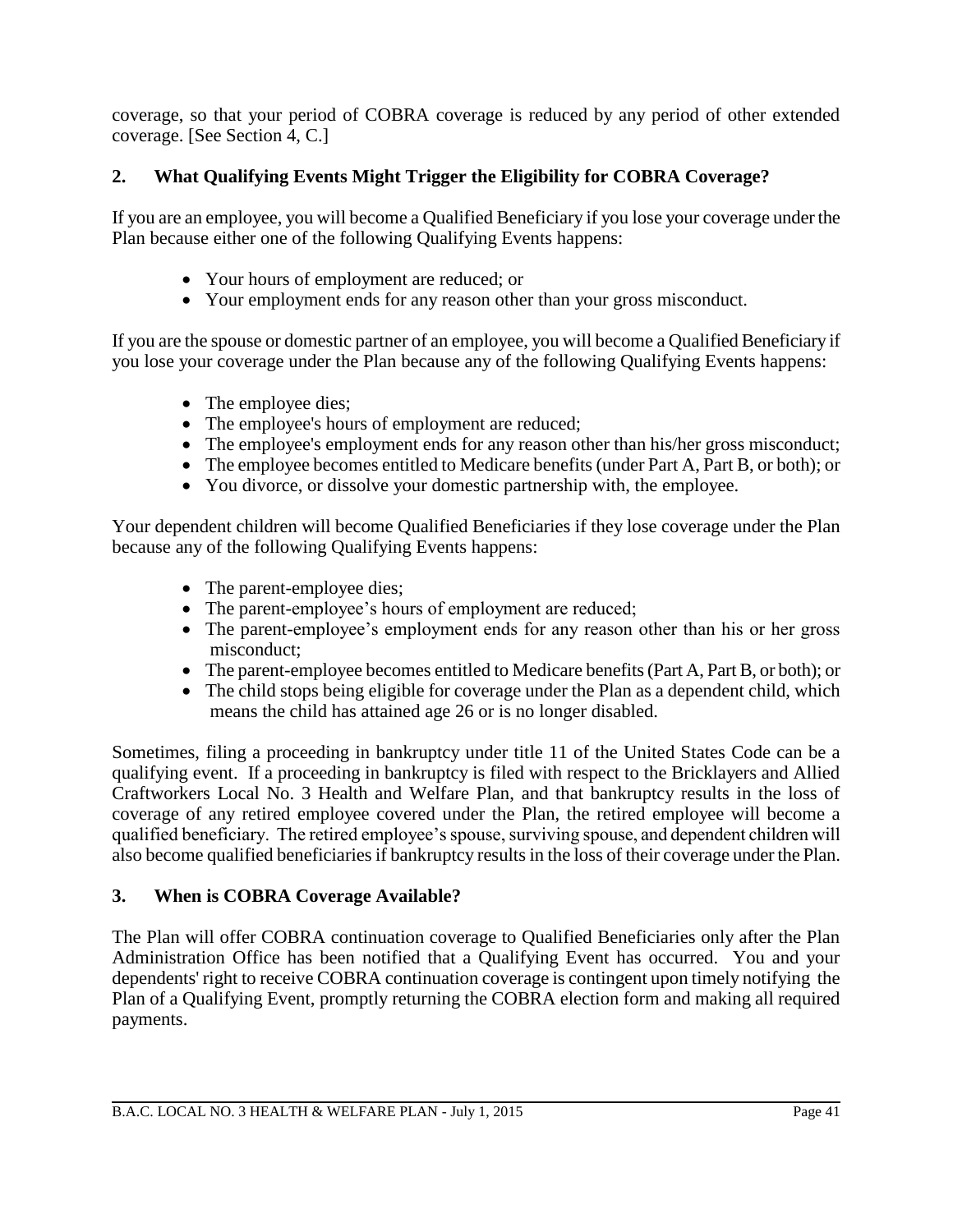## A. **The Employer's Duty to Give Notice of Some Qualifying Events**

When the Qualifying Event is the end of employment or reduction of hours of employment, the employer must notify the Plan Administration Office within 30 days of the Qualifying Event. The Employer Report Form submitted to the Plan's Administration Office each month is sufficient to constitute such a notice.

Upon the death of the employee, the employer or the employee's dependent has 30 days to notify the Plan Administration Office.

If the Qualifying Event is the employee's becoming entitled to Medicare benefits (under Part A, Part B, or both), the Plan will usually be automatically notified.

## **IMPORTANT**:

## B. **The Qualified Beneficiary's Duty to Give Notice of Other Qualifying Events**

The duty to give notice of all other Qualifying Events falls on the Qualified Beneficiaries. The employee, the spouse or domestic partner, or the dependent children of the employee must notify the Plan Administration Office within **60 days** after any of the following Qualifying Events occurs:

- a) a divorce, dissolution of a domestic partnership, or a child's loss of dependent status under the Plan;
- b) occurrence of a second Qualifying Event entitling certain Qualified Beneficiaries to an extension of the COBRA maximum coverage period to up to 36 months [see section 4. A. b)]; and
- c) when a Qualified Beneficiary who is entitled to 18 months of COBRA has been determined by the SSA to be disabled at any time during the first 60 days of COBRA coverage [see Section 4. A. a)].

Your notice must include the following information:

- a) the nature of the Qualifying Event that has caused the loss of coverage under the Plan;
- b) the date when the Qualifying Event occurred:
- c) your name and signature; and
- d) the date when the notice was signed.

You must deliver this notice, either **by mail**, or **in person**, to the person and address provided in Section 6.

#### **4. How is COBRA Coverage Provided?**

Once the Plan Administration Office receives notice that a Qualifying Event has occurred, COBRA continuation coverage will be offered to each of the Qualified Beneficiaries. Each Qualified Beneficiary will have an independent right to elect COBRA continuation coverage. Covered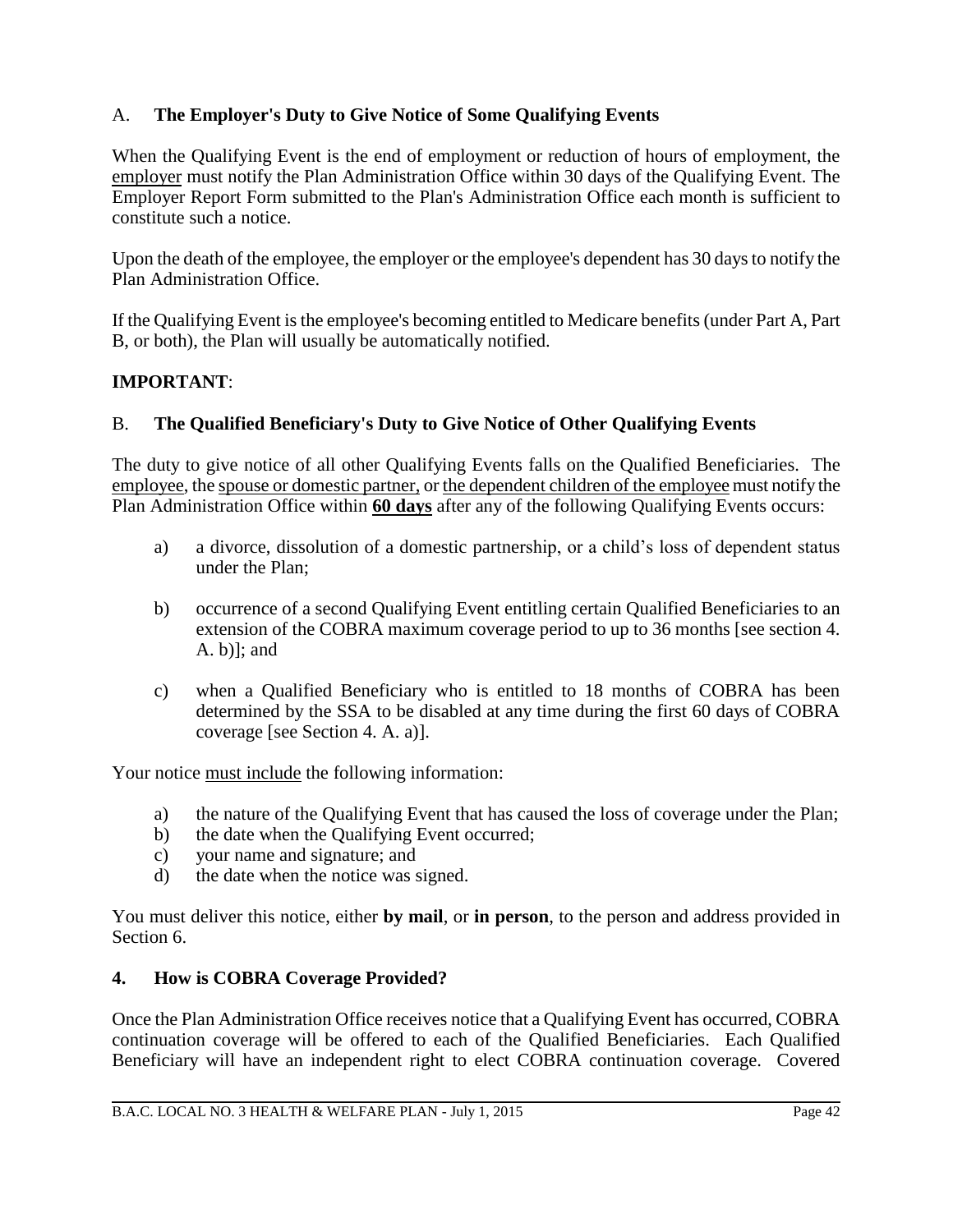employees may elect COBRA continuation coverage on behalf of their spouses or domestic partners, and parents may elect COBRA continuation coverage on behalf of their children. Please inform the Plan Administration Office immediately if you acquire any new dependents through marriage, registration of a domestic partnership, having children born, adopted or placed with you for adoption.

Qualified Beneficiaries who elect COBRA coverage may elect "core coverage" (that is, all Plan benefits except dental care, vision benefits, life insurance, and accidental death or dismemberment insurance), or full COBRA coverage (all Plan benefits). If the employee elects one type of coverage, the election also applies to his/her dependents. However, if the employee does not elect COBRA coverage, the employee's dependents may elect either form of coverage for themselves. If the employee's dependents are covered for dental care and vision benefits only, they may elect COBRA for those benefits.

# A. **Length of COBRA Coverage: 18 Months and May be Extended**

Generally, when the Qualifying Event is (1) the end of employment or (2) reduction of the employee's hours of employment, COBRA continuation coverage lasts up to a total of **18 months**. There are two ways in which this 18-month period of COBRA continuation coverage can be extended:

a) Disability extension

If you or anyone in your family covered under the Plan is determined by the Social Security Administration to be disabled and you notify the Plan Administration Office in a timely fashion, you and your entire family may be entitled to receive up to an additional 11 months of COBRA continuation coverage, for a total **maximum of 29 months**. The disability would have to have started at some time before the 60th day of COBRA continuation coverage and must last at least until the end of the 18-month period of continuation coverage.

b) Second Qualifying Event

If your family experiences another Qualifying Event while receiving 18 months of COBRA continuation coverage, the spouse or domestic partner, and dependent children, in your family can get up to 18 additional months of COBRA continuation coverage, for a **maximum of 36 months**, if notice of the second Qualifying Event is properly given to the Plan. The 36-month period is measured from the date of the first Qualifying Event.

This extension may be available to the spouse or domestic partner, and any dependent child, receiving continuing coverage if the employee dies, becomes entitled to Medicare benefits (under Part A, Part B, or both), gets divorced or dissolves a domestic partnership, or if the dependent child loses dependent status, but only if the event would have caused the spouse or dependent child to lose coverage under the Plan had the first Qualifying Event not occurred.

# B. **Length of COBRA Coverage: A Total of 36 Months**

When the Qualifying Event is (1) the death of the employee, (2) the employee's becoming entitled to Medicare benefits (under Part A, Part B, or both), (3) divorce from, or dissolution of a domestic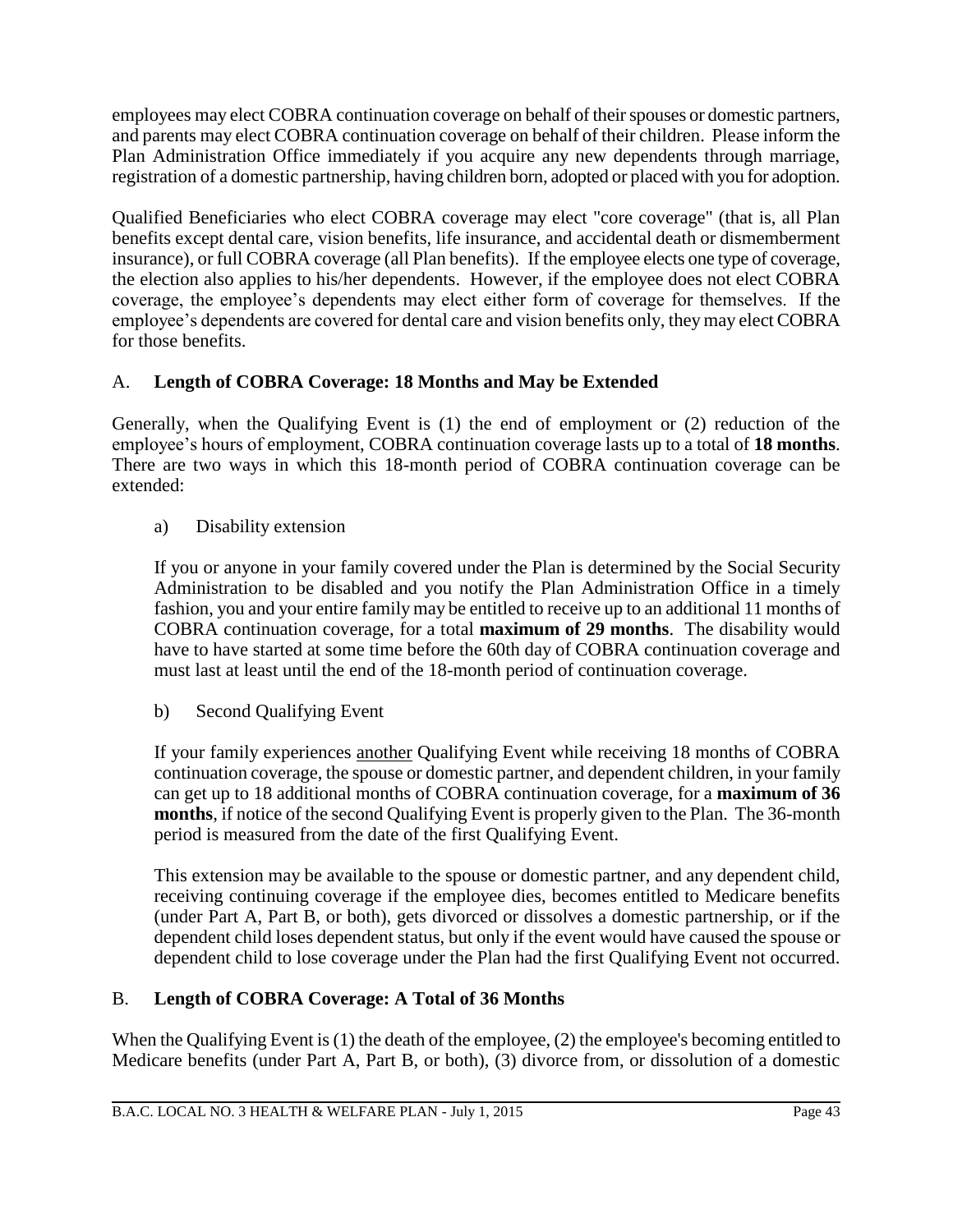partnership with, the employee, or (4) a dependent child's loss of dependent status, the Qualified Beneficiary may elect COBRA continuation coverage for up to a total of **36 months**.

# C. **Coordination with Other Coverage**

The period of time for which an employee or his/her dependent is eligible for COBRA coverage is not reduced by any months in which the employee or his/her dependent was covered due to Hours Bank run-out, but is reduced for months of Self-Pay or Disability coverage. Please refer to the Plan's Summary Plan Description for a detailed description of other coverages.

# D. **Other Coverage Options Besides COBRA Continuation Coverage**

Instead of enrolling in COBRA continuation coverage, there may be other coverage options for you and your family through the Health Insurance Marketplace, Medicaid, or other group health plan coverage options (such as a spouse's plan) through what is called a "special enrollment period." Some of these options may cost less than COBRA continuation coverage. You can learn more about many of these options at www.healthcare.gov.

# **5. Where Can You Get More Information?**

Questions concerning your Plan or your COBRA continuation coverage rights should be addressed to the person identified in Section 6. For more information about your rights under ERISA, including COBRA, the Health Insurance Portability and Accountability Act (HIPAA), and other laws affecting group health plans, you may also contact the nearest Regional or District Office of the U.S. Department of Labor's Employee Benefits Security Administration (EBSA) in your area at:

EBSA, San Francisco Regional Office 90 Seventh Street, Suite 11-300 San Francisco, CA 94103 Telephone: (415) 625-2481 Or visit the EBSA website at www.dol.gov/ebsa.

## **6. Plan Administration Office Contact Information**

Bricklayers and Allied Craftworkers Local No. 3 Health and Welfare Plan c/o BeneSys Administrators P.O. Box 1607 San Ramon, CA 94583 Telephone: (888) 208-0250 or (925) 208-9995 Fax: (925) 362-8564

## **IMPORTANT: Keep Your Plan Informed of Address Changes**

In order to protect your family's rights, you should keep the Plan Administration Office informed of any changes in the addresses of family members.You should also keep a copy, for your records, of any notices you send to the Plan Administration Office.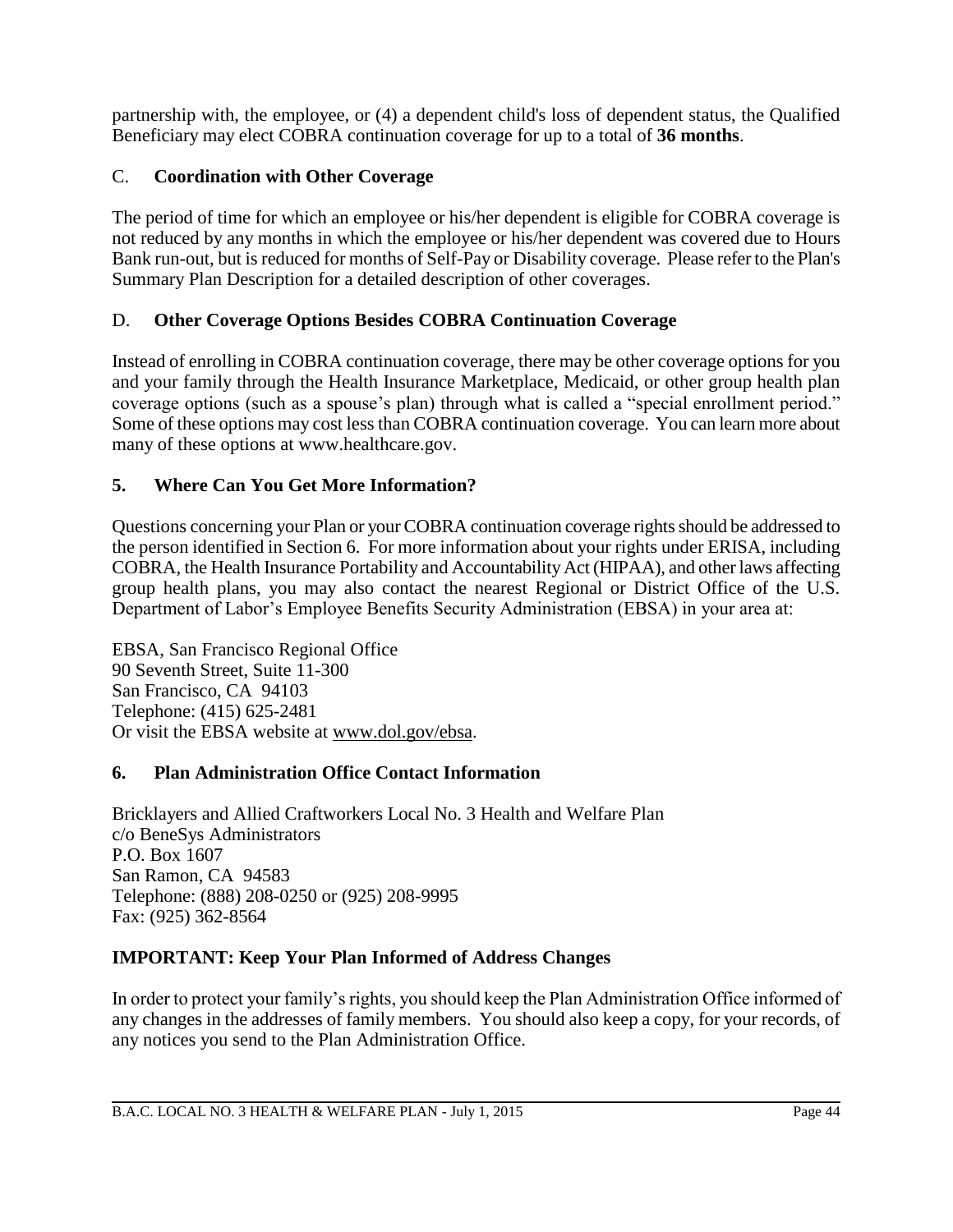## **APPENDIX 3: CLAIMS AND APPEAL PROCEDURES (The Claims and Appeal Procedures are also contained in Section 7 of the Formal Plan Rules)**

## **Applicability**

(1) The following claims and appeals procedures shall apply to all matters within the discretion of the Board of Trustees, including:

- claims and appeals regarding eligibility under this Plan for any type of benefit;
- claims and appeals regarding medical, prescription and vision benefits when the claimant has made a specific claim for medical, prescription or vision care, and the HMO or other provider has denied the claim on the grounds that the claimant or family member is not eligible for the benefit under the terms of this Plan;
- claims and appeals regarding self-funded PPO Plan benefits.

(2) There are three types of claims for medical benefits, each of which is subject to different rules.

- A **pre-service claim** is a claim for a benefit that requires prior approval under the terms of the Plan, such as inpatient admission pre-certification and other pre-certifications.
- An **urgent care claim** is a type of pre-service claim which, if the regular time periods for handling pre-service claims were followed: (1) could seriously jeopardize your life or health or your ability to regain maximum function or (2) would, in the opinion of a health care provider with knowledge of your condition, subject you to severe pain that could not be adequately managed without the care or treatment that is the subject to the claim.
- A **post-service claim** is a claim for a benefit that does not require prior approval under the terms of the Plan. A post-service claim involves a claim for payment or reimbursement for medical care or supplies that have already been received.

(3) The procedures specified in this Section shall be the sole and exclusive procedures available to any individual who is adversely affected by any action of the Trustees, the Administration Office or any other Plan agent or fiduciary. The Board of Trustees reserves full discretionary authority to interpret Plan language and to decide all claims or disputes regarding right, type, amount or duration of benefits, or claim to any payment from this Trust. The decision of the Board of Trustees on any matter within its discretion shall be final and binding on all parties.

## **Filing a Claim**

Participants, family members and assignees (hereinafter "claimants") may initiate a claim for benefits within 12 months of the date of service by contacting the Administration Office. An authorized representative may submit a claim on behalf of a claimant. In the case of a claim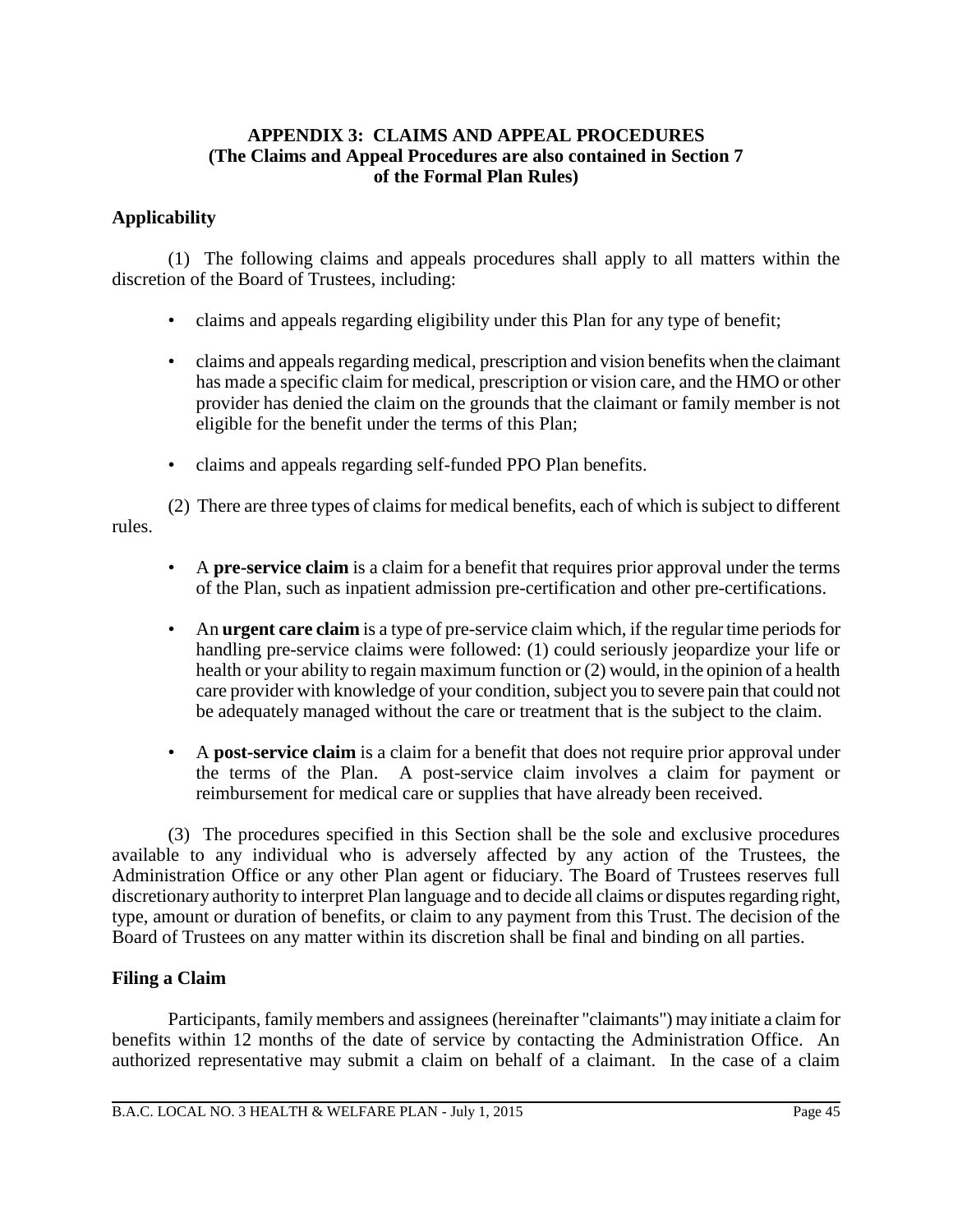involving urgent care, a health care professional with knowledge of the claimant's medical condition may act as the authorized representative of the claimant.

## **Notification of Failure to Follow Plan Procedures**

If the claimant fails to follow the Plan's procedures for filing a claim for benefits, the Administration Office will notify the claimant as soon as possible, but within 5 days following the failure, or if the claim is for urgent care, within 24 hours of the failure. This notification may be oral, unless the claimant or authorized representative requests it in writing.

#### **Notification of Claim Decision**

(1) Time Limits and Requests for Additional Information.

(a) Urgent Care Claims: If a claim is for urgent care, the Administration Office will notify the claimant of its determination as soon as possible, but no later than 72 hours after receipt of the claim by the Administration Office.

If the claimant fails to provide sufficient information to determine whether benefits are payable under the plan, the Administration Office will notify the claimant what information is necessary as soon as possible, but no later than 24 hours after receipt of the claim by the Administration Office. The claimant will have 48 hours to provide the specified information. The Administration Office will notify the claimant of its decision as soon as possible, but no later than 48 hours after the Administration Office's receipt of the specified information.

(b) Pre-service claims: If a claimant makes a claim for benefits before care has been provided to the Participant or family member, but the claim is not urgent, the Administration Office will notify the claimant of its decision as soon as reasonably possible, but no later than 15 days after the Administration Office received the claim.

The above 15-day time period may be extended for up to one additional 15-day period, but only due to matters beyond the Administration Office's control. If the Administration Office needs a 15-day extension, it will notify the claimant of the following: the reason for the delay; the expected date of decision; and any additional information the Administration Office needs to make the decision. If the Administration Office requires additional information, the claimant will have up to 45 days to provide the specified information. Once the specified information is provided, the Administration Office will notify the claimant of its decision within 15 days.

(c) Post-service claims: If a claimant makes a claim after care has been provided, the Administration Office will notify the claimant of its decision as soon as reasonably possible, but no later than 30 days after the Administration Office received the claim.

The 30-day time period may be extended for one additional 15-day period, but only due to matters beyond the Administration Office's control. If the Administration Office needs a 15 day extension, it will, before the end of the first 30-day period, notify the claimant of the following: the reason for the delay; the expected date of decision; and any additional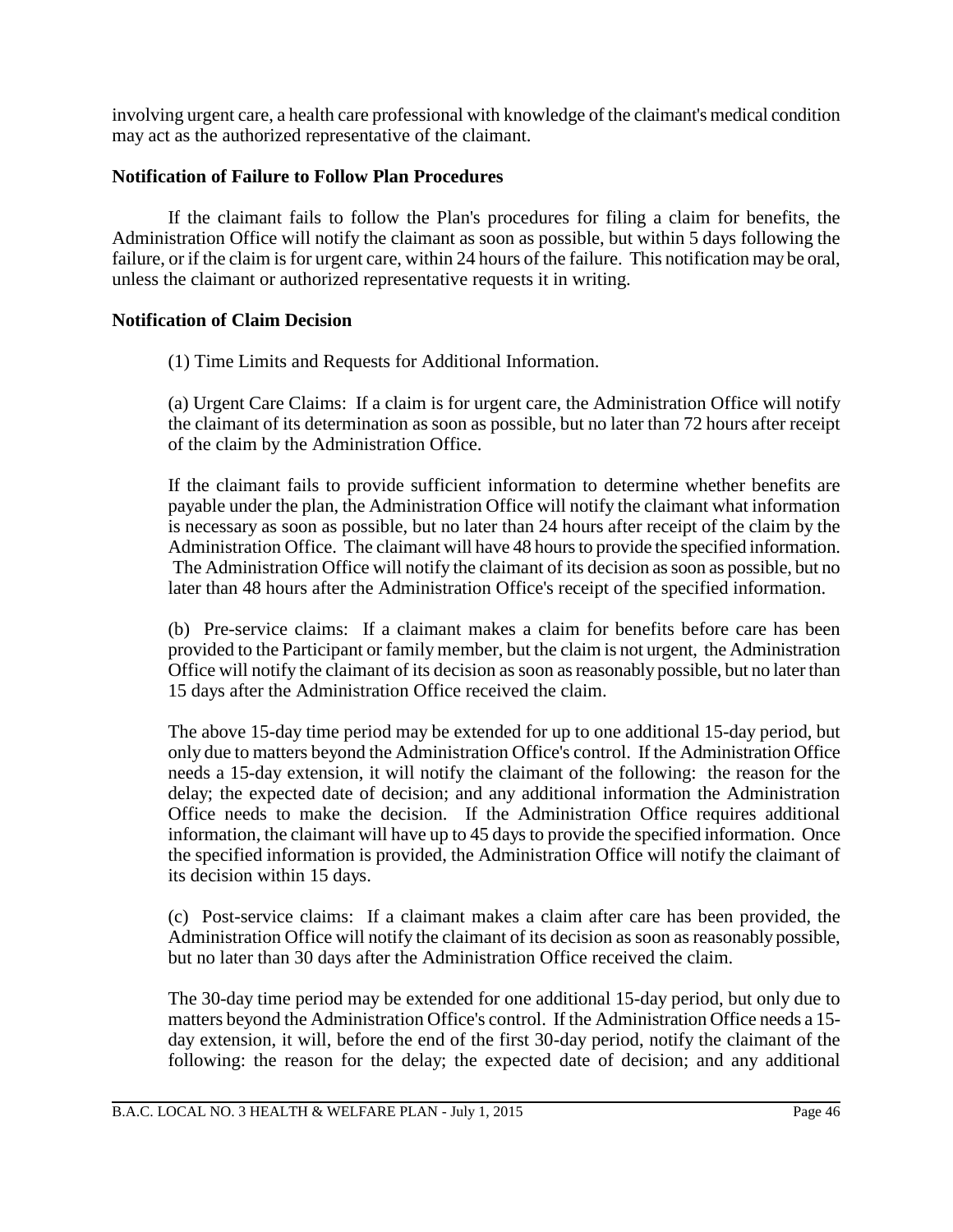information the Administration Office needs to make the decision. If the Administration Office requires additional information, the claimant will have up to 45 days to provide the specified information. Once the specified information is provided, the Administration Office will notify the claimant of its decision within 15 days.

(2) CONTENTS OF CLAIM DENIAL NOTICE: The Administration Office will provide the claimant with written notice if his or her claim for benefits is denied. If the claim involves urgent care, the information described below may be given orally, so long as a written notification is provided within three days after the oral notification. The notice will include the following information:

(a) a statement of the specific reason(s) for the denial;

(b) reference to the specific Plan provision(s) on which the denial was based;

(c) if the Administration Office's decision relied upon an internal Plan rule, guideline, protocol or similar criterion, either the specific rule, or a statement that the specific rule was relied upon and that a copy of such rule will be provided free of charge upon request;

(d) a description of any additional information or documents that the claimant will need to submit if he or she wants the claim to be reconsidered, and an explanation of why that information is necessary;

(e) a description of the Plan's appeal procedures, including any expedited appeal procedures available if it is a claim for urgent care benefits; and

(f) a statement of the claimant's right to bring a civil action under ERISA  $\S$  502(a), if the appeal is unsuccessful.

## **Appeal Procedures**

(1) GROUNDS FOR APPEAL: The claimant may appeal any adverse action within the discretion of the Board of Trustees to the Board of Trustees. The Board of Trustees hears all appeals regarding self-funded PPO Plan benefits, all appeals regarding eligibility under this Plan for any type of benefit, and appeals regarding medical, prescription and vision benefits when the claimant has made a specific claim for medical, prescription or vision care, and the HMO or other provider has denied the claim on the grounds that the claimant or family member is not eligible for the benefit under the terms of this Plan.

(2) SUBMISSION OF APPEAL: Appeals must be in writing, and state in detail the matter or matters involved. To submit an appeal, the claimant must send a letter with any documents and information that he or she wants the Board to consider, to the Administration Office.

(3) TIME LIMITS: Claimants must submit an appeal within 180 days of receiving the denial of the original claim by the Administration Office. If a claimant does not submit an appeal within 180 days of receiving a denial, he or she will be deemed to have waived any objection to the denial.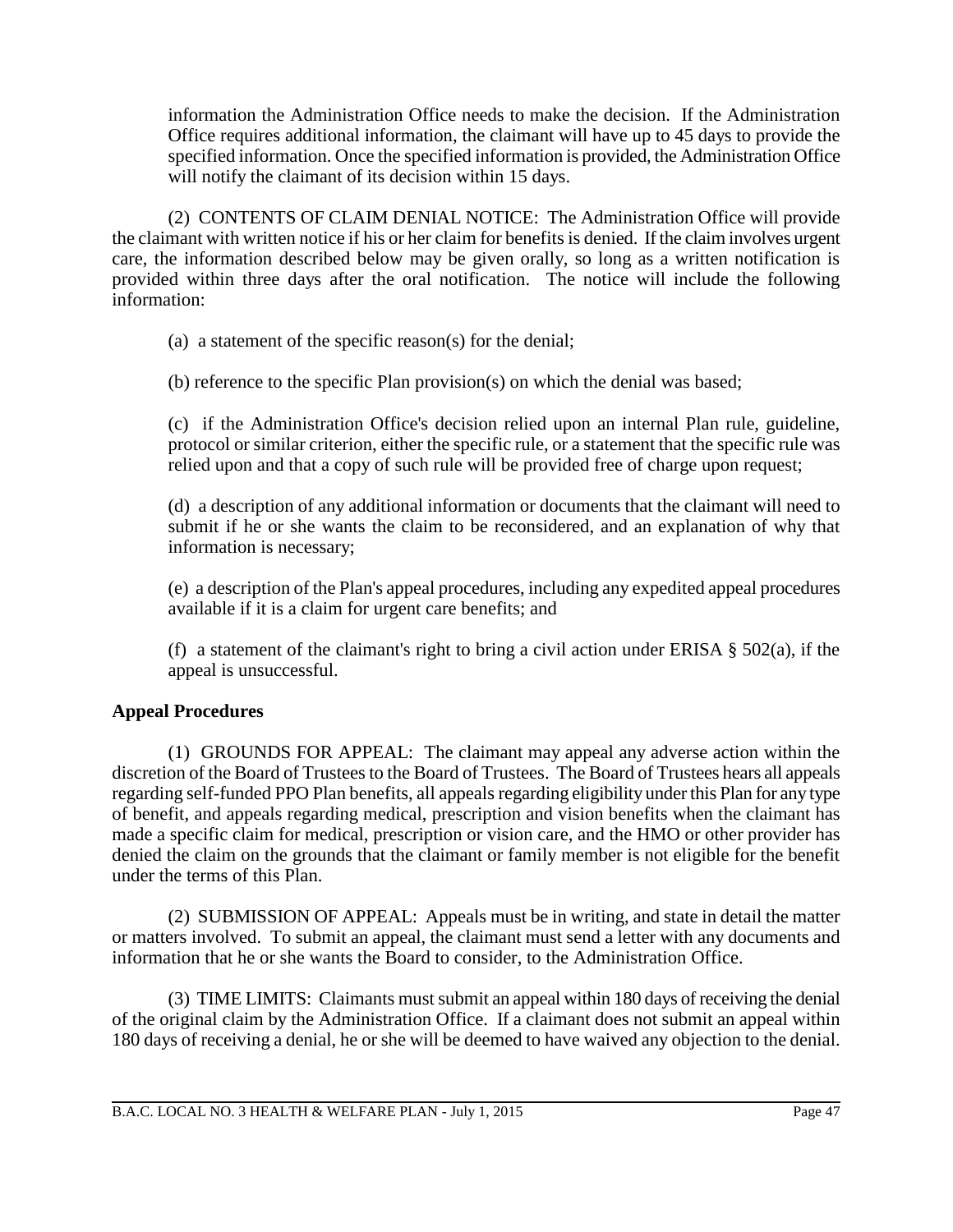(4) STANDARD FOR REVIEW: The Board of Trustees has full discretionary authority to decide upon Plan benefits, to interpret the Plan language conclusively and to make a final determination of the rights of any Participant, beneficiary, assignee, or other person with respect to Plan benefits. The Board of Trustees will take into account everything that the claimant submitted, even material that was submitted or considered in the initial benefit determination. The Board of Trustees will not give deference to the initial determination. Neither a person who made the initial determination nor such a person's subordinate shall have a vote in the decision on appeal.

In deciding an appeal of any adverse benefit determination that is based in whole or in part on a medical judgment, including determinations with regard to whether a particular treatment is Medically Necessary or appropriate, the Board of Trustees shall consult with a health care professional. The health care professional shall not have participated in making the initial benefit determination. The Board of Trustees shall, upon claimant's request, identify the health care professional, regardless of whether the Board of Trustees relied on his or her advice in making the decision.

### (5) NOTIFICATION

### (a) TIME LIMITS FOR NOTIFICATION

(i) Urgent Care Claims: The Administration Office will notify the claimant of the Board of Trustees' determination as soon as possible, but not more than 72 hours after receiving the claimant's request for an appeal.

(ii) Pre-Service Claims: The Administration Office will notify the claimant of the Board of Trustees' determination as soon as possible, but not more than 30 days after receiving the claimant's request for an appeal.

(iii) Post-Service Claims: The Board of Trustees will render a decision on the appeal at the regularly scheduled meeting immediately following the filing of the appeal, unless the appeal is filed within 30 days of the meeting, in which case the decision may be made at the second meeting following the appeal. The claimant shall be notified of the time and place of the meeting. The Board of Trustees does not need to make a verbatim record, but the Administration Office shall keep any documents deemed pertinent or which the claimant requests to have included in the file.

If special circumstances require further extension, the decision will be made no later than the third meeting following the filing of the appeal. In such cases, the Administration Office will notify the claimant in writing of the extension, describing the special circumstances and the date the determination will be made, before the extension begins.

The Administration Office will notify the claimant of the Board of Trustees' determination as soon as possible, but no later than 5 days after the decision is made. The Board of Trustees' response period will be extended by any additional time it takes for the claimant to provide requested information.

(b) CONTENTS OF NOTICE: The Administration Office will send the claimant written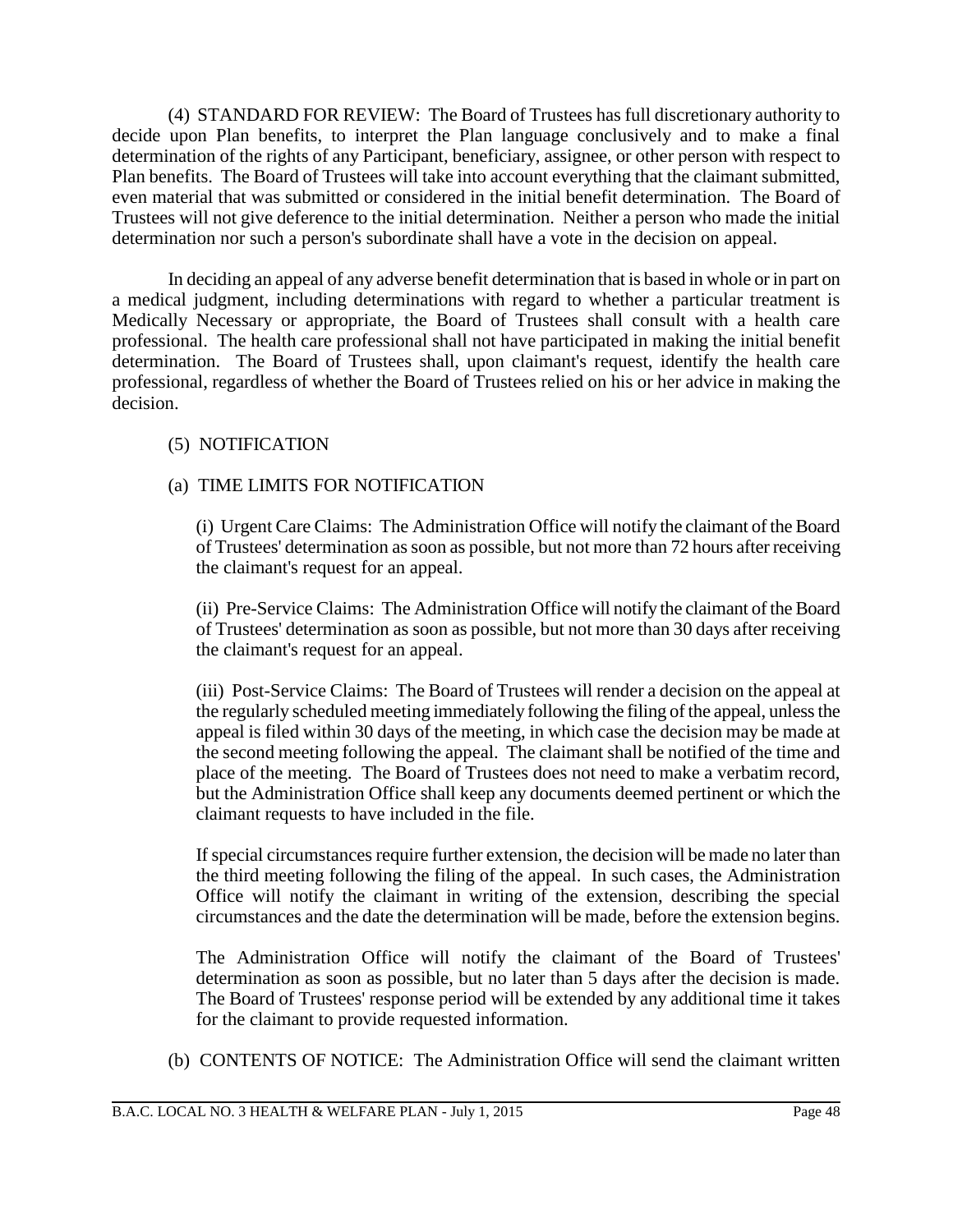notice of the Board of Trustees' decision on appeal. If the appeal has been denied, the notice will include the following information:

(i) the specific reason(s) for the denial;

(ii) reference to the specific Plan provision(s) on which the denial is based;

(iii) if the decision relied upon an internal Plan rule, guideline, protocol or similar criterion, either the specific rule, or a statement that the specific rule was relied upon and that a copy of such rule will be provided free of charge upon request;

(iv) if the decision is based on a medical necessity or experimental treatment or similar exclusion or limit, either an explanation of the scientific or clinical judgment for the decision, applying the Plan's terms to your medical circumstances, or a statement that such explanation will be provided free of charge upon request;

(v) a statement that the claimant may view and receive copies of documents, records or other information relevant to the claim, upon request and free of charge; and

(vi) the claimant's right to bring a civil action under ERISA  $\S$  502(a).

(6) TIME LIMIT FOR CIVIL ACTION: A civil action arising from the denial of benefits must be filed within one year from the date on which the Board of Trustees provides notice that the claimant's appeal has been denied, regardless of any state or federal statutes establishing provisions relating to limitations of actions.

## **Appeals to Medical Plan Carriers**

If a claim for medical or vision benefits is denied on grounds other than eligibility under this Plan by Kaiser, UHC/PacifiCare, or another HMO, the claimant's only appeal is under the appeals procedures provided by the HMO which rendered the decision to which the claimant objects.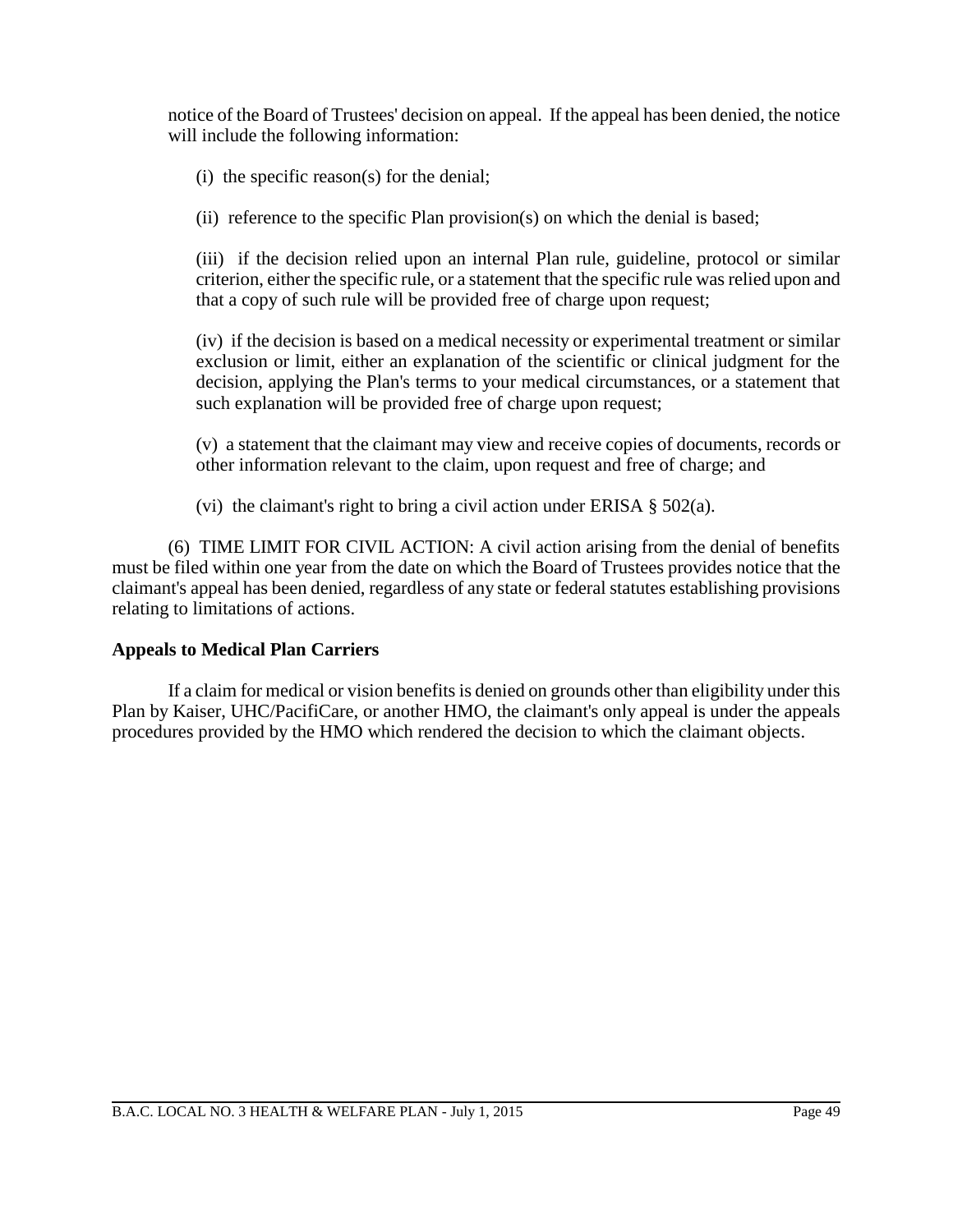## **APPENDIX 4: LIFE INSURANCE BENEFITS**

## **LIFE INSURANCE BENEFITS FOR ACTIVE PLAN PARTICIPANTS**

#### **Benefits**

If you die while insured under this provision, United of Omaha will pay the Amount of Life Insurance shown in the policy. Benefits will be paid to the beneficiary you name. If you do not name a beneficiary or if no beneficiary survives you, benefits will be paid:

(a) to your surviving spouse; if none, then

- (b) to your surviving natural and/or adopted children; if none, then
- (c) to your surviving parent(s); if none, then
- (d) to your estate.

Benefits will be paid equally among surviving children or surviving parents.

#### **Mode of Payment**

United of Omaha will pay benefits:

- (a) in a lump sum; or
- (b) in other than a lump sum if:
	- (1) another mode of payment is requested as described below; and
	- (2) United of Omaha agrees to it in writing.

#### **Beneficiary or Mode of Payment Change**

The beneficiary and mode of payment may be changed unless this right has been given up. To make a change, written request should be sent to the Plan Administration office, where the beneficiary records are kept, or to United of Omaha. When recorded and acknowledged, the change will take effect as of the date the request is signed. However, the change will not apply to any payments or other action taken by United of Omaha before the request was acknowledged.

#### **Facility of Payment**

United of Omaha may pay up to the Facility of Payment Amount to any person who has incurred expenses for your fatal illness or burial. The Facility of Payment Amount is \$500.00.

United of Omaha may also make monthly payments of not more than \$50.00 to someone other than a beneficiary if:

(a) the beneficiary is a minor or, in United of Omaha's opinion, does not have the legal capacity to sign a receipt for payment; and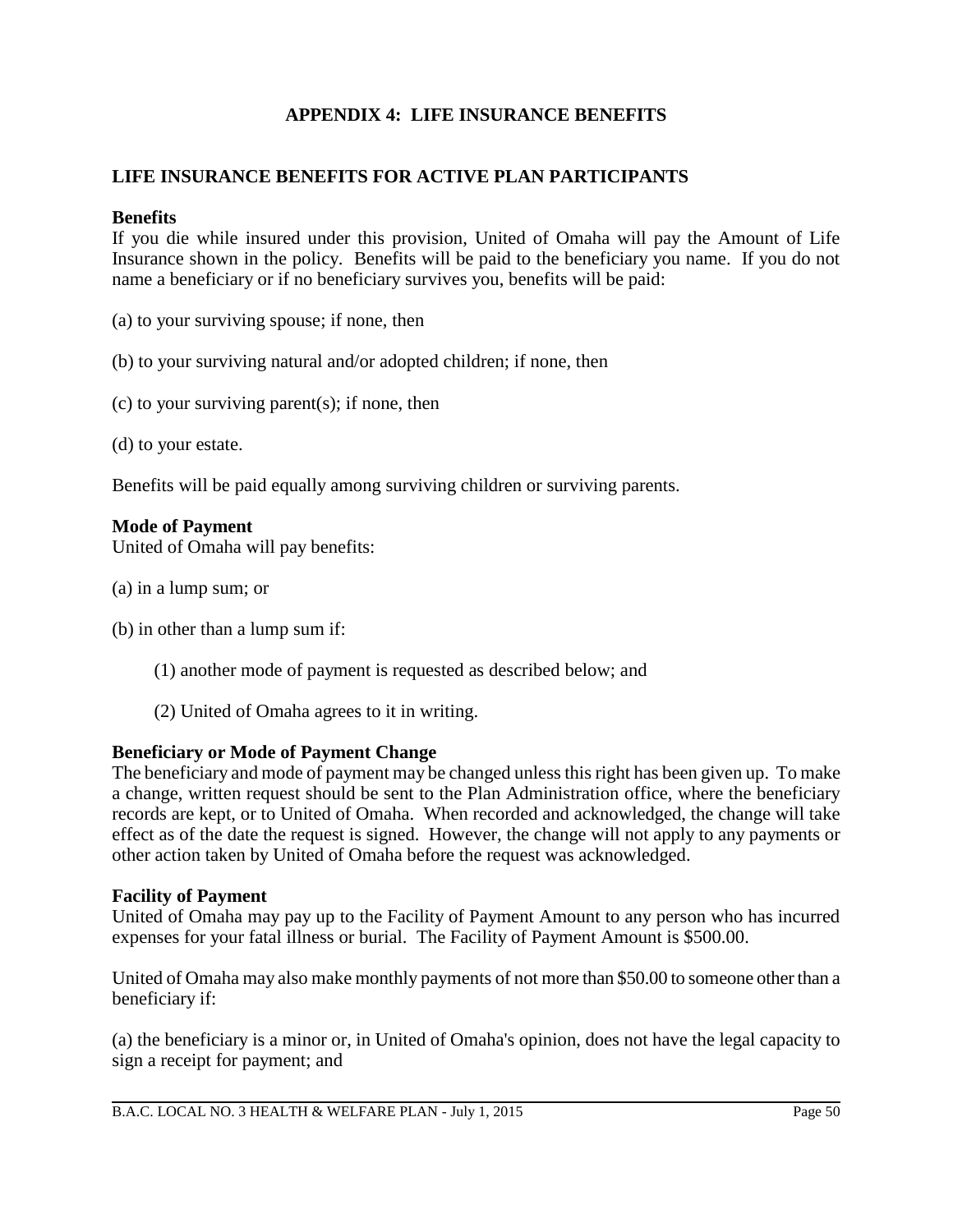(b) there is no court-appointed guardian or conservator.

United of Omaha will make these payments to the person or institution who cares for or supports the beneficiary until claim is made for the remainder of the proceeds, by a court-appointed guardian or conservator.

### **Conversion Privilege**

If any of your life insurance ends because your employment or membership in a class ends, you may apply for an individual policy of life insurance (called a conversion policy) without giving information about your health. Issuance of a conversion policy is subject to the following conditions:

(a) You may apply for any of United of Omaha's individual life insurance policies except term insurance. You may not apply for any supplemental coverage.

(b) You may apply for an amount which is not more than the amount of your terminated group life insurance.

(c) The premium for your conversion policy will be at United of Omaha's standard rate for that type of policy according to:

- (1) your class of risk; and
- (2) your age on the date the policy takes effect.

(d) You must submit your written application and your first conversion premium to United of Omaha within 31 days after your group life insurance ends or reduces.

If your group life Insurance ends because of termination of the policy or termination of a class, and you have been insured under the policy at least five years, you may apply within 31 days for a conversion policy. Issuance of the conversion policy is subject to conditions (a), (c) and (d) above. Your converted life insurance may not exceed the lesser of:

(a) \$3,000.00; or

(b) the amount of your terminated group life insurance less the amount of any other group life insurance for which you become eligible within 31 days.

If you die within the 31-day period after insurance ends, United of Omaha will pay the amount of group life insurance you were entitled to convert.

If United of Omaha issues a conversion policy and you again become eligible for group life insurance under the policy, coverage will become effective only if:

(a) you terminate the conversion policy; or